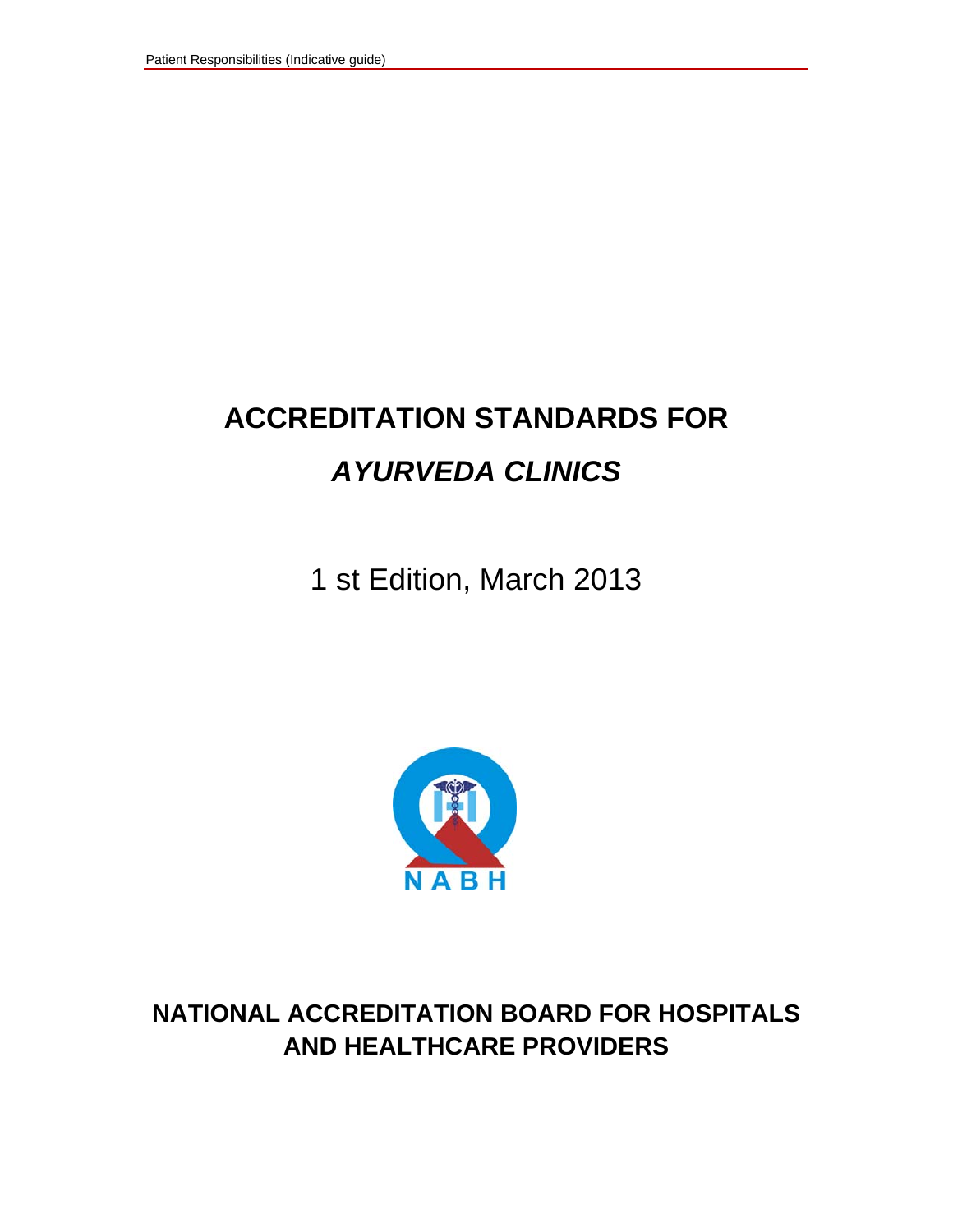© All Rights Reserved

No part of this book may be reproduced or transmitted in any form without permission in writing from the author.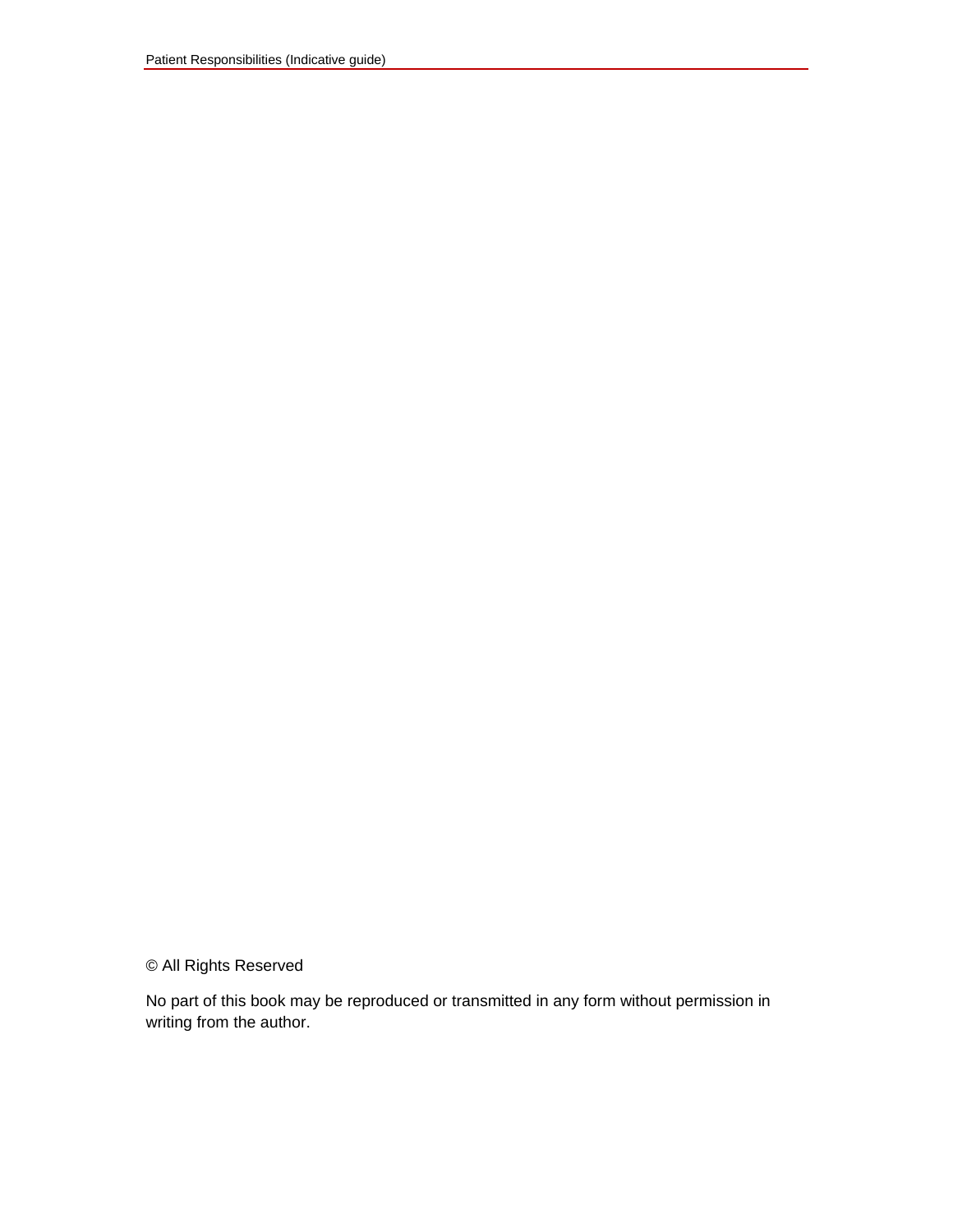# **FOREWORD**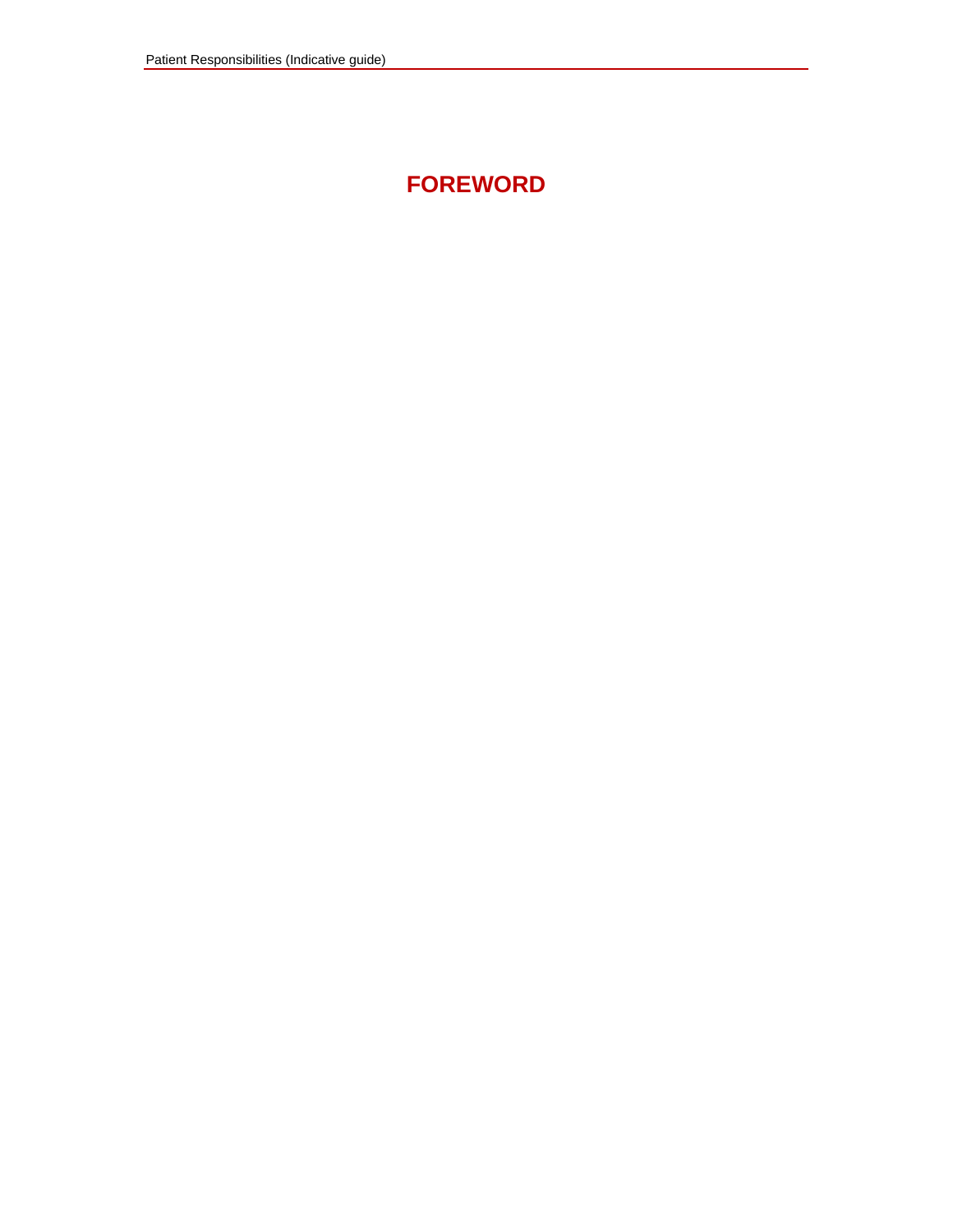### **Table of Contents**

| Sr. No. | <b>Particulars</b>                              | Page No. |
|---------|-------------------------------------------------|----------|
|         | Introduction                                    |          |
|         | Scope of services                               |          |
| 01.     | Access, Assessment and Continuity of Care (AAC) |          |
| 02.     | Care of Patients (COP)                          |          |
| 03.     | Management of Medication (MOM)                  |          |
| 04.     | Patient Rights and Education (PRE)              |          |
| 05.     | Infection Control (IC)                          |          |
| 06.     | Continuous Quality Improvement (CQI)            |          |
| 07.     | Responsibilities of Management (ROM)            |          |
| 08.     | <b>Facility Management and Safety (FMS)</b>     |          |
|         | <b>Essential Documentation</b>                  |          |
|         | Glossary                                        |          |
|         | List of Licenses and Statutory Obligations      |          |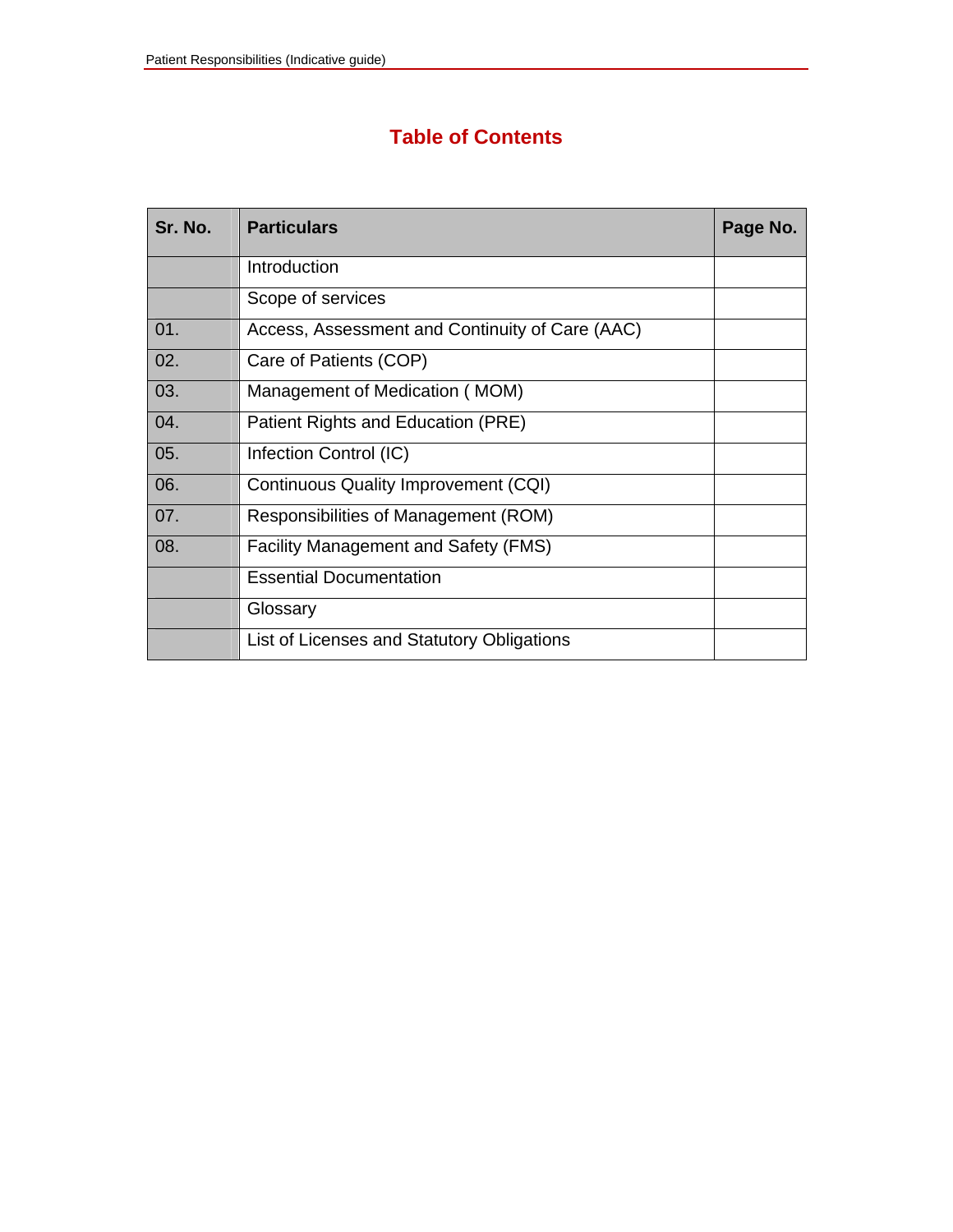### **Introduction**

Accreditation Standards for Ayurveda Clinics comprises objective elements and corresponding interpretation and remarks. It explains the objective element and methods to achieve the same wherever possible.

The clinic participating in accreditation will be expected to provide three types of evidence:

- Approved documents that identify relevant service policy, protocols and/or strategies and set out how the clinic plans to deliver each standard and objective element therein.
- Evidence that demonstrate that the clinic is implementing these policies, protocols and/or strategies.
- Evidence that demonstrates that the clinic is monitoring and evaluating its performance regularly in the implementation of its policies, protocols and strategies.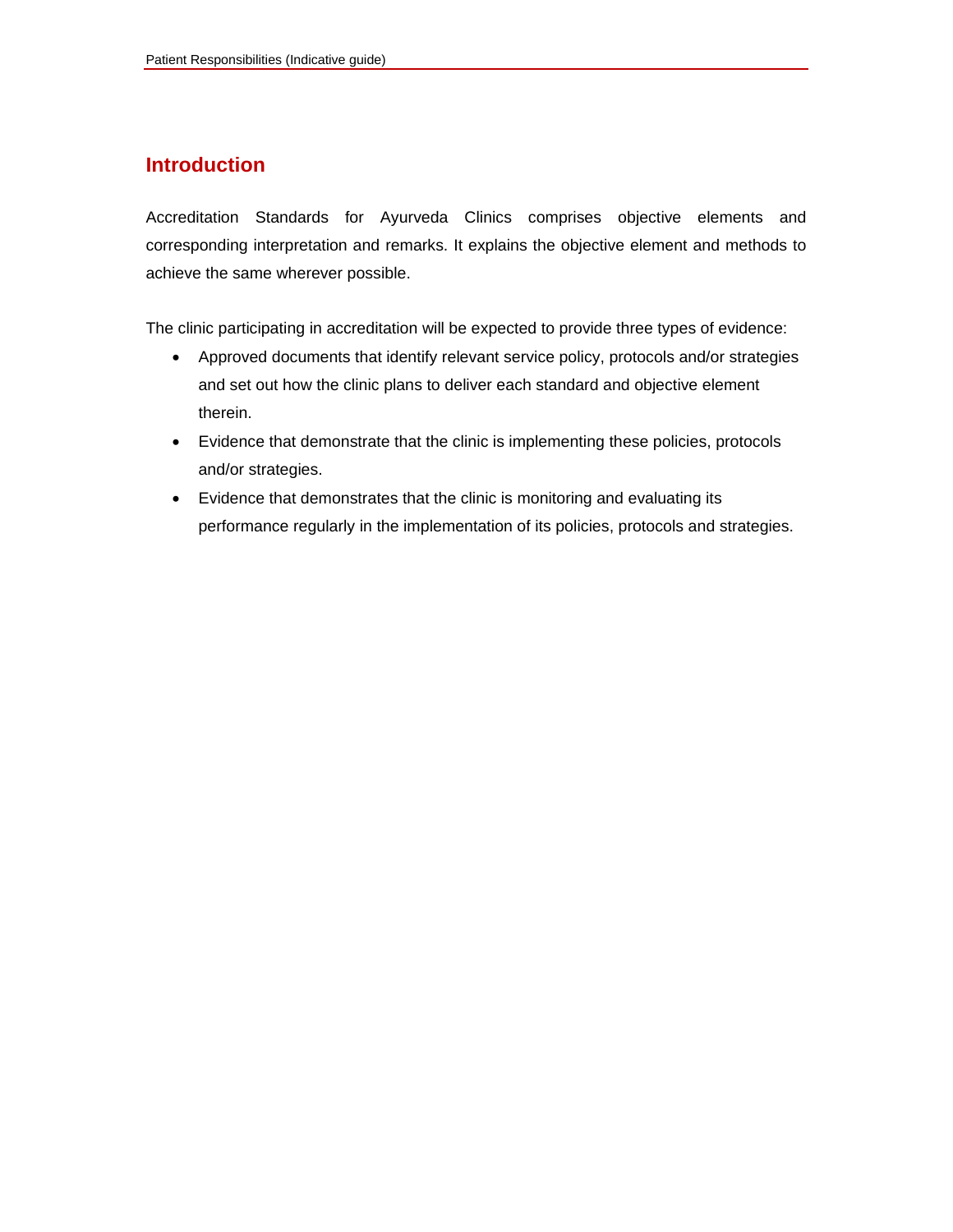### **Scope of Services**

#### **Definition of AYURVEDA Clinic:**

A standalone outpatient healthcare facility that provides AYURVEDA services by Doctor(s) registered with State AYURVEDA Systems Practitioners' Board/Council.

In addition a "clinic" may have **add on services** such as diagnostic laboratory services, therapeutic procedures, pharmacy etc. *Such "add on services shall be controlled by the clinic to ensure that the best interests of the clinic and patients attending the clinic are served. Evidence of such control shall be maintained.*

#### **Exclusions:**

1. Where a clinic seeks exclusion from the application of a particular standard objective element, justification shall be sought in writing. The accreditation process shall proceed only consequent to the on - site approval of the justifications by NABH's team of assessors. The clinic shall retain its right of appeal as per NABH Appeals Procedure enunciated in its website <www.nabh.co>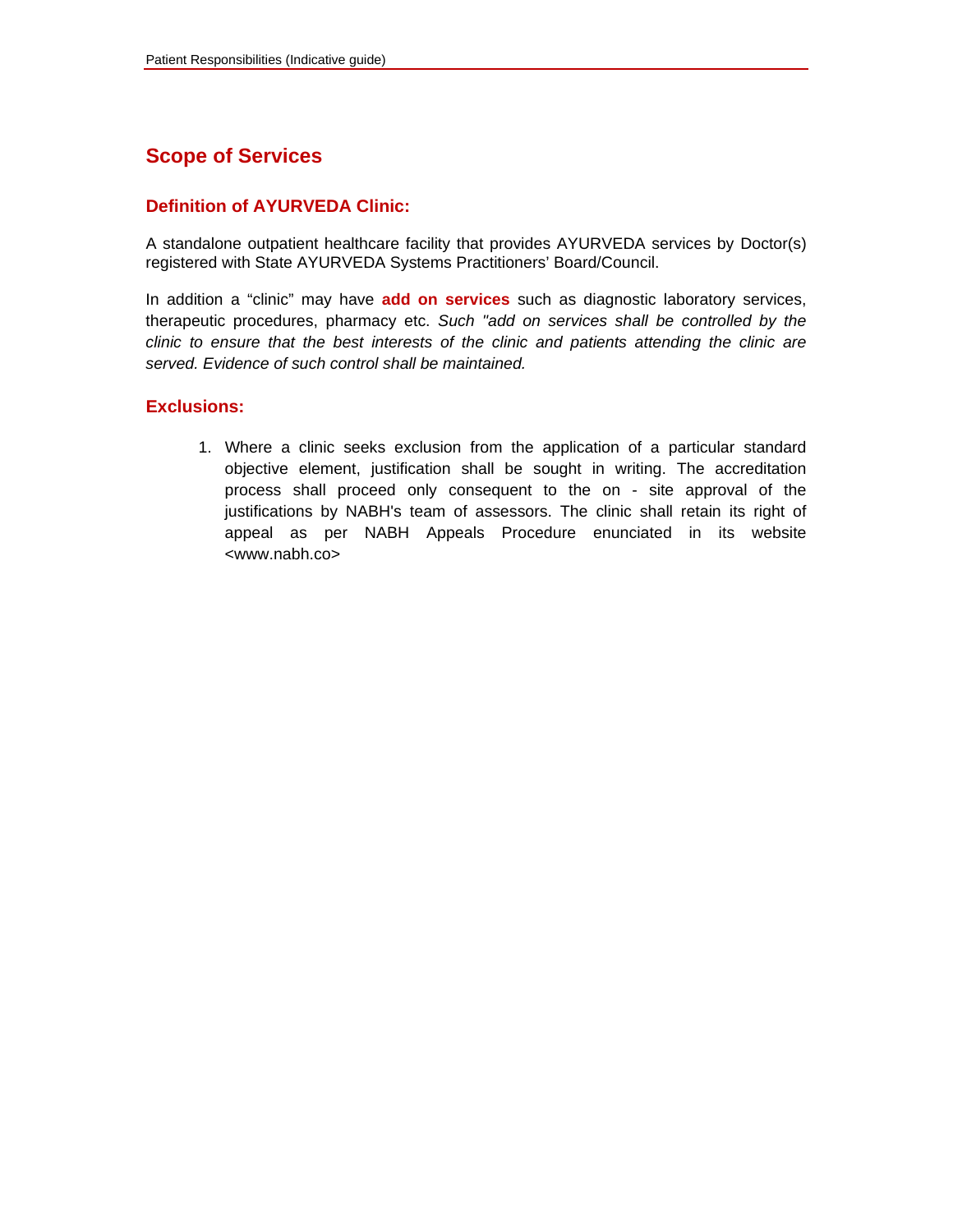# Accreditation Standards For AYURVEDA Clinics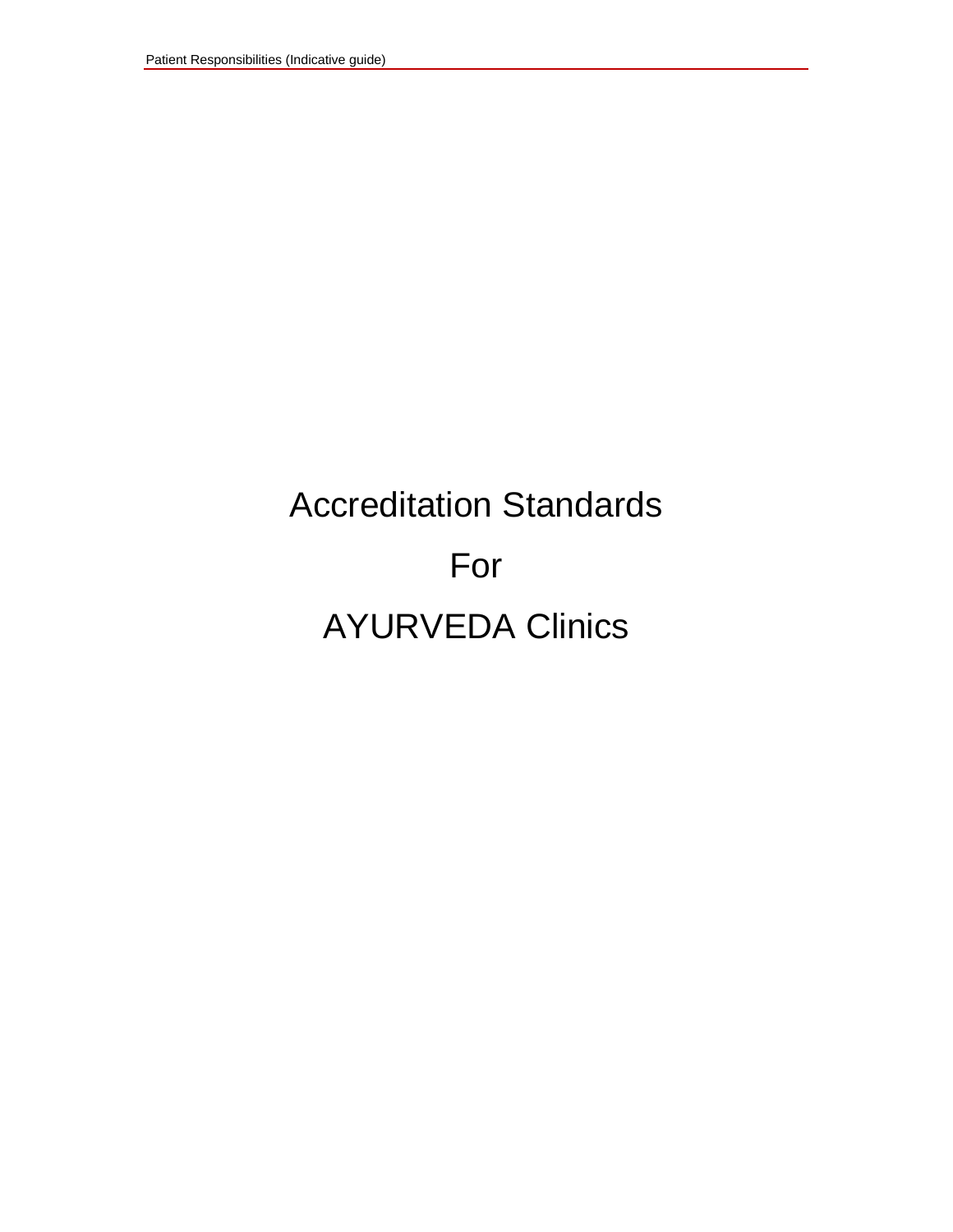# **Chapter 1**

### **Access Assessment and Continuity of Care (AAC)**

#### **Intent of the chapter:**

Patients are well informed of the services that a clinic provides. This will facilitate appropriately matching patients with the clinic's resources.

Patients that match the clinics resources are treated using a defined process. Patients treated, undergo an established assessment and periodic and regular reassessments. Patient care is continuous and multidisciplinary in nature.

The laboratory services, if present, are provided by competent staff in a safe environment for both patients and staff.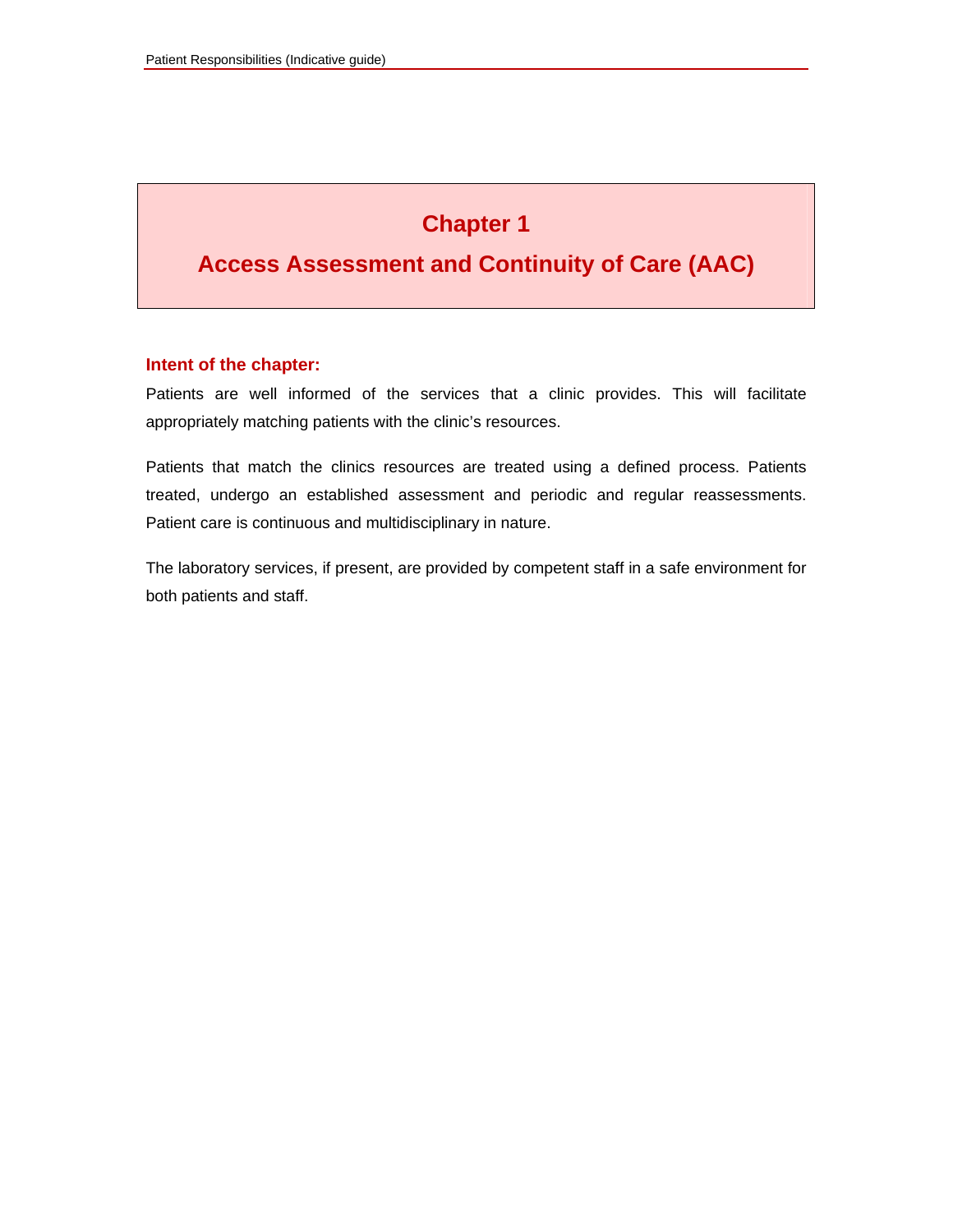| <b>AAC.1.</b> | The Clinic defines and displays the services that it can provide.                             |
|---------------|-----------------------------------------------------------------------------------------------|
| AAC.2.        | The Clinic has a defined patient registration process                                         |
| AAC.3.        | Patients cared for by the organisation undergo an established assessment<br>before treatment. |
| AAC.4.        | Patient care is continuous and multidisciplinary in nature.                                   |
| <b>AAC.5.</b> | Laboratory services, where provided, are monitored by the clinics.                            |

### **Summary of Standards**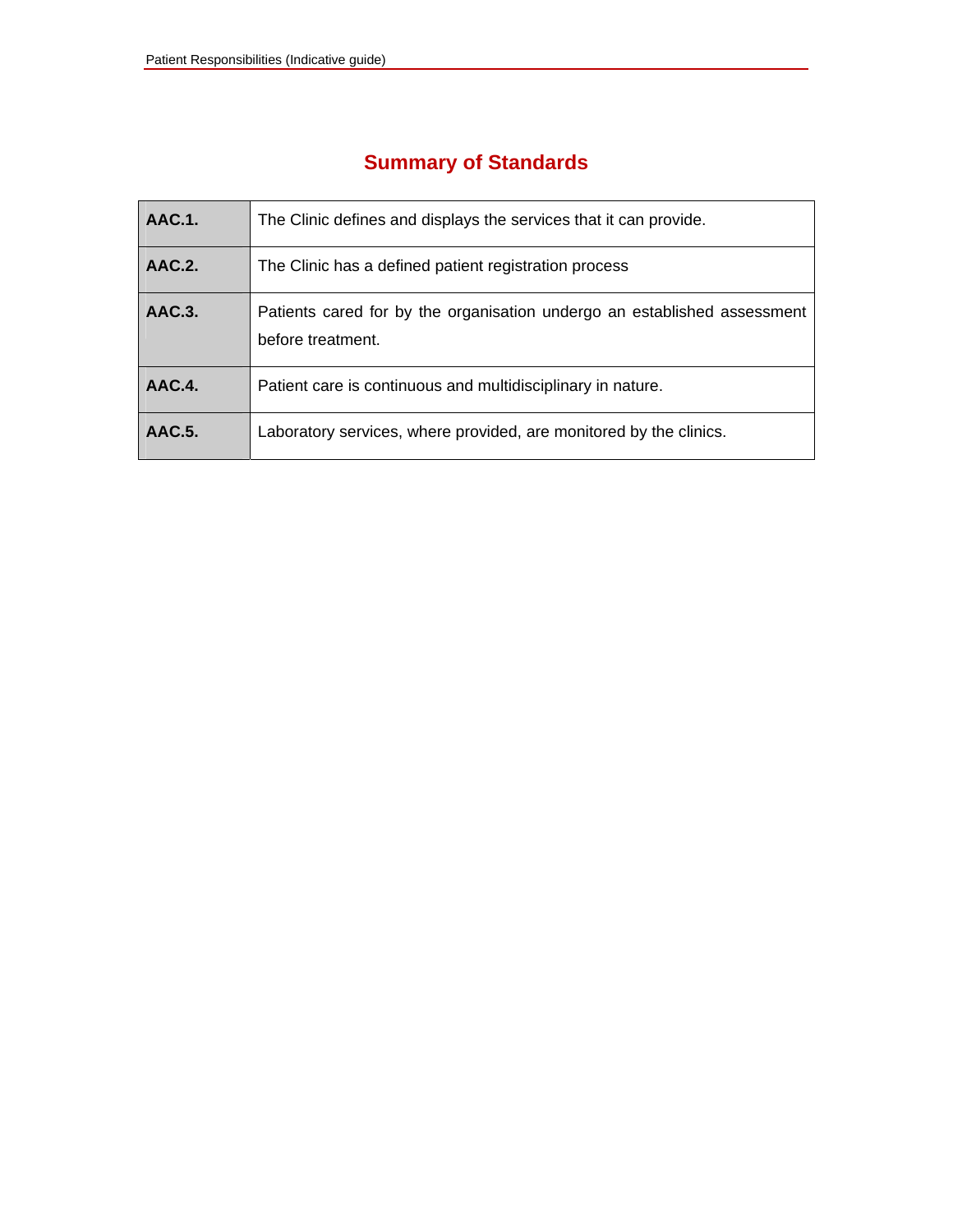### **Standards and Objective Elements**

#### **Standard**

**AAC.1. The Clinic defines and displays the services that it can provide.** 

#### **Objective Elements**

#### a. The services provided are defined and displayed prominently.

**Interpretation:** The services so defined should be displayed prominently in an area visible to all patients entering the Clinic. The display could be in the form of boards, citizen's charter, scrolling messages etc.

*Remark(s):* Claims of services should commensurate with the available expertise. Care should be taken to ensure that the services are explained in a language the patient understands.

#### **Standard**

|  | AAC.2.   The Clinic has a defined patient registration process. |
|--|-----------------------------------------------------------------|
|--|-----------------------------------------------------------------|

#### **Objective Elements**

a. The Clinic has documented policies and procedures for registering the patients.

*Interpretation:* Clinic shall prepare document (s) detailing the policies and procedures for registration of patients.

#### b. Patients are accepted only if the clinic can provide the required service.

**Interpretation:** The staff handling registration needs to be aware of the services that the clinic can provide. It is also advisable to have a system wherein the staff is aware as to whom to contact if they need any clarification on the services provided.

*Remark(s):* The patient registration and assessment process is designed to give priority to those who are obviously sick or those with urgent needs.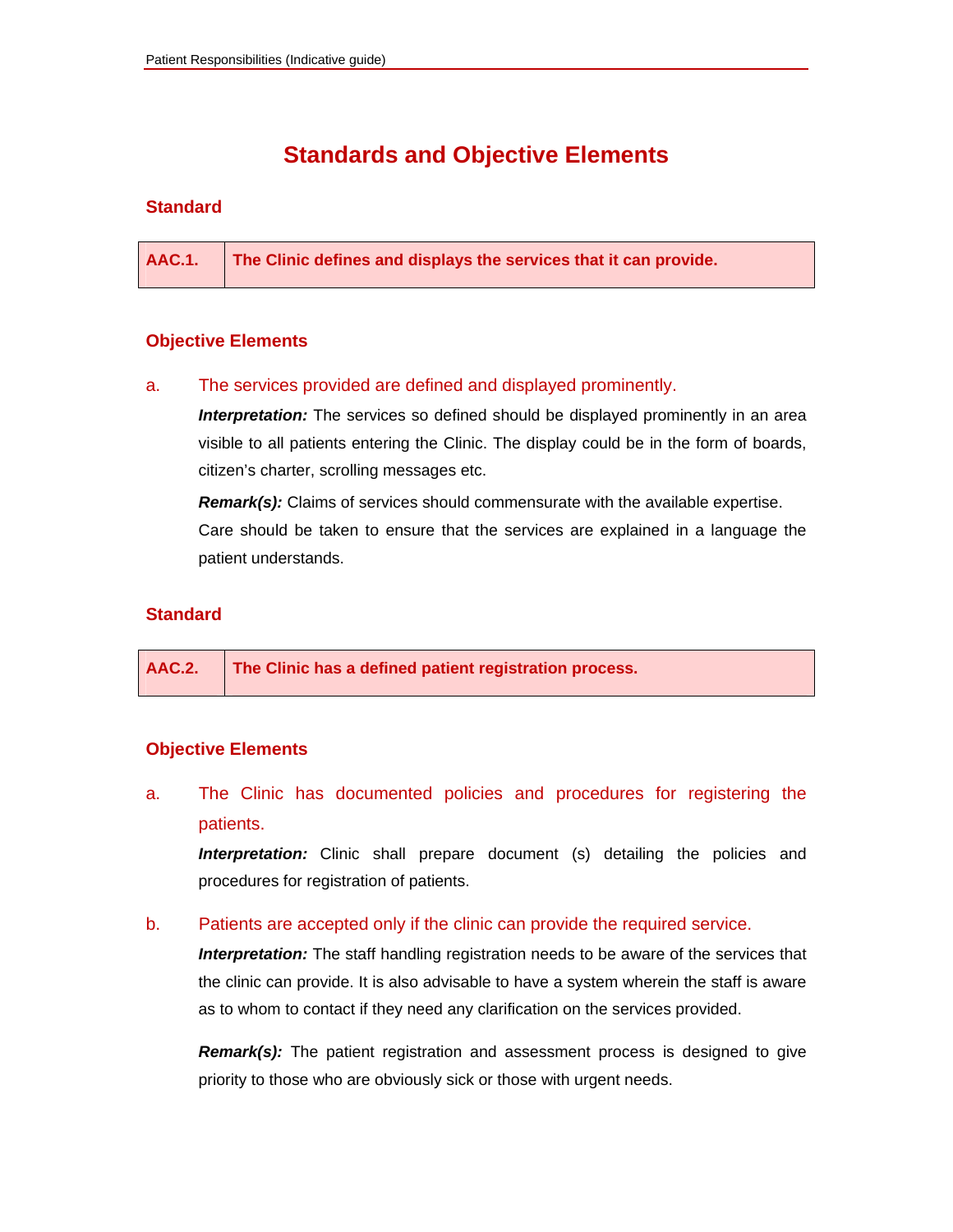#### **Standard**

| <b>AAC.3.</b> | Patients cared for by the organisation undergo an established assessment |
|---------------|--------------------------------------------------------------------------|
|               | before treatment.                                                        |

#### **Objective Elements**

#### a. The Clinic defines and documents the content of assessment.

*Interpretation:* The Clinic shall have a format using which a standardised assessment of patient is done.

*Remark(s):* Every assessment shall contain the presenting complaints, vital signs (temperature, pulse, BP and respiratory rate) and salient examination findings , past history, family history etc, in accordance of the system concerned.

#### **Standard**

**AAC.4. Patient care is continuous and multidisciplinary in nature.** 

#### **Objective Elements**

a. During all phases of care, there is a qualified individual identified as responsible for the patient's care.

**Interpretation:** The organisation shall ensure that the care of patients is always given by appropriately-qualified medical personnel (doctor, consultant and/or nurse).

**Remark(s):** Although care may be provided by a team, the clinic record shall identify a doctor as being responsible for patient care.

b. Care of patients is coordinated in all care settings within the organisation.

*Interpretation:* Care of patients is co-ordinated among various care-providers in a clinic. The clinic shall ensure that there is effective communication of patient requirements amongst the care-providers.

c. Information about the patient's care and response to treatment is shared among medical, nursing and other care-providers.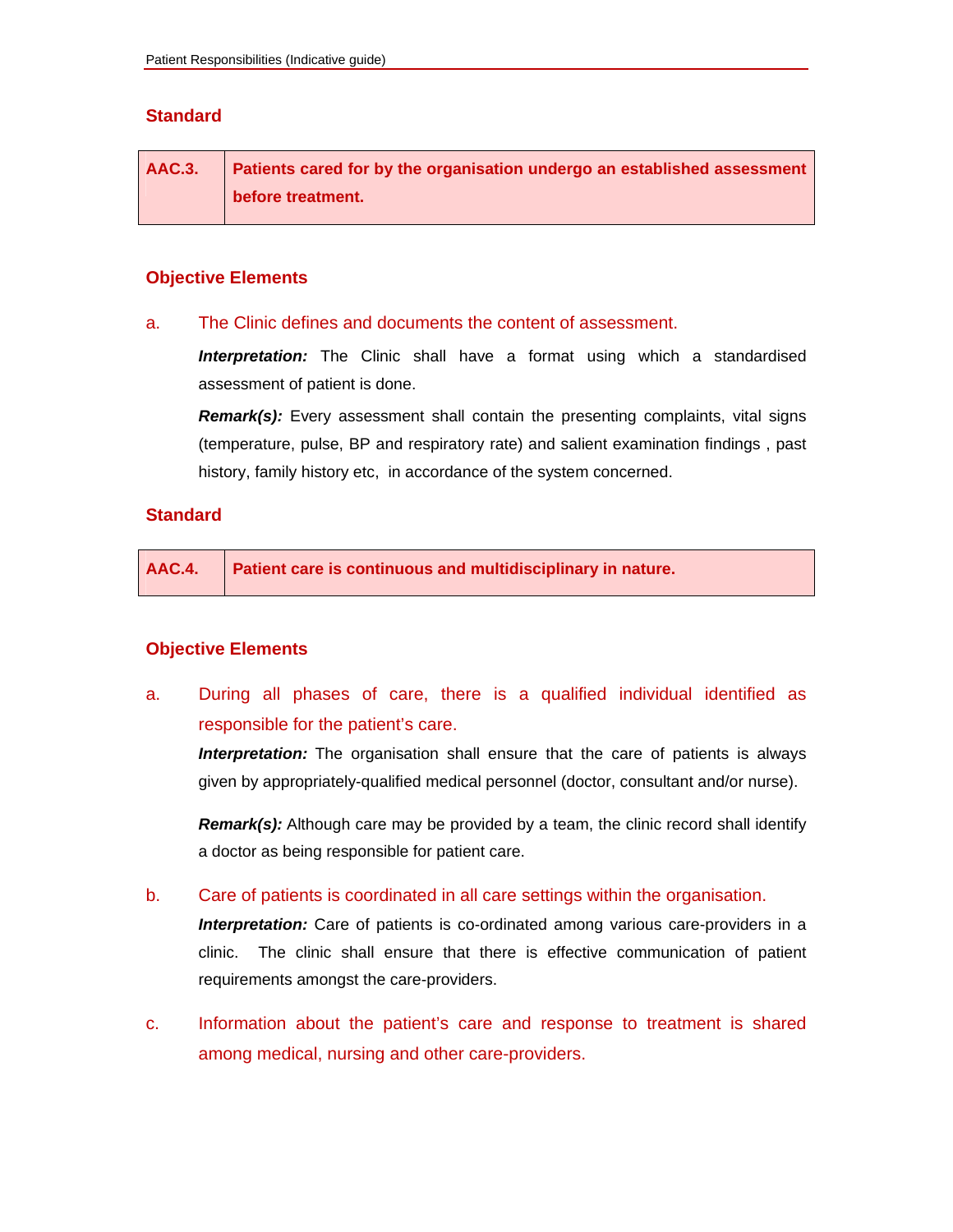*Interpretation:* The organisation ensures periodic discussions about each patient (covering parameters such as patient care, response to treatment, unusual developments if any, etc.) amongst medical, nursing and other care-providers.

*Remark(s):* This could be done on the basis of entries either on case sheet or on electronic patient records (EPR).

d. The patient's record(s) is available to the authorised care-providers to facilitate the exchange of information. *Interpretation:* Self-explanatory.

#### **Standard**

**AAC.5. Laboratory services, where provided, are monitored by the clinics.** 

#### **Objective Elements**

a. Lab services if provided on site will have a quality control and laboratory safety programme.

**Interpretation:** If present, laboratory services should commensurate with the health care services offered by the clinic.

The laboratory quality assurance and safety programme:

- Is documented.
- Addresses verification and validation of test methods.
- Addresses surveillance of test results.
- Includes periodic calibration and maintenance of all equipments.
- Includes the documentation of corrective and preventive actions.
- Addresses handling and disposal of infectious and hazardous materials and protective equipment
- integrates with other Clinical safety program

*Remark(s):* If laboratory services are not available in the Clinic, patients may preferably be referred to any accredited laboratory or laboratory with quality systems in place.

Forms and formats & adequate record keeping are addressed.

b. Adequately qualified and periodically trained personnel perform and/or supervise the investigations.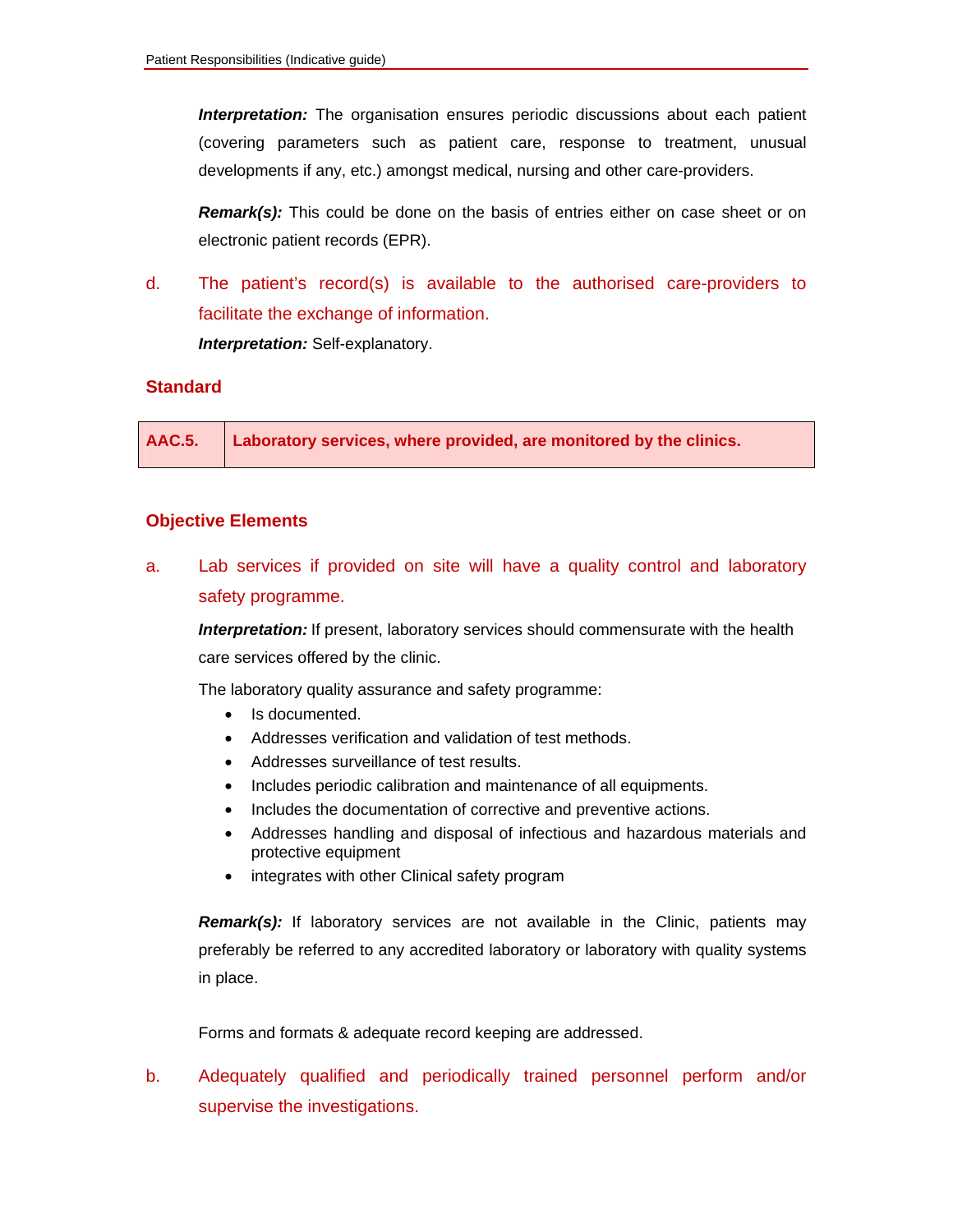*Interpretation:* The staff employed in the lab should be suitably qualified) and trained to carry out the tests.

*Remark(s):* For adequacy of qualification refer to NABL 112 (Annexure).

c. Adequately qualified and trained personnel perform and/or supervise the investigations.

*Interpretation:* The Clinic has documented procedures for collection, identification, handling, safe transportation, processing and disposal of specimens, to ensure safety of the specimen till the tests and retests (if required) are completed.

*Remark(s):* The policy should be in line with standard precautions. The disposal of waste shall be as per the statutory requirements (Bio-medical waste management and handling rules, 1998.)

#### d. Laboratory results are available within a defined time frame.

*Interpretation:* The Clinic shall define the turnaround time for all tests. The Clinic should ensure availability of adequate staff, materials and equipment to make the laboratory results available within the defined time frame.

*Remark(s):* The turnaround time could be different for different tests and could be decided based on the nature of test and criticality of test.

#### e. Critical results are intimated immediately to the concerned personnel.

*Interpretation:* The laboratory shall establish its biological reference intervals for different tests. The laboratory shall establish critical limits for tests which require immediate attention for patient management. The test results in the critical limits shall be communicated to the concerned after proper documentation.

**Remark(s):** If it is not practical to establish the biological reference interval for a particular analysis the laboratory should carefully evaluate the published data for its own reference intervals.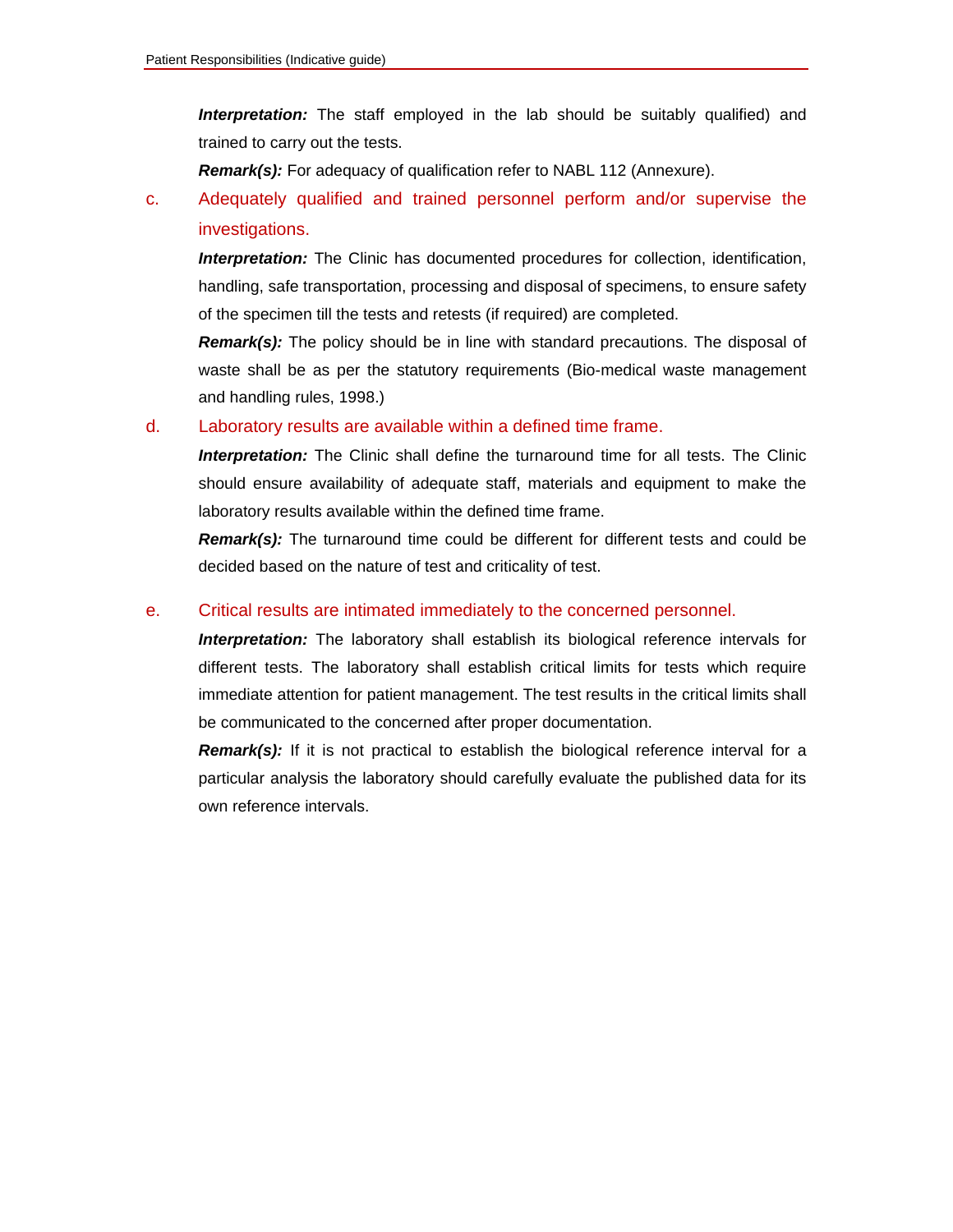### **Chapter 2**

### **Care of Patients (COP)**

#### **Intent of the chapter:**

The clinic provides uniform care to all patients. Policies, procedures, applicable laws and regulations guide all patient care activities.

Policies, procedures, applicable laws and regulations also guide care of vulnerable patients (elderly, physically and/or mentally-challenged and children), paediatric patients, patients undergoing panchakarma procedures, patients undergoing moderate sedation, administration of anaesthesia, patients undergoing para surgical procedures and research.

The standards aim to guide and encourage patient safety as the overall principle for providing quality care to patients.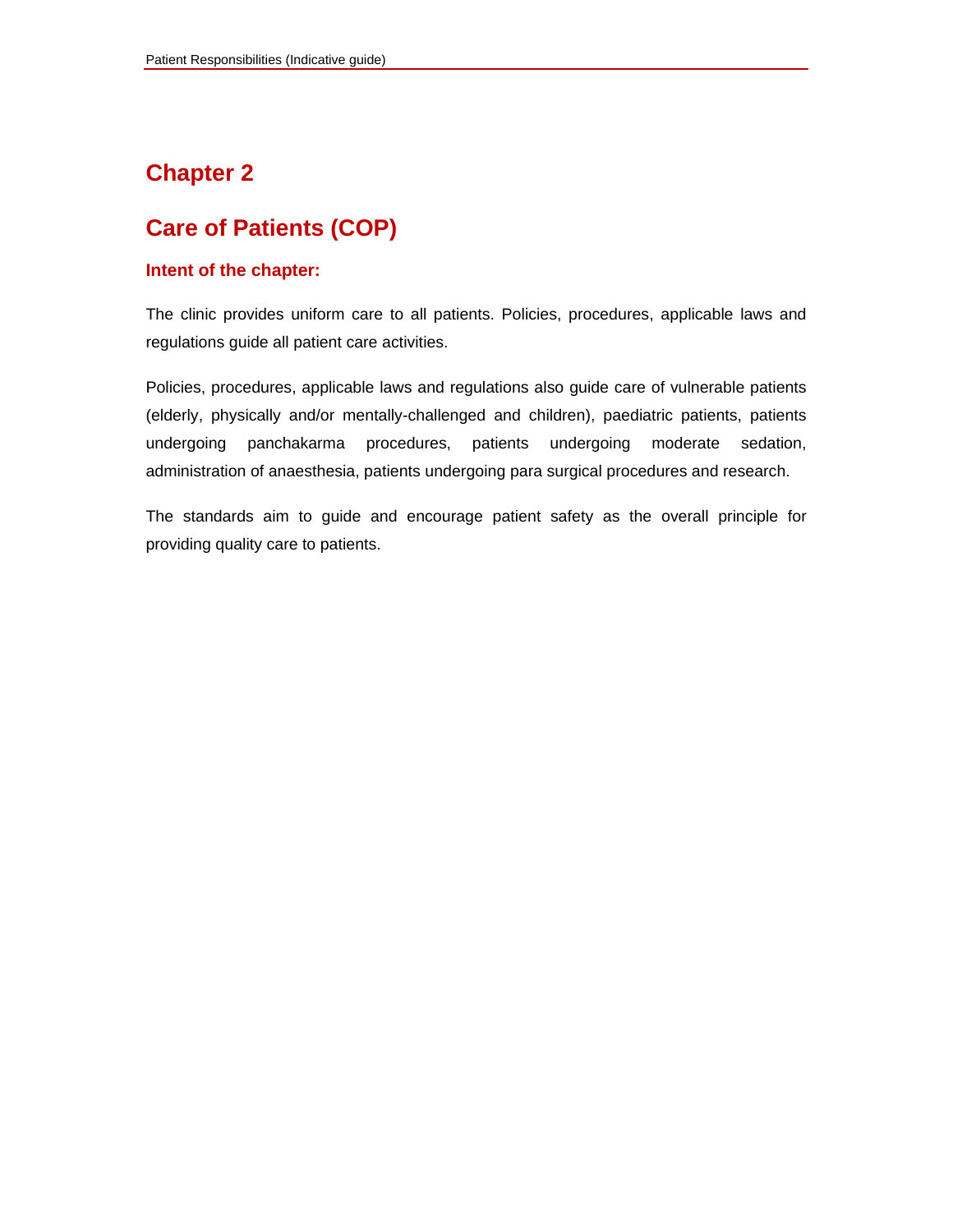### **Summary of Standards**

| <b>COP 1:</b>     | Care and treatment is provided in a uniform manner.                                                     |
|-------------------|---------------------------------------------------------------------------------------------------------|
| <b>COP 2:</b>     | Patients with special needs & disabilities (vulnerable) shall be identified and<br>treated accordingly. |
| <b>COP 3:</b>     | Documented policies and procedures guide appropriate pain management.                                   |
| $COP$ 4:          | Documented policies and procedures guide appropriate rehabilitative services.                           |
| <b>COP 5:</b>     | Policies and procedures guide the care of patients undergoing parasurgical<br>procedures.               |
| COP <sub>6:</sub> | Policies and procedures guide the Panchakarma Therapy.                                                  |
| <b>COP 7:</b>     | Policies and procedures guide all research activities.                                                  |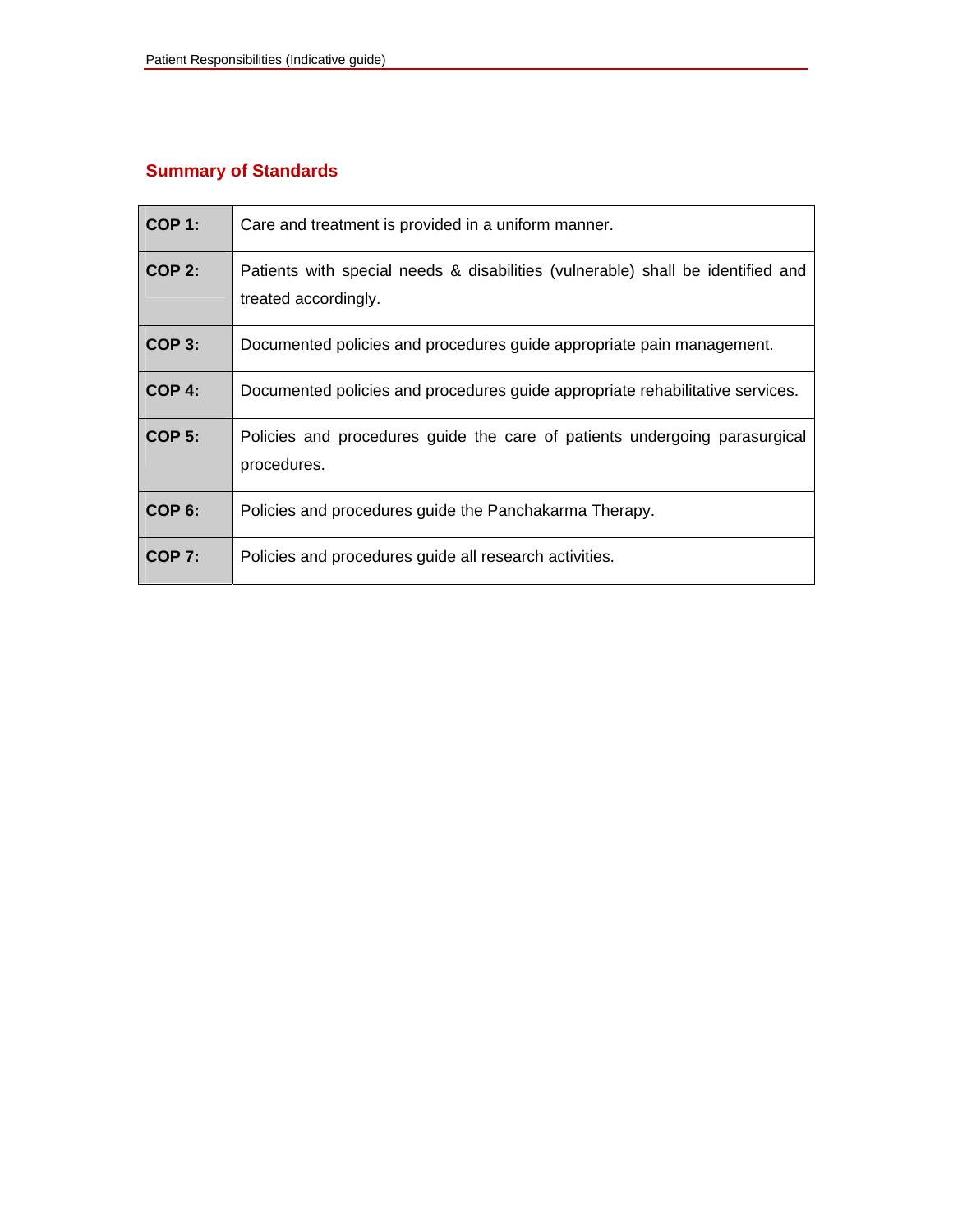### **Standards and Objective Elements**

#### **Standard**

**COP.1. Care and treatment is provided in a uniform manner.** 

#### **Objective Elements**

a. Care of patients shall be in consonance with the defined scope.

**Interpretation:** The clinic shall have appropriate Staff, facilities, protocols and procedures in consonance with the scope of service.

*Remark(s):* The access and appropriateness of the care do not mismatch the scope of services.

b. Evidence based medicine and Clinical practice guidelines, as envisaged by respective systems of medicine, are adopted to guide patient care.

*Interpretation:* The Clinic could develop Clinical protocols based on these and the same could be followed in management of patients. These could then be used as parameters for audit of patient care.

*Remark(s):* e.g. Standardized protocols for care of diabetes, asthma, arthritis etc.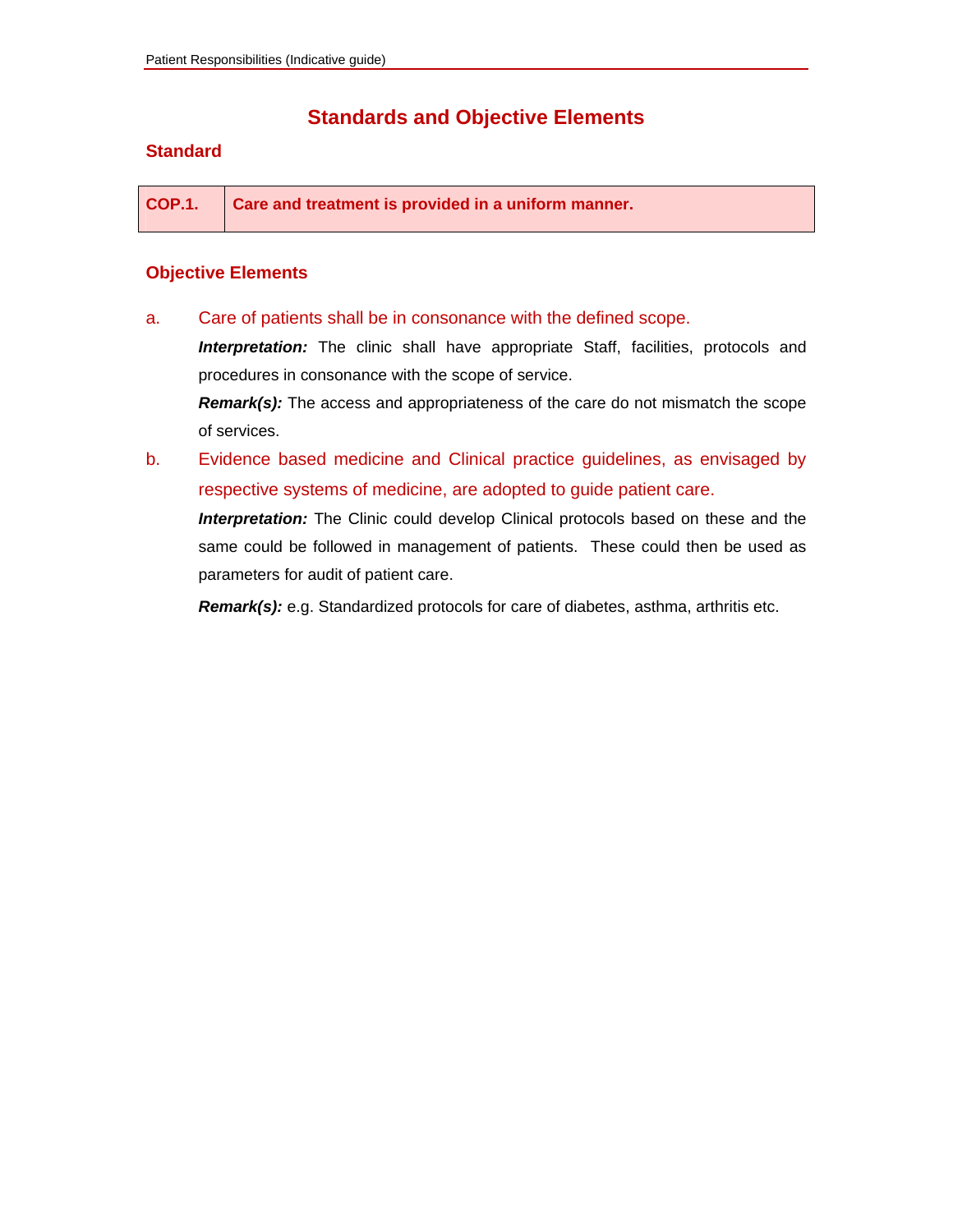#### **Standard**

**COP.2. Patients with special needs & disabilities (vulnerable) shall be identified and treated accordingly.** 

#### **Objective Elements**

a. Patients with special needs & disabilities (vulnerable) shall be identified and treated accordingly.

#### *Interpretation:*

- The vulnerable patients include children, elderly, physically and/or mentally challenged.
- The Clinic provides for a safe and secure environment for this vulnerable group.
- Staff is trained to care for this vulnerable group.

 *Remark(s):* Refer to disability act, mental act.

The Clinic shall provide proper environment taking into account the requirement of the vulnerable group.

b. Medico-legal cases shall be handled to the extent of the clinic's capabilities.

**Interpretation:** If medico-legal cases are handled in the clinic the policy shall be in line with statutory requirements.

### c. Para-surgical procedures and local anaesthesia shall be performed only in facilities exclusively meant for that purpose.

#### *Interpretation:*

- Competent person will administer the local anaesthesia and monitoring facilities will be available.
- Recovery criteria will be used to send the patient home after period of monitoring. Facility to manage adverse events, if any, due to local anaesthesia should be available.
- Records will be maintained.

 *Remark(s):* Local Anaesthesia to be given by legally competent person.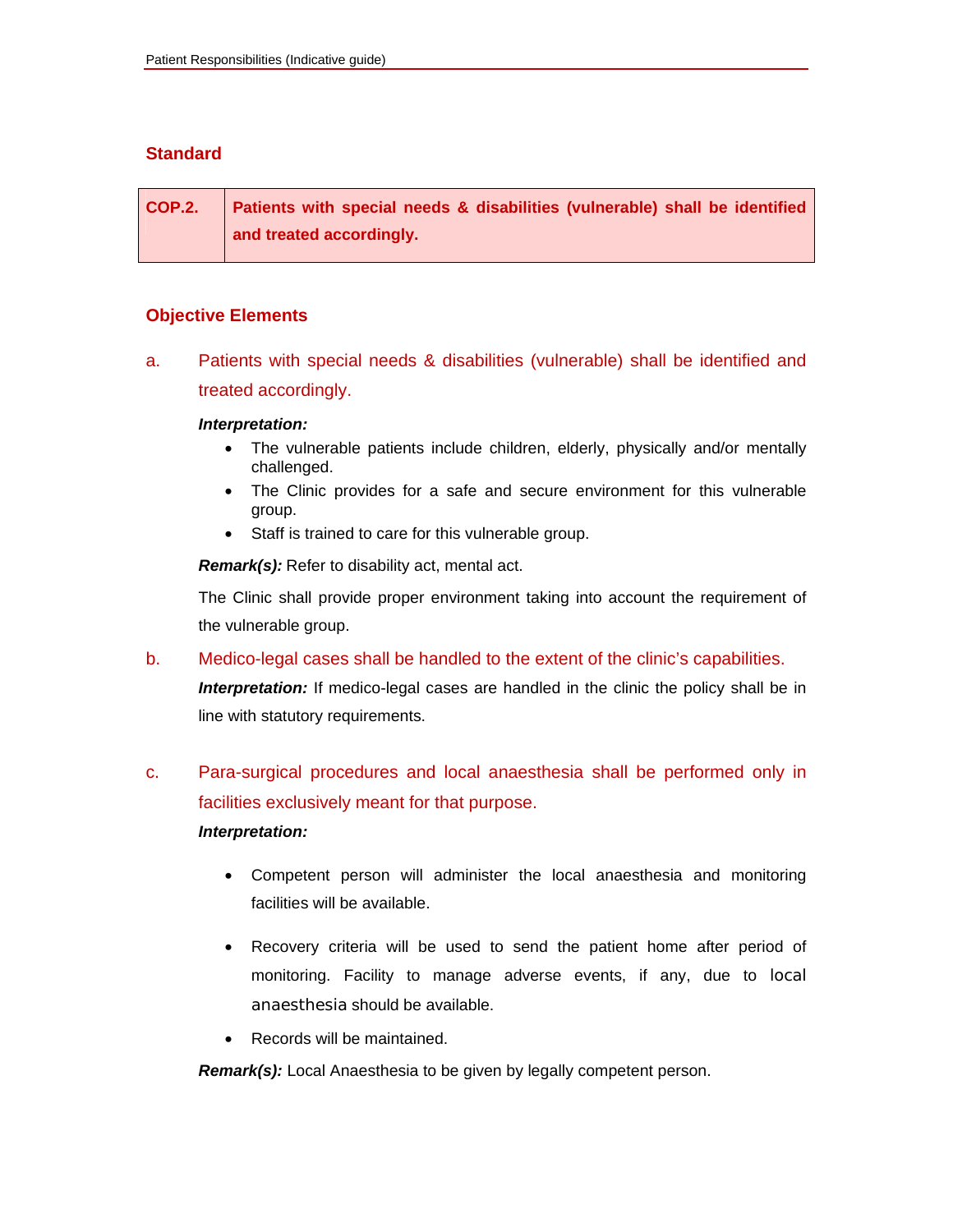d. A Documented procedure shall govern those aspects of Panchakarma therapy practised in the Clinic.

#### **Standard**

| <b>COP.3.</b> | Documented policies and procedures guide appropriate pain management. |
|---------------|-----------------------------------------------------------------------|
|               |                                                                       |

#### **Objective Elements**

a. Documented policies and procedures guide the management of pain.

**Interpretation:** It shall include as to how patients are screened for pain, the mechanism to ensure that a detailed pain assessment is done (when necessary), pain mitigation techniques and monitoring.

b. The organization respects and supports appropriate assessment and management of pain.

 *Interpretation:* Self-explanatory.

c. Patient and family are educated on various pain management techniques, where appropriate.

 *Interpretation:* Self-explanatory.

 *Remark(s):* This could be done only for patients who are likely to have long-term pain in view of the underlying condition not being treatable.

#### **Standard**

**COP.4. Documented policies and procedures guide appropriate rehabilitative services.** 

#### **Objective Elements**

a. Documented policies and procedures guide the provision of rehabilitative services.

*Interpretation:* Self-explanatory.

*Remark(s):* This includes physiotherapy, occupational therapy and speech therapy.

b. These services are commensurate with the clinic requirements.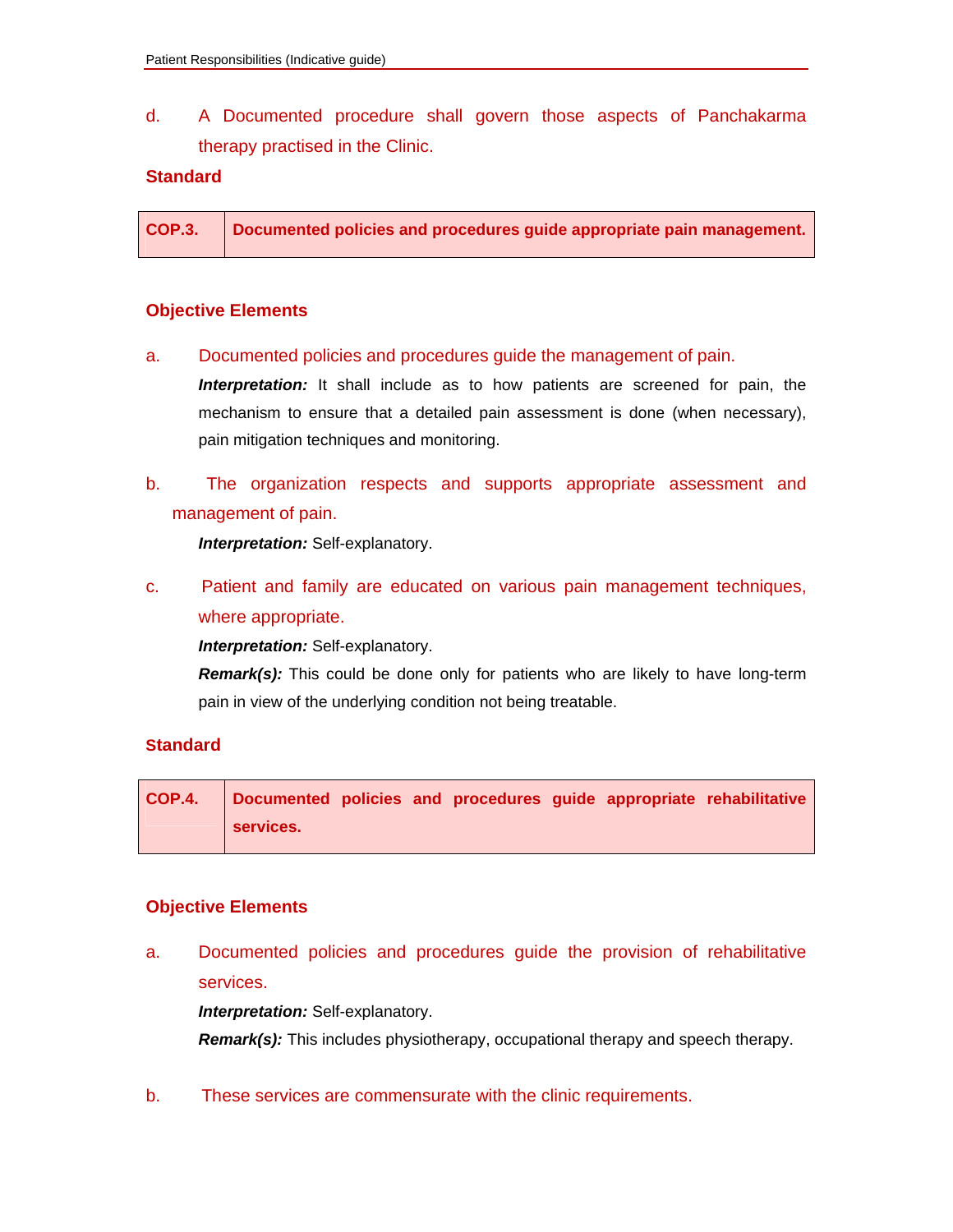*Interpretation:* The scope of the services is in consonance with the scope of the clinic.

#### **Standard**

|  |                          |  |  | COP.5. Policies and procedures guide the care of patients undergoing |
|--|--------------------------|--|--|----------------------------------------------------------------------|
|  | parasurgical procedures. |  |  |                                                                      |

#### **Objective Elements**

- a. The policies and procedures are documented.
- b. Parasurgical (Ksharasutra, Raktamokshana, Agnikarma etc) patients have a preoperative assessment and a provisional diagnosis documented prior to procedure.
- c. An informed consent is obtained by a physician prior to the procedure.
- d. Documented policies and procedures exist to prevent adverse events like wrong site, wrong patient and wrong procedure.
- e. Persons qualified by law are permitted to perform the procedures that they are entitled to perform.
- f. A brief operative note is documented prior to transfer out of patient from recovery area.
- g. The operating physician documents the post-operative plan of care.
- h. A quality assurance program is followed for the parasurgical services.
- i. The quality assurance program includes surveillance of the operation theatre environment.
- j. The plan also includes monitoring of surgical site infection rates.

#### **Standard**

|  | COP.6. Policies and procedures guide the Panchakarma Therapy. |
|--|---------------------------------------------------------------|
|--|---------------------------------------------------------------|

#### **Objective Elements**

a. The policies and procedures are documented.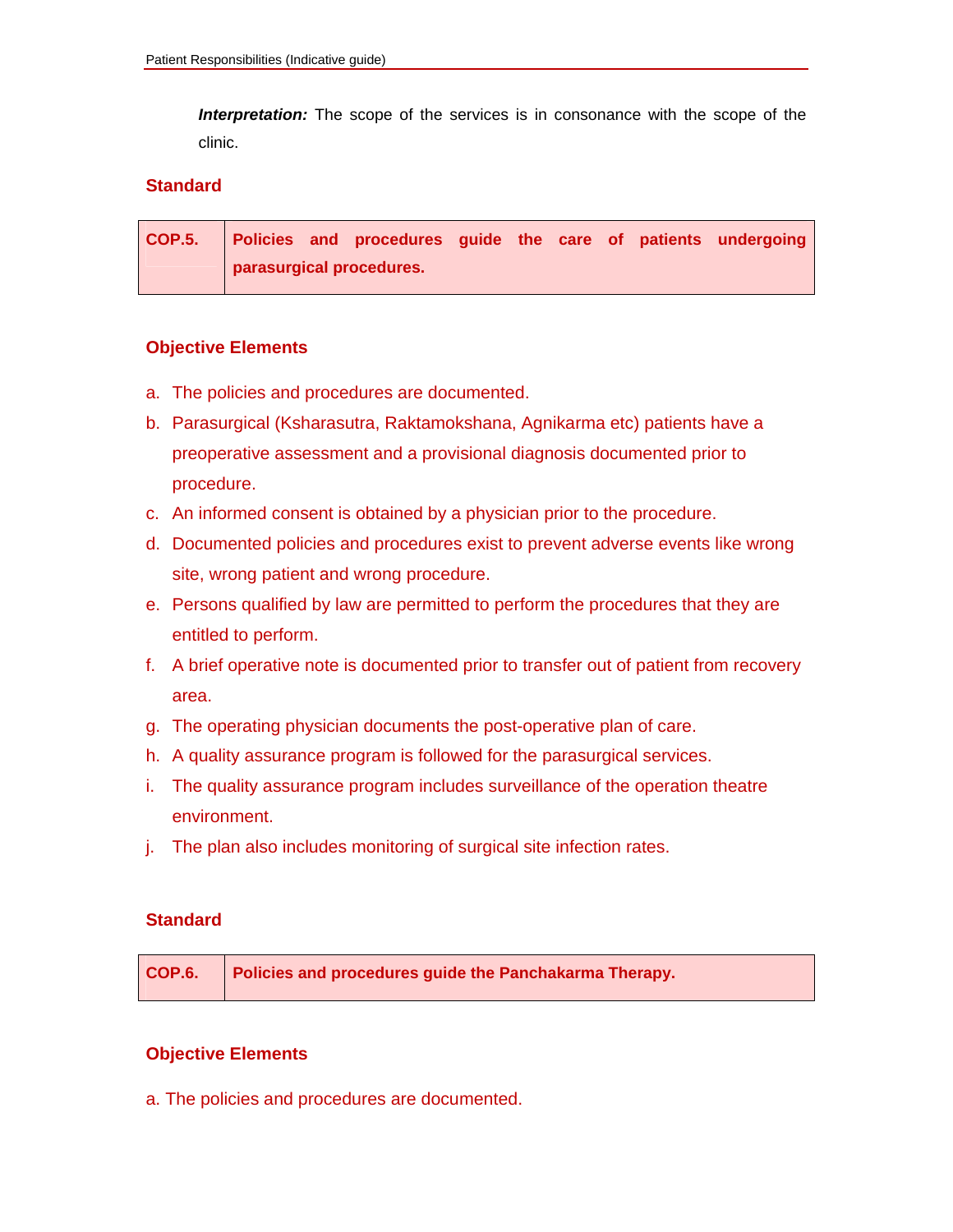b. An informed consent is obtained by a consultant prior to the treatment process.

c. Documented policies and procedures exist to prevent adverse events like wrong site, wrong patient and wrong procedure.

d. Persons qualified are permitted to perform the procedures that they are entitled to perform.

e. A brief note is documented prior to transfer of patient from Panchakarma Theatre.

f. The consultant documents the post-procedure plan of care.

g. A procedure to check the maintenance of Panchakarma Theatre.

h. Guidelines for various Panchakrama therapies are prepared separately and adhered.

i. Panchakarma therapies are done only in the presence of physician at the side.

#### **Standard**

| COP.7. Policies and procedures guide all research activities. |
|---------------------------------------------------------------|
|                                                               |

#### **Objective Elements**

a. Policies and procedures guide all research activities in compliance with the applicable law and national and international guidelines.

*Interpretation:* Self explanatory

*Remark(s):* For example: International conference on harmonization (ICH) of Good Clinical practices (GCP) and Declaration of Helsinki Somerset (1996) and Ethical Guidelines for Biomedical Research on Human Subjects (ICMR-2006).

b. Policies and procedures address Patient's informed consent, their right to withdraw, their refusal to participate in the research activities.

 *Interpretation:* Patients are informed of their right to withdraw from the research at any stage and also of the consequences (if any) of such withdrawal. Patients are assured that their refusal to participate or withdrawal from participation will not compromise their access to the Clinic's services.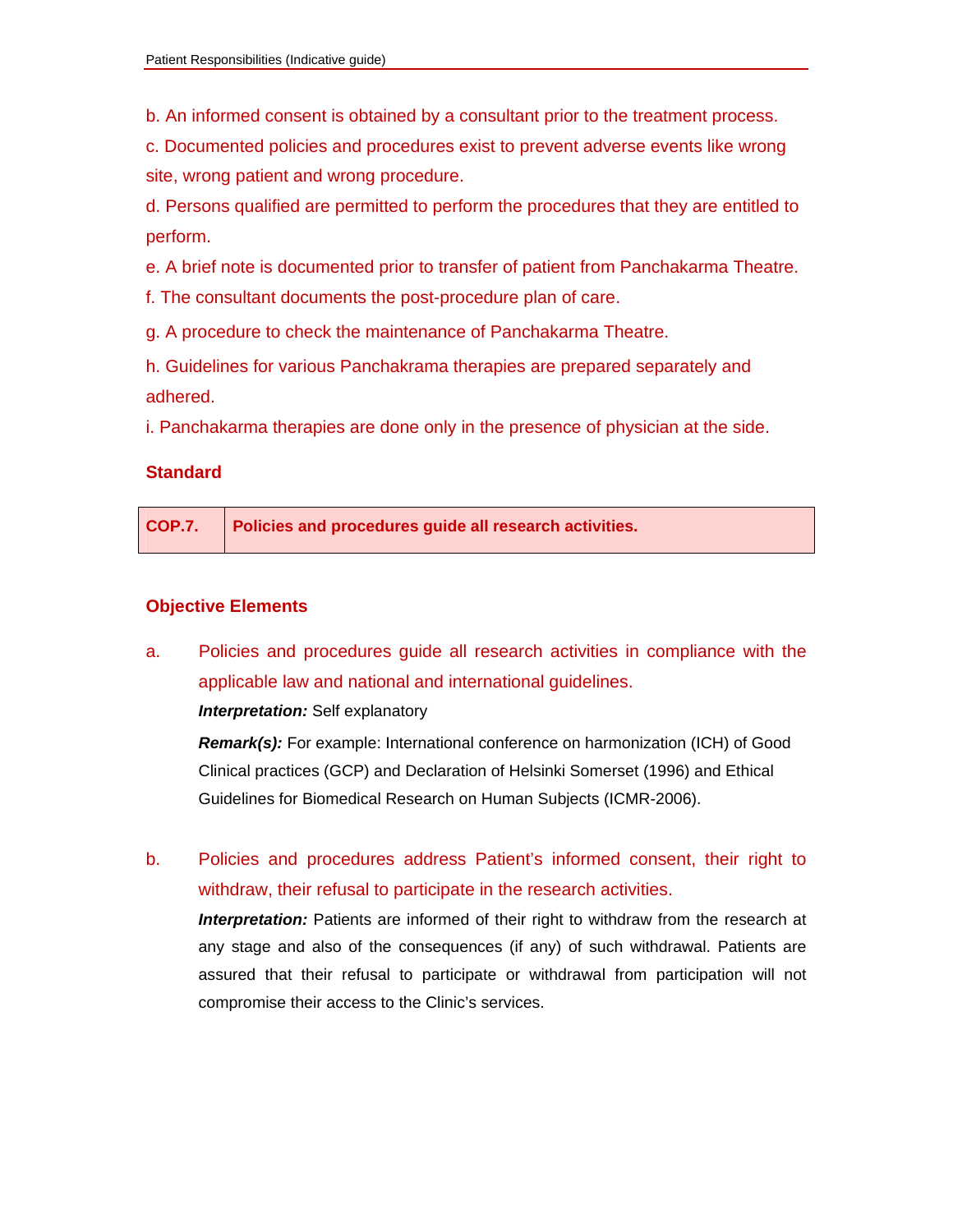# **Chapter 3**

### **Management of Medication (MOM)**

#### **Intent of the chapter:**

The organisation has a safe and organised medication process. The process includes policies and procedures that guide the availability, safe storage, prescription, dispensing and administration of medications.

The standards encourage integration of the pharmacy into everyday functioning of clinics and patient care. The pharmacy should guide and audit medication processes. The pharmacy should have oversight of all medications stocked out of the pharmacy. The pharmacy should ensure correct storage (as regards to temperature, look-alike, sound-alike etc.), expiry dates and maintenance of documentation.

The process also includes monitoring of patients after administration and procedures for reporting and analysing medication errors.

Safe use of high-risk medication like narcotics is guided by policies and procedures.

Patients and family members are educated about safe medication and food-drug interactions.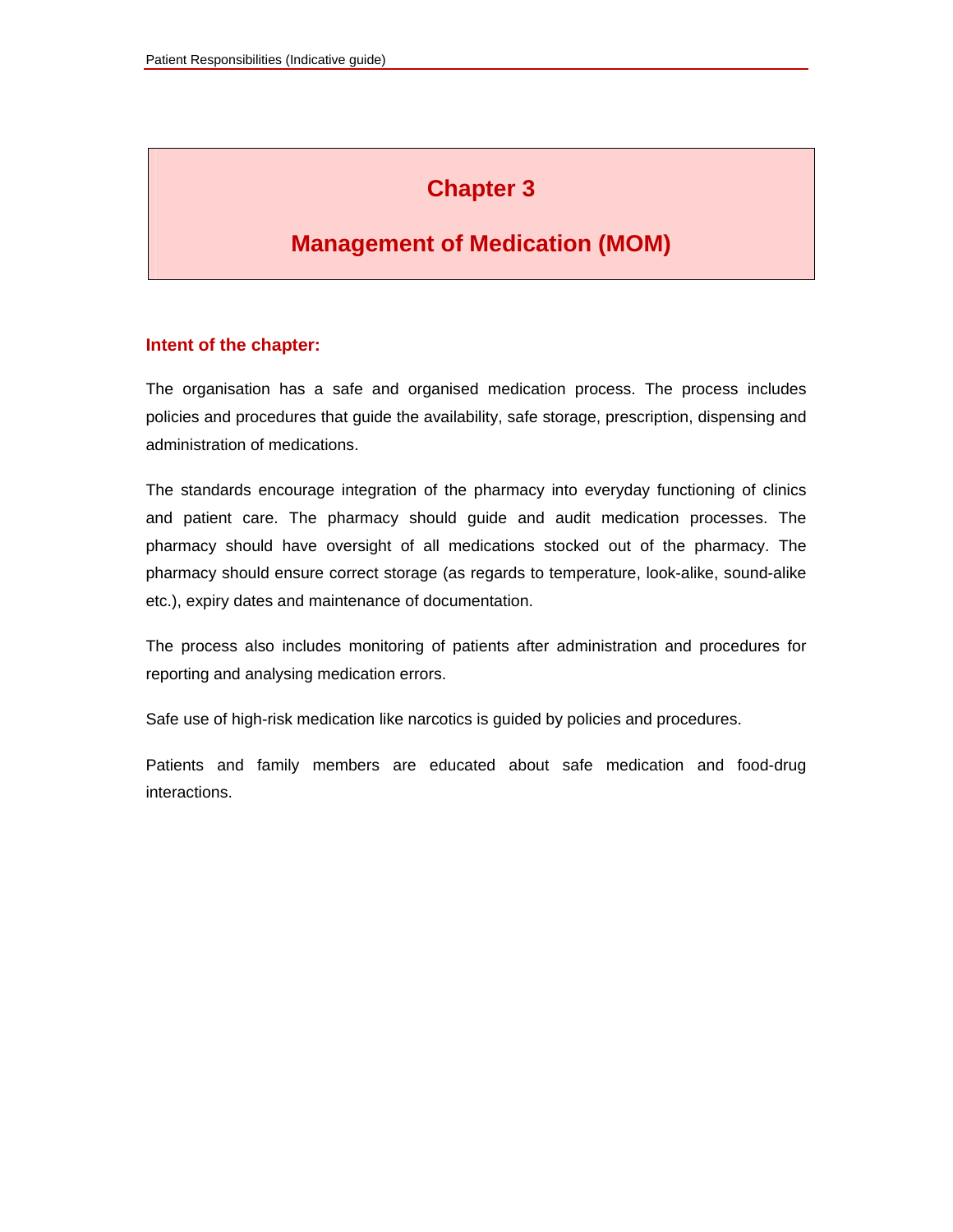# **Summary of Standards**

| MOM 1:        | Medication use is organized to meet patient needs and complies with<br>applicable laws and regulations.           |
|---------------|-------------------------------------------------------------------------------------------------------------------|
| <b>MOM 2:</b> | Medication prescription, dispensing and administration follow standardized<br>processes to ensure patient safety. |
| $MOM$ 3:      | Noncompliance to drugs and adverse effects & the medication errors, if any,<br>are appropriately addressed.       |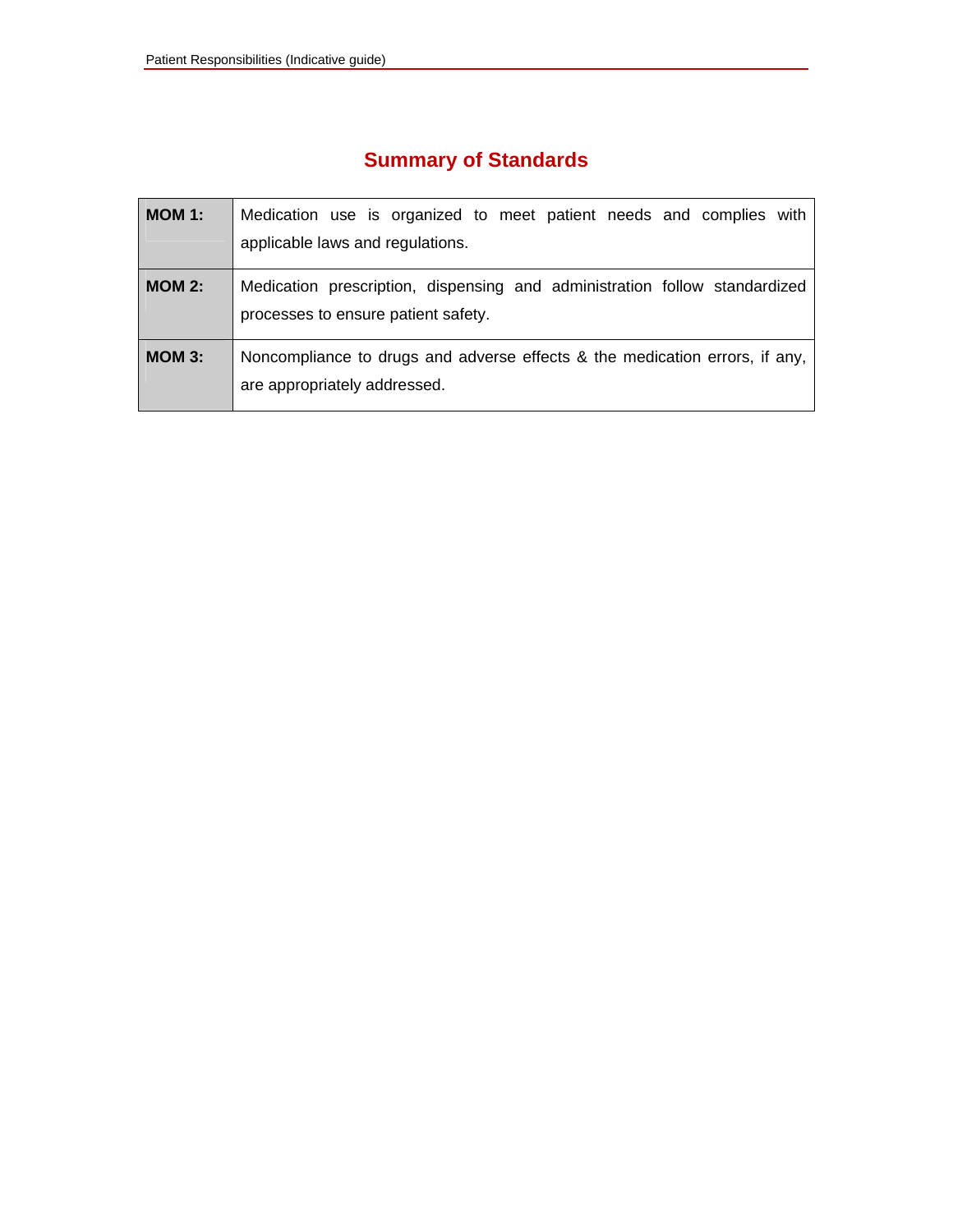### **Standards and Objective Elements**

#### **Standard**

| <b>MOM.1.</b> | Medication use is organized to meet patient needs and complies with |
|---------------|---------------------------------------------------------------------|
|               | applicable laws and regulations.                                    |

#### **Objective Elements**

- a. Policies and procedures guide how the Clinic will meet medication needs of the patient. *Interpretation:* The Clinic shall give written prescription of medication to the patient.
- b. The medication use meets applicable laws & regulations. **Interpretation:** Applicable laws & regulations (as in annexure 1).
- c. The medications available are appropriate to the Clinic's mission, scope of services and patient needs.  *Interpretation:* Self explanatory
- d. Policies and procedures guide the procurement process, storage, labelling and management of medications.

*Remark(s):* Inventory management of Medicine / consumables may follow first expiry first out principle. Samples should also be addressed.

#### **Standard**

**MOM.2. Medication prescription, dispensing and administration follow standardized processes to ensure patient safety.** 

#### **Objective Elements**

a. Medications are prescribed, dispensed and administered by authorized persons.

**Interpretation:** These should be in compliance with regulations, licensure etc.

b. Medications are prescribed in a clear legible manner, dated and timed.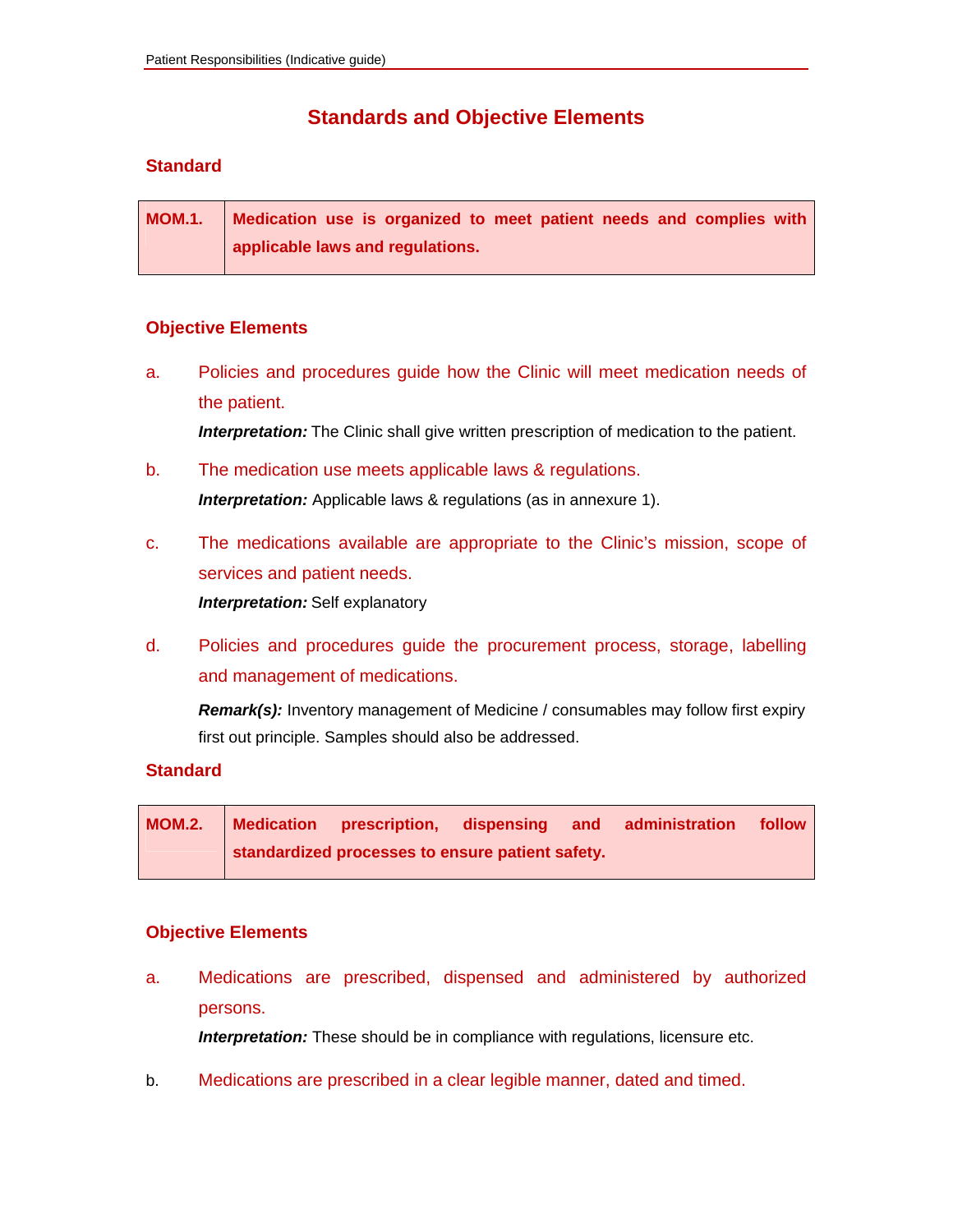c. In case medications are dispensed at the Clinic, standardized policies and procedures are used for safe dispensing.

 *Interpretation:* These should address identification, storage, expiry dates, sound alike look alike segregation, licensing requirements etc.

- d. Medication administration is guided by standardized policies and procedures. *Interpretation:* The Clinic shall ensure:
	- Only authorized staff administers medications.
	- Staff is familiar with the composition, strengths, dilution requirements and broad indications, drug - drug interactions, side effects etc. Verification of indications, contraindications, and obtaining history of allergy/adverse reaction.
	- Proper identification of patient, and medication including route, dose, expiry dates, physical verification etc.
	- Knowledge of allergy test if required.
	- Proper infection control practices including gloves as applicable

#### **Standards**

**MOM.3.** Noncompliance to drugs and adverse effects & the medication errors, if **any, are appropriately addressed.** 

#### **Objective Elements**

- a. Medication w.r.t compliance, clinical effectiveness and adverse medication effects, if any, is noted in patient's record. *Interpretation:* The adverse drug effects that are to be recorded in the patient's record and those that must be reported are defined.
- b. Patients and family members are educated about safe and effective use of medication and food-drug interactions.

#### *Interpretation:*

- Methodology of patient education may include patient education pamphlets etc.
- They are advised to report any adverse drug reactions.
- c. Policies and procedures will define reporting, analysing and corrective and preventive actions for medication error and adverse drug events.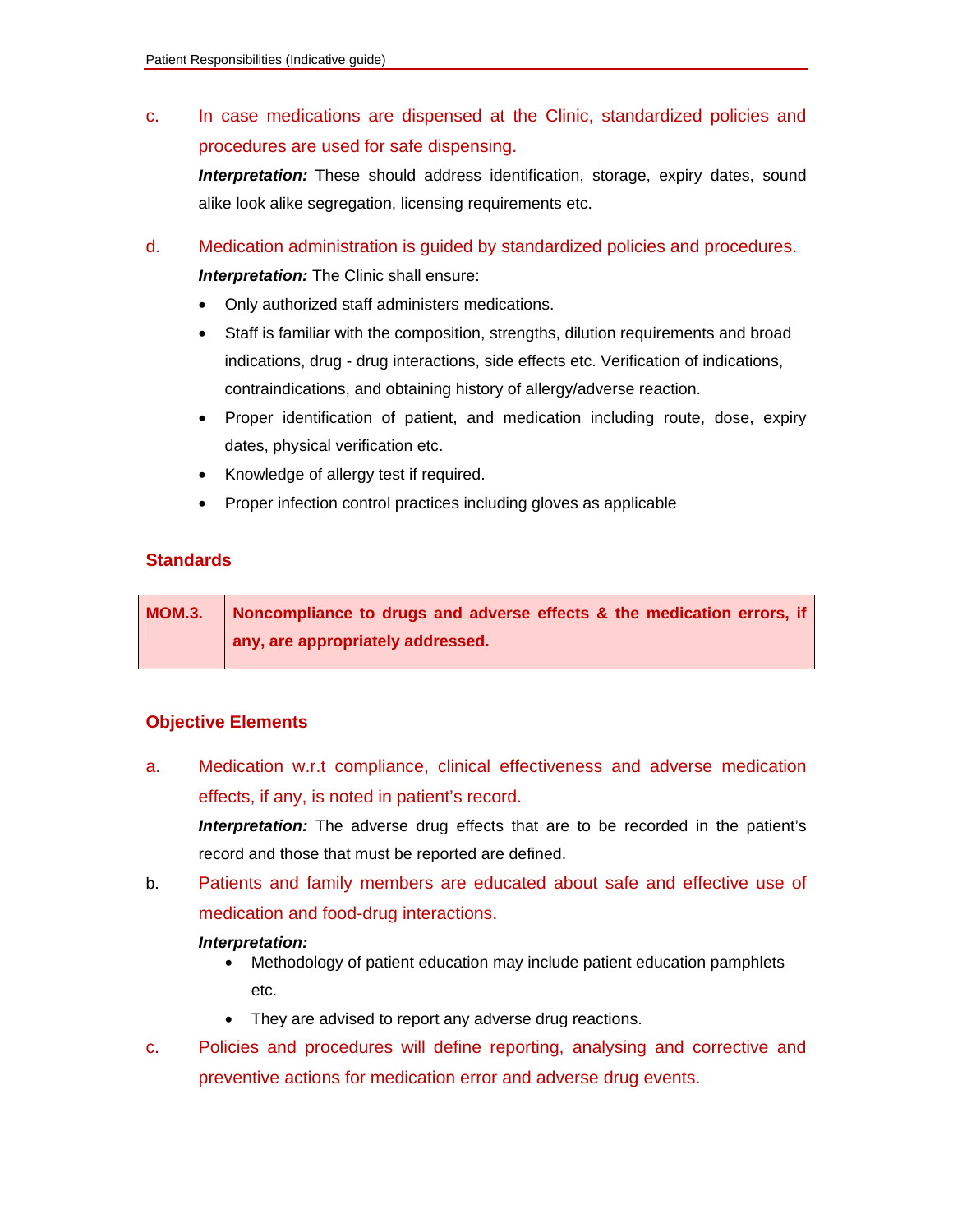**Interpretation:** Prescription audit, to be carried out. Medication errors, near misses, patient reported outcomes, to be reviewed. Corrective and preventive actions to be recorded.

*Remark(s):* Attempts are made as per recall mechanisms. Policies are modified to reduce adverse drug events when unacceptable trends occur.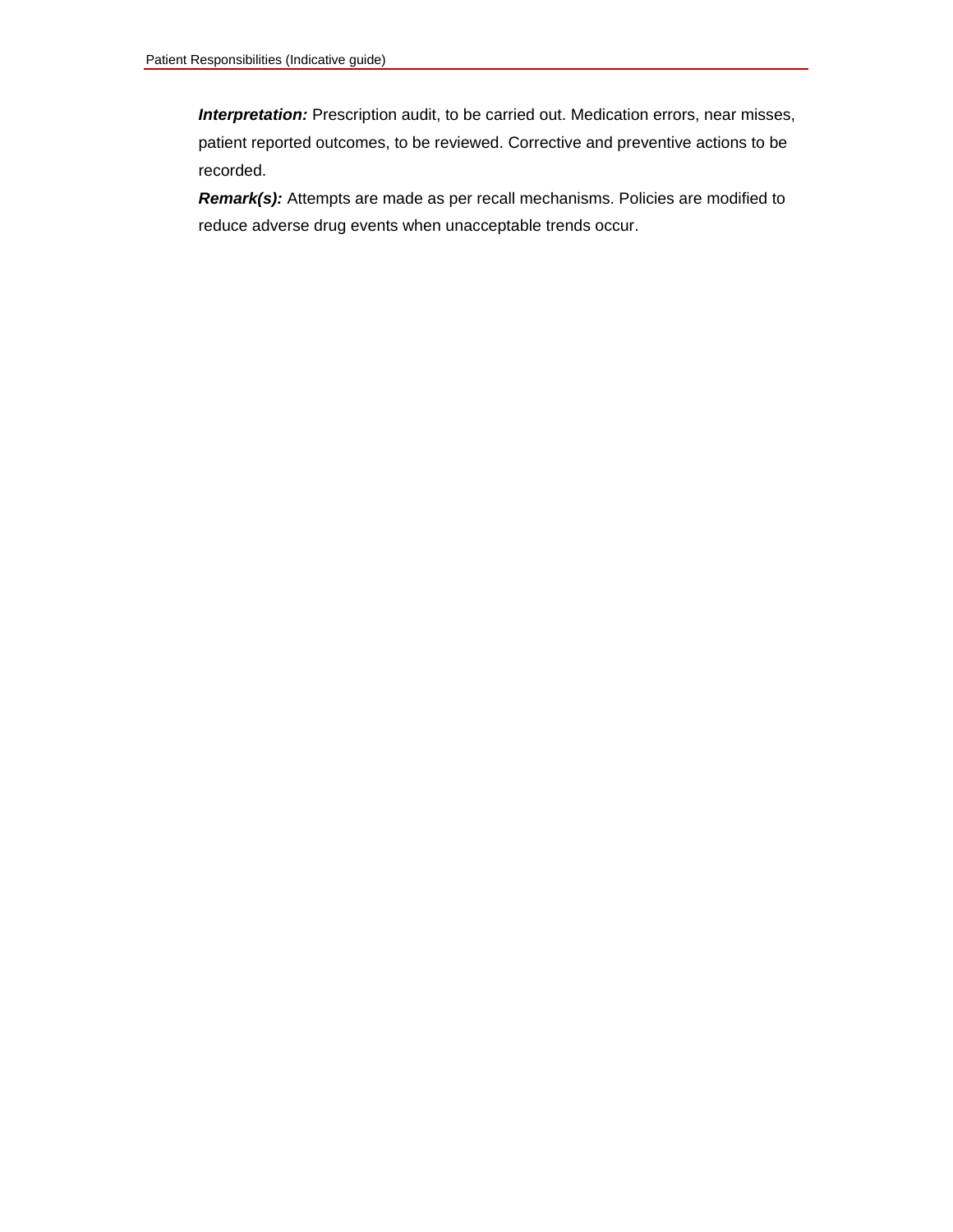# **Chapter 4**

### **Patient Rights and Education (PRE)**

#### **Intent of the chapter:**

The clinic defines the patient and family rights and responsibilities. The staff is aware of these and is trained to protect patient rights. Patients are informed of their rights and educated about their responsibilities. They are informed about the disease, the possible outcomes and are involved in decision making. The costs are explained in a clear manner to patient and/or family. The patients are educated about the mechanisms available for addressing grievances.

A documented process for obtaining patient and/or families consent exists for informed decision making about their care.

Patient and families have a right to information and education about their healthcare needs in a language and manner that is understood by them.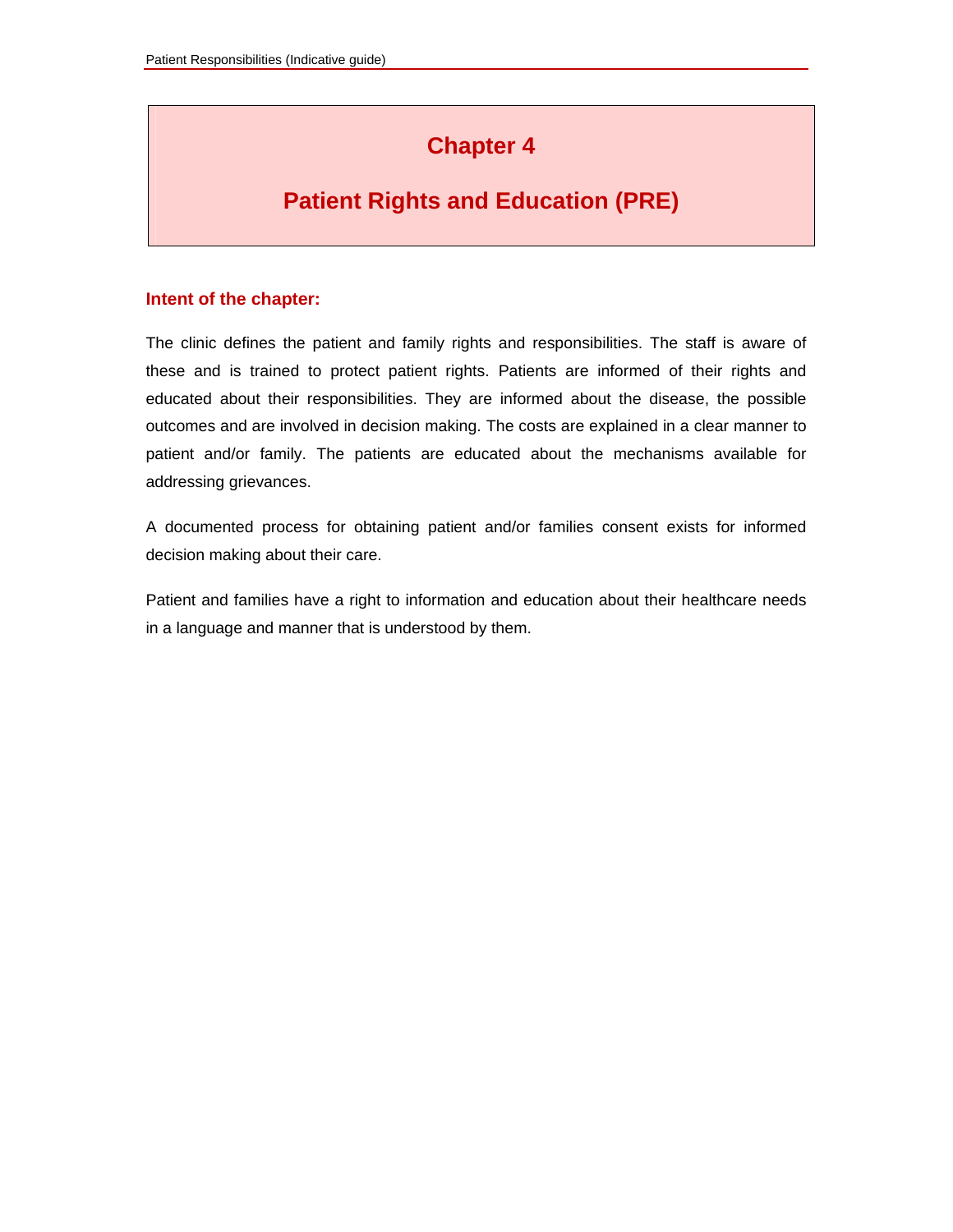# **Summary of Standards**

| <b>PRE 1:</b> | The Clinic protects patient and family rights.                                                                                |
|---------------|-------------------------------------------------------------------------------------------------------------------------------|
| <b>PRE 2:</b> | Patient rights support individual beliefs, values and involve the patient and<br>family in decision making processes.         |
| <b>PRE 3:</b> | A documented process for obtaining patient and / or families consent exists for<br>informed decision making about their care. |
| <b>PRE 4:</b> | Patient and families have a right to information and education about their<br>healthcare needs.                               |
| <b>PRE 5:</b> | Patient and families have a right to information on expected costs.                                                           |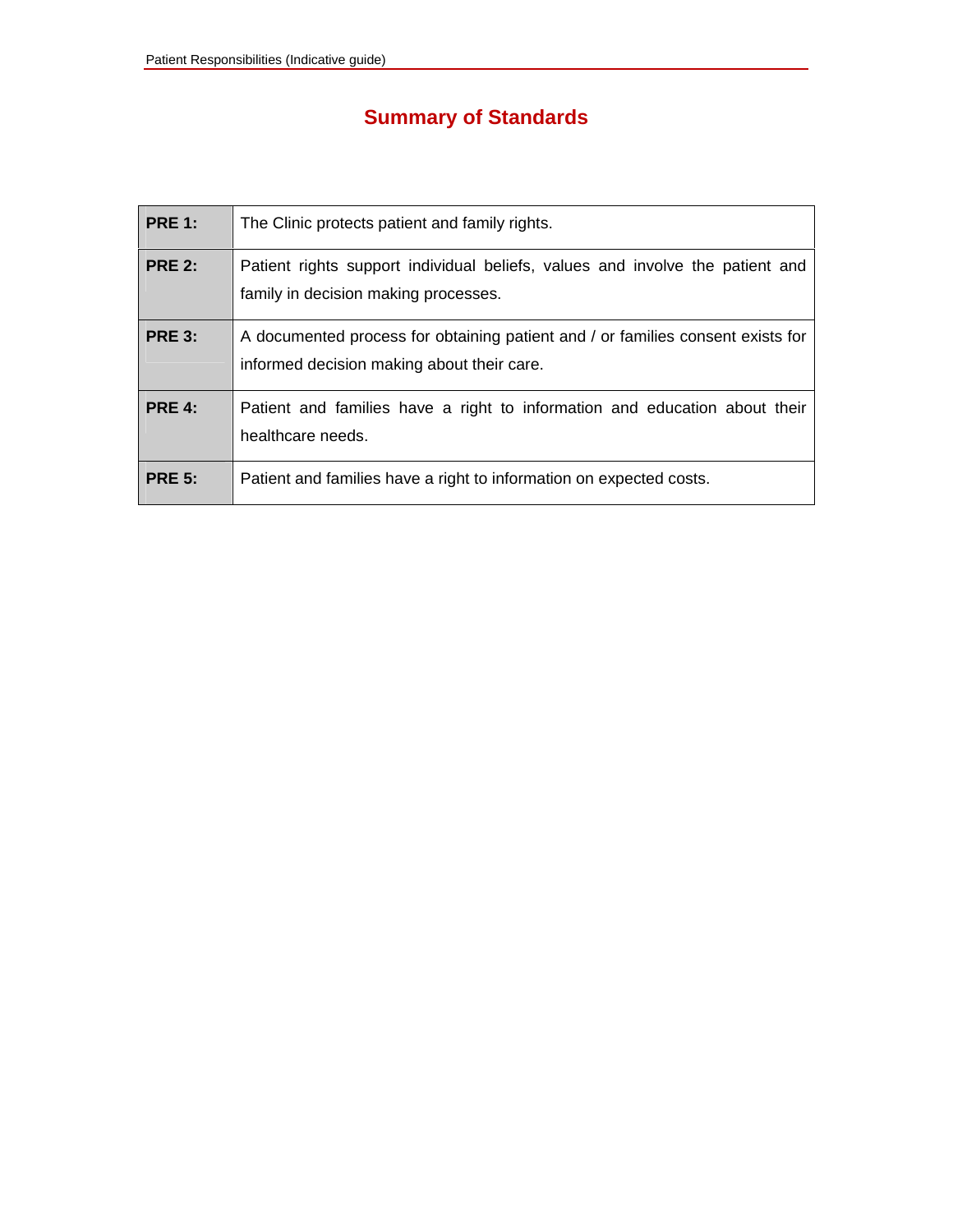### **Standards and Objective Elements**

#### **Standard**

| <b>PRE.1.</b> The Clinic protects patient and family rights. |
|--------------------------------------------------------------|
|--------------------------------------------------------------|

#### **Objective Elements**

a. Patient and family rights and responsibilities are displayed.

**Interpretation:** The Clinic should respect patient's rights and inform them of their responsibilities.

All the rights of the patients should be displayed.

b. Staff is aware of their responsibility in protecting patient's rights.

**Interpretation:** Training and sensitisation programmes shall be conducted to create awareness among the staff.

c. Appropriate corrective/preventive measures are taken in case patient's rights are violated.

**Interpretation:** Where patients' rights have been infringed upon, clinic must keep records of such violations, as also a record of the consequences, e.g. corrective actions to prevent recurrences.

#### **Standard**

| <b>PRE.2.</b> | Patient rights support individual beliefs, values and involve the patient and |
|---------------|-------------------------------------------------------------------------------|
|               | family in decision making processes.                                          |

#### **Objective Elements**

a. Patient rights include respect for personal dignity and privacy during examination, procedures and treatment.

*Interpretation:*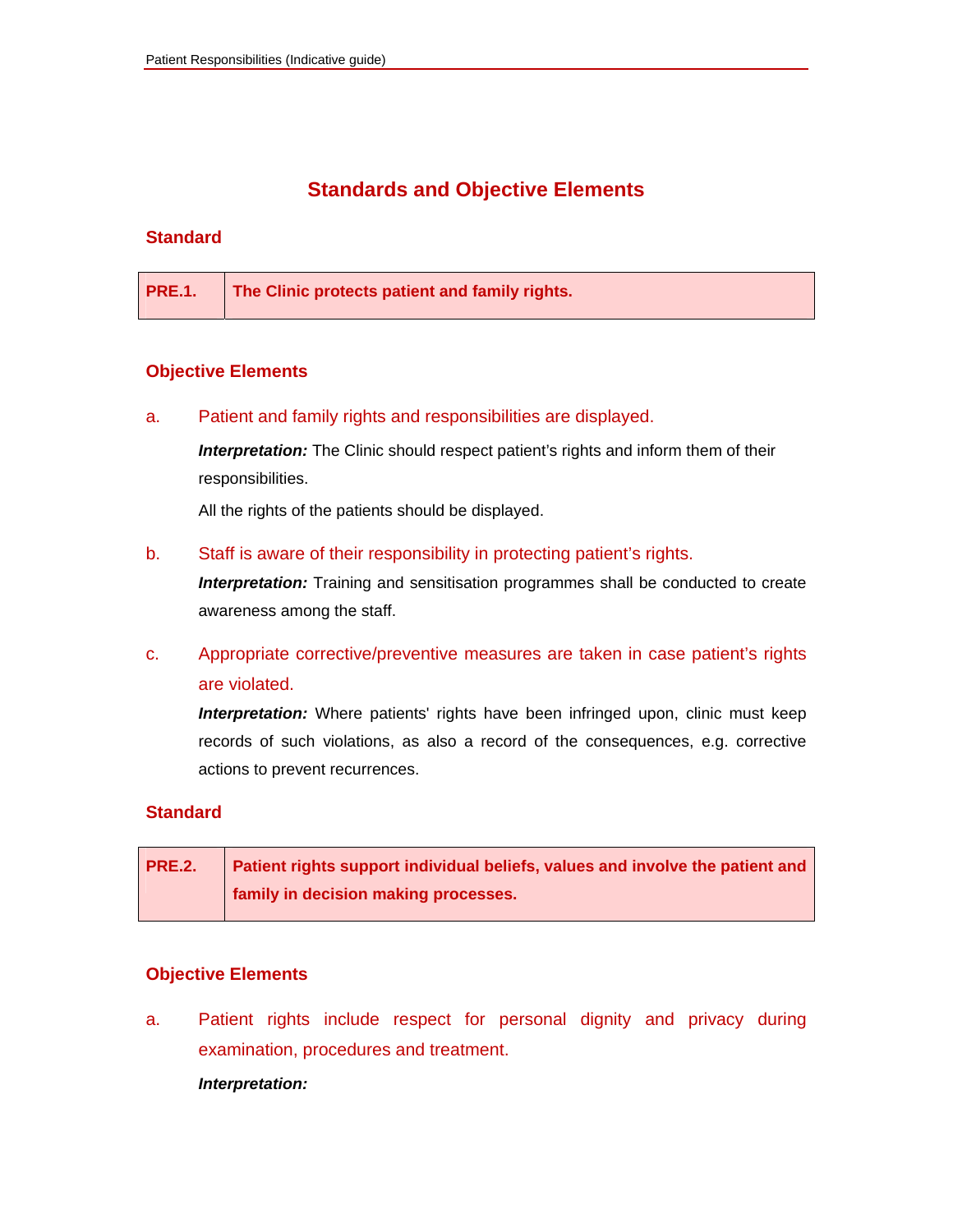- During all stages of patient care, be it in examination or carrying out a procedure, staff shall ensure that patient's privacy and dignity is maintained. The Clinic shall develop the necessary guidelines for the same. During procedures the Clinic shall ensure that the patient is exposed just before the actual procedure is undertaken.
- With regards to photographs/recording procedures; the Clinic shall ensure that consent is taken and that the patient's identity is not revealed.

#### b. Patient rights include protection from physical abuse or neglect.

*Interpretation:* Special precautions shall be taken especially w.r.t vulnerable patients e.g. elderly, neonates etc.

*Remark(s):* Examples of this include falling from the bed/trolley due to negligence, assault, repeated internal examinations, manhandling etc.

c. Patient and family rights include treating patient information as confidential.

**Interpretation:** The clinic shall keep the records in a secure manner and will release only under authorisation of the patient except under statutory obligation.

d. Patient has the right to make an informed choice including the option of refusal.

**Interpretation:** The treating doctor shall discuss all the available options and allow the patient to take the decision.

**Remark(s):** In case of refusal, the treating doctor shall explain the consequences of refusal of treatment and document the same.

e. Patient and family rights include informed consent any invasive / high risk procedures / treatment.

 *Interpretation:* Self-explanatory.

f. Patient rights include information and consent before any research protocol is initiated.

 *Interpretation:* The Clinic shall ensure that International conference on harmonization (ICH) of Good Clinical practice (GCP) and Declaration of Helsinki Somerset (1996) and ICMR requirements are followed.

g. Patient has a right to have an access to his / her Clinical records.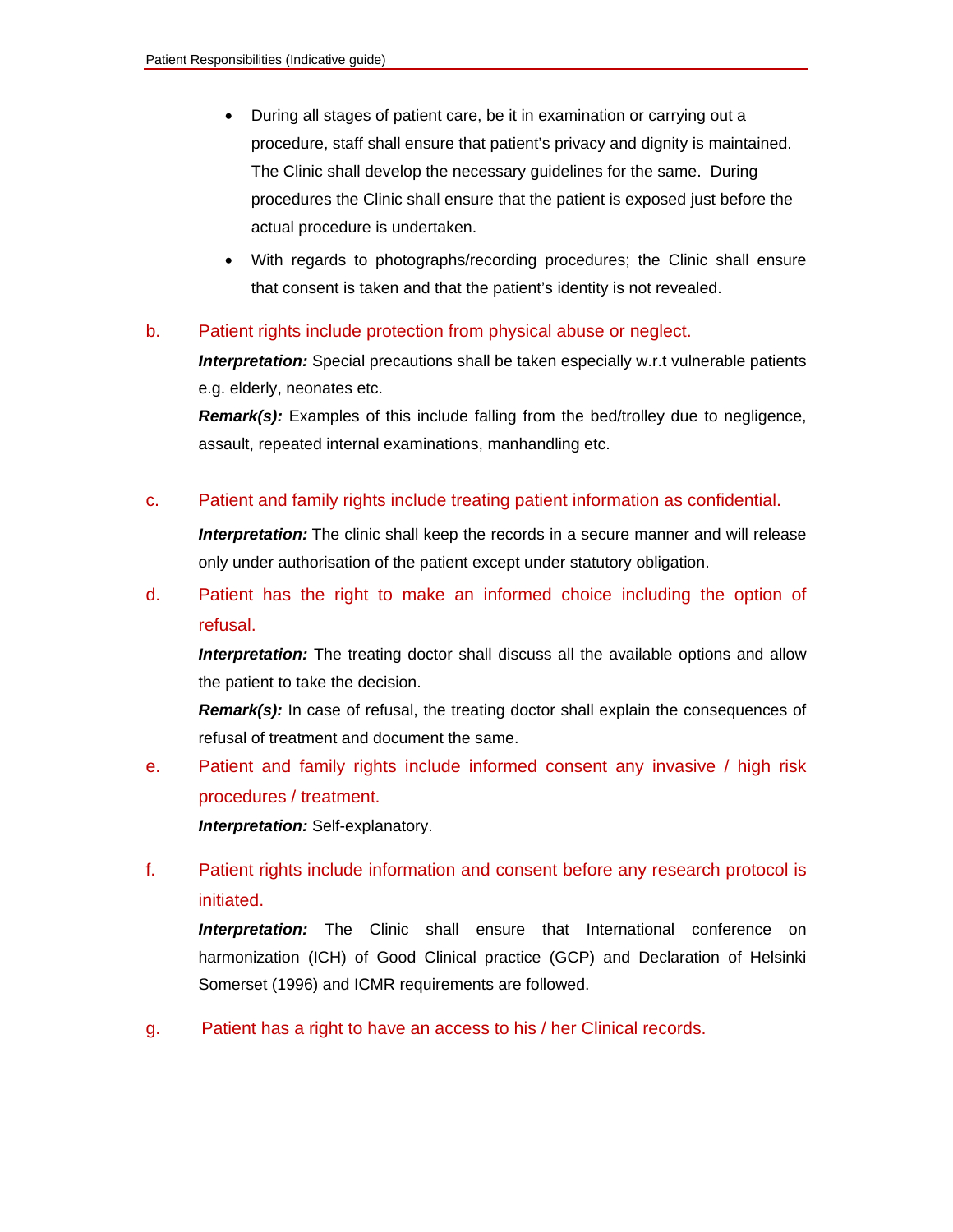*Interpretation:* The Clinic shall ensure that every patient has access to his/her record. This shall be in consonance with the code of medical ethics and statutory requirements.

#### **Standard**

| PRE.3. A documented process for obtaining patient and / or families consent |
|-----------------------------------------------------------------------------|
| exists for informed decision making about their care.                       |

#### **Objective Elements**

a. The Clinic has listed those procedures and treatment where informed consent is required.

**Interpretation:** A list of procedures should be made for which informed consent should be taken.

b. Informed consent includes information on risks, benefits, alternatives and as to who will perform the requisite procedure in a language that they can understand.

**Interpretation:** The consent shall have the name of the doctor performing the procedure. Consent form shall be in the language that the patient understands.

c. The policy describes who can give consent when patient is incapable of independent decision making.

 *Interpretation:* The Clinic shall take into consideration the statutory norms. This would include next of kin/legal guardian. However in case of unconscious/ unaccompanied patients the treating doctor can take a decision in life saving circumstances.

#### **Standard**

| <b>PRE.4.</b> Patient and families have a right to information and education about their |
|------------------------------------------------------------------------------------------|
| healthcare needs.                                                                        |

#### **Objective Elements**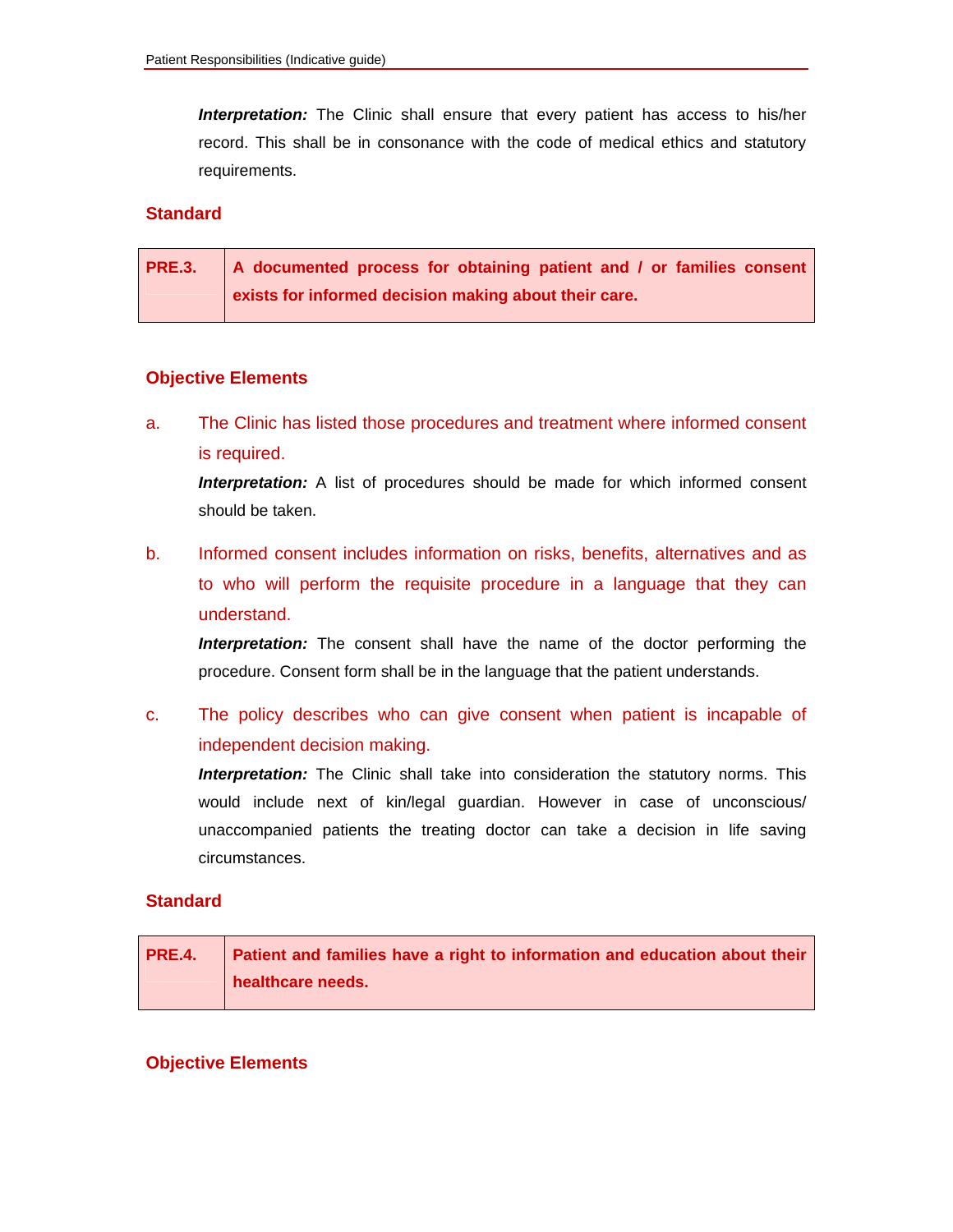- a. When appropriate, patient and families are educated about the safe and effective use of medication and the potential side effects of the medication.  *Interpretation:* Self-explanatory.
- b. Patient and families are educated about diet and nutrition. *Interpretation:* Self-explanatory.
- c. Patient and families are educated about their specific disease process, prognosis, complications and prevention strategies.  *Interpretation:* Self-explanatory. This could also be done through patient education

booklets/videos/leaflets etc.

d. Patient and families are educated about preventing infections.

 *Interpretation:* Self-explanatory.

 *Remark(s):* For example, hand washing and avoiding overcrowding near the patient.

#### **Standard**

|  | PRE.5. Patient and families have a right to information on expected costs. |
|--|----------------------------------------------------------------------------|
|--|----------------------------------------------------------------------------|

#### **Objective Elements**

a. The tariff list is available to patients.

#### *Interpretation:*

- Ethical billing practices are ensured.
- The Clinic shall ensure that there is an updated tariff list and that this list is available to patients.
- The Clinic shall charge as per the tariff list. Additional charges should also be enumerated in the tariff and the same communicated to the patients.
- The tariff rates should be uniform and transparent.

#### b. Patients are informed about the estimated costs of treatment.

*Interpretation:* The patients are informed about the approximate cost of treatment in lieu with the line of treatment followed and the tariff list.

 *Remark(s):* The inference should be drawn based on the recorded line of management collaborating the cost.

c. Billing, receipts and records are maintained as per statutory requirements.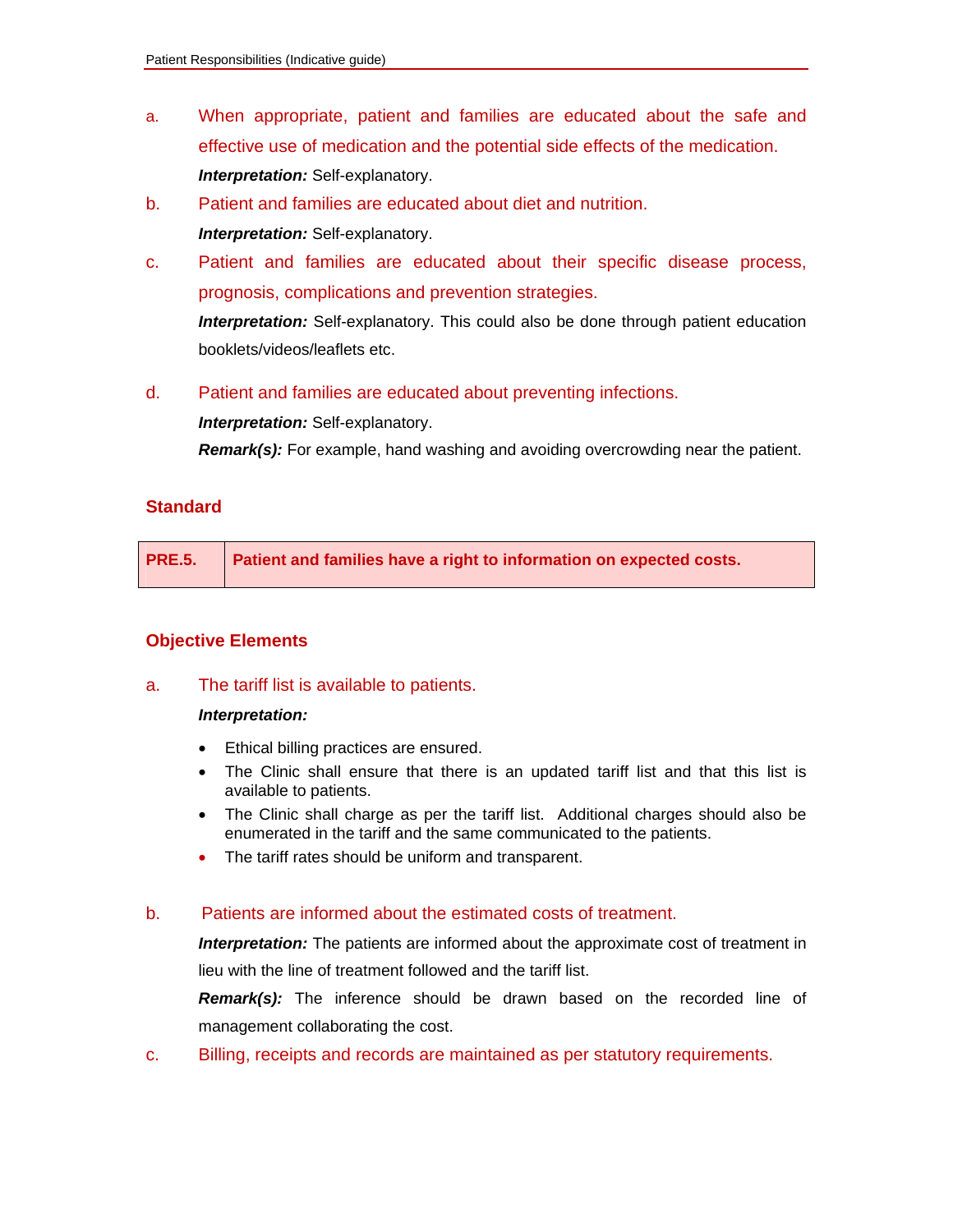# **Chapter 5**

# **Infection Control (IC)**

#### **Intent of the chapter:**

The standards guide the provision of an effective infection control programme in the clinic. The programme is documented and aims at reducing/eliminating infection risks to patients and providers of care.

The clinic measures and takes action to prevent or reduce the risk of nosocomial Infection in patients and employees.

The clinic provides proper facilities and adequate resources to support the Infection Control Programme.

The programme includes an action plan to control outbreaks of infection, disinfection/ sterilisation activities, biomedical waste (BMW) management, training of staff and employee health.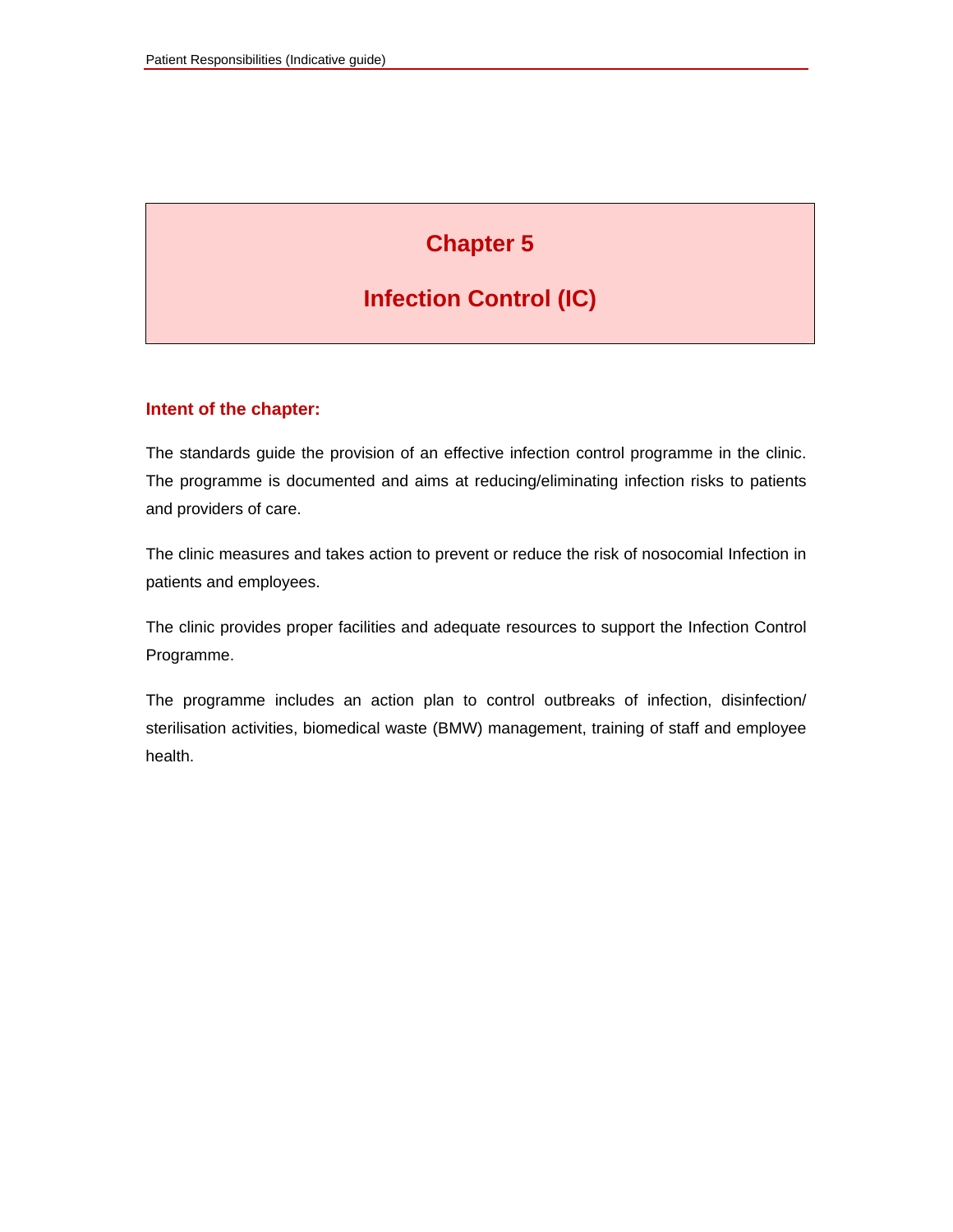# **Summary of Standards**

| IC <sub>1</sub> : | Infection control practices and adherence to standard precautions and hygienic<br>practices shall be observed at all times in the clinic. |
|-------------------|-------------------------------------------------------------------------------------------------------------------------------------------|
| $\mid$ IC 2:      | The Clinic complies with Bio Medical Waste Management Rules and<br>associated regulations.                                                |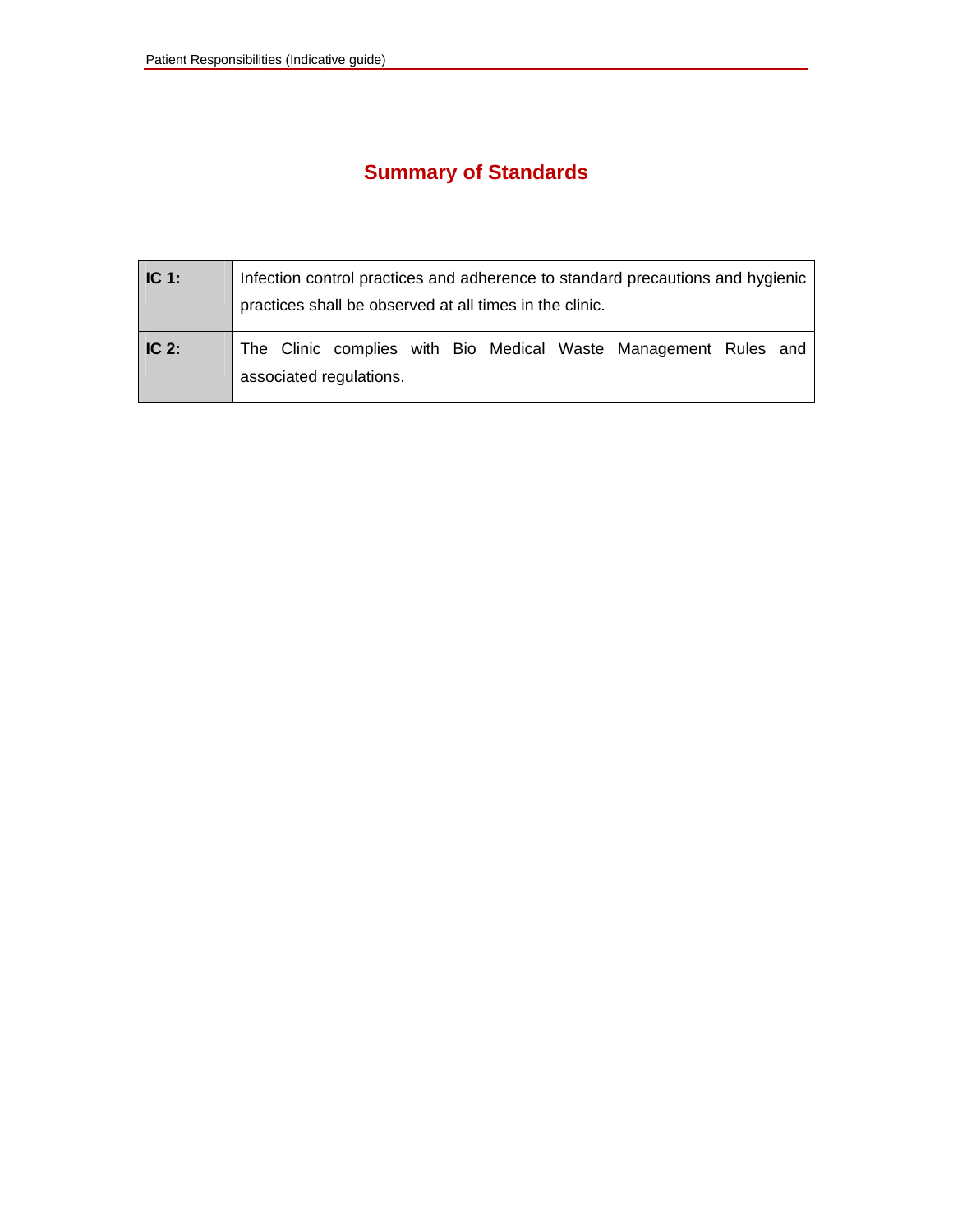### **Standards and Objective Elements**

#### **Standard**

| IC.1. | Infection control practices and adherence to standard precautions and |
|-------|-----------------------------------------------------------------------|
|       | hygienic practices shall be observed at all times in the clinic.      |

#### **Objective Elements**

a. It focuses on adherence to standard precautions at all times.

#### *Interpretation:*

- Hand washing facilities are accessible to clinic staff.
- Adequate gloves, masks, soaps, and disinfectants are available and used correctly.

 *Remark(s):* Refer to glossary for "standard precautions".

b. Cleaning, disinfection of surfaces, equipment cleaning, laundry and sterilization practices are performed and monitored.

**Interpretation:** As applicable to the type of Clinic and services, the policies and practices will address all relevant aspects.

c. Laundry and linen management processes are also included.

#### *Interpretation:*

- Clean, linen and laundry service as applicable.
- In case of minor procedures where sterile precautions are needed, these should be addressed.

#### d. Staffs are aware of infection control practices.

*Interpretation:* Example Training on Hand hygiene, BMW, personal protective equipment, cleaning disinfection and sterilization etc.

e. Staffs are aware of occupational hazard.

#### *Interpretation:*

• Pre exposure prophylaxis is arranged.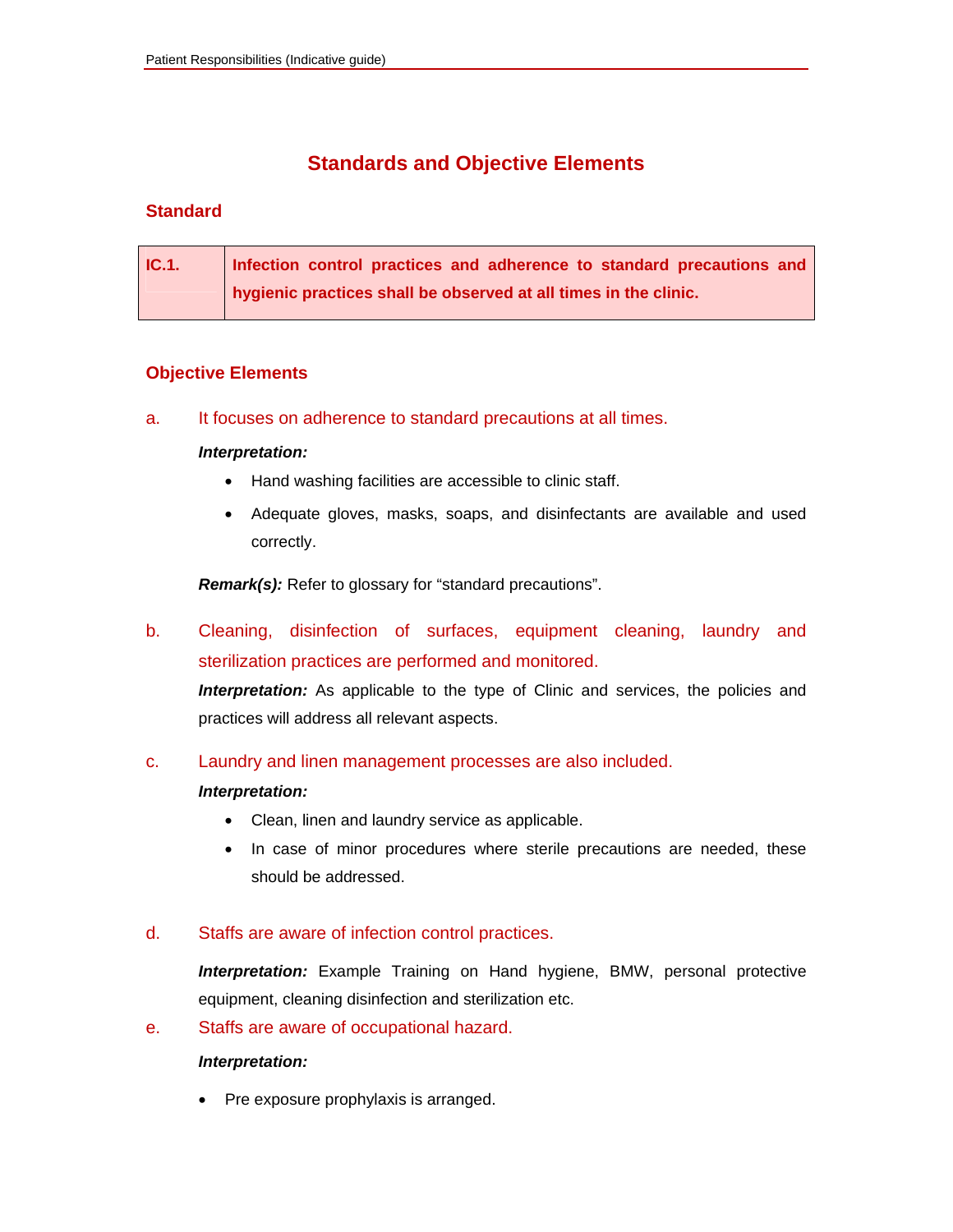- Hepatitis B immunizations
- Staff is trained to handle spills
- Needle sticks injury prevention, and first aid to be given in case of an accident.
- Appropriate post exposure prophylaxis is quickly facilitated at nearest healthcare facility.

#### **Standard**

| IC.2. | The Clinic complies with Bio Medical Waste Management Rules and |
|-------|-----------------------------------------------------------------|
|       | associated regulations.                                         |

### **Objective Elements**

a. Bio Medical waste is collected, handled, segregated and disposed of as per the regulations.

 *Interpretation:* Self-explanatory.

b. Staff is trained to handle BMW, and follow precautions.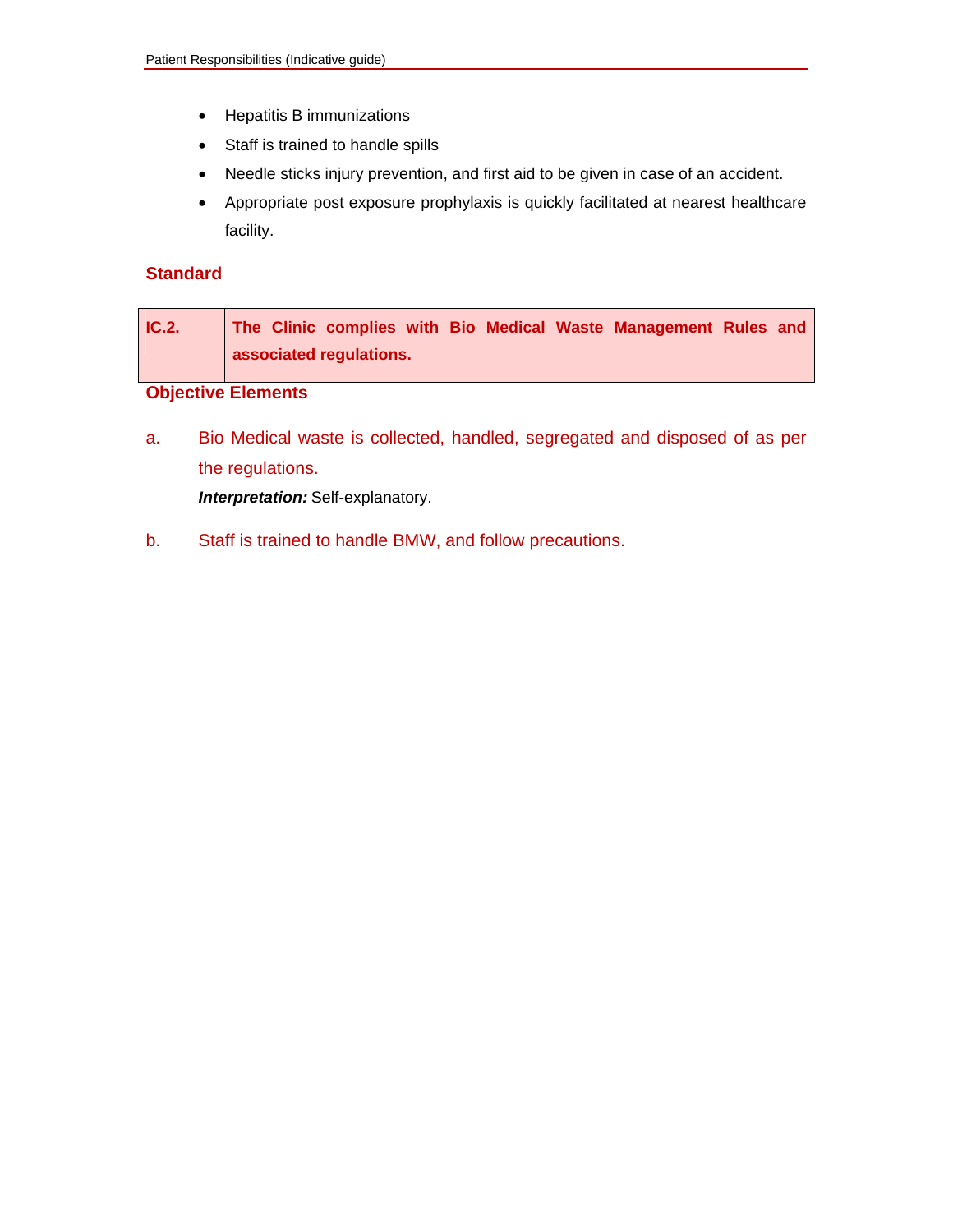# **Chapter 6**

### **Continual Quality Improvement (CQI)**

#### **Intent of the chapter:**

The standards encourage an environment of continual quality improvement. The quality and safety programme should be documented and involve all aspects of the clinic including the staff members. The clinic should collect data on structures, processes and outcomes, especially in areas of high-risk situations. The collected data should be collated, analysed and used for further improvements. The improvements should be sustained. Infection-control and patient-safety plans should also be integrated into the organisation's quality plan.

The organisation should define its sentinel events and intensively investigate when such events occur.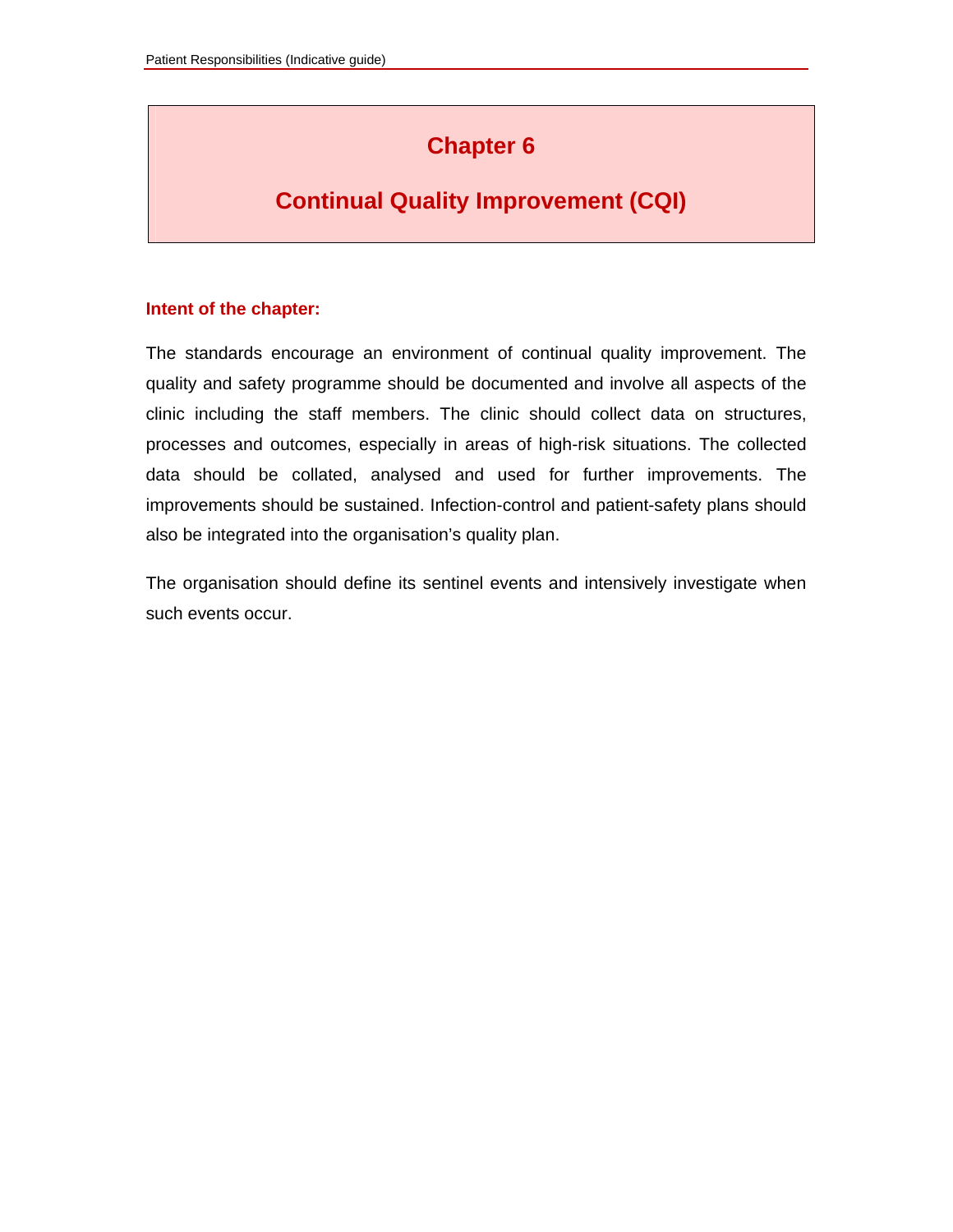# **Summary of Standards**

| <b>CQI 1:</b> | There is a structured quality improvement and continuous monitoring<br>programme.          |
|---------------|--------------------------------------------------------------------------------------------|
| <b>CQI 2:</b> | The clinic identifies key indicators which are used as tools for continual<br>improvement. |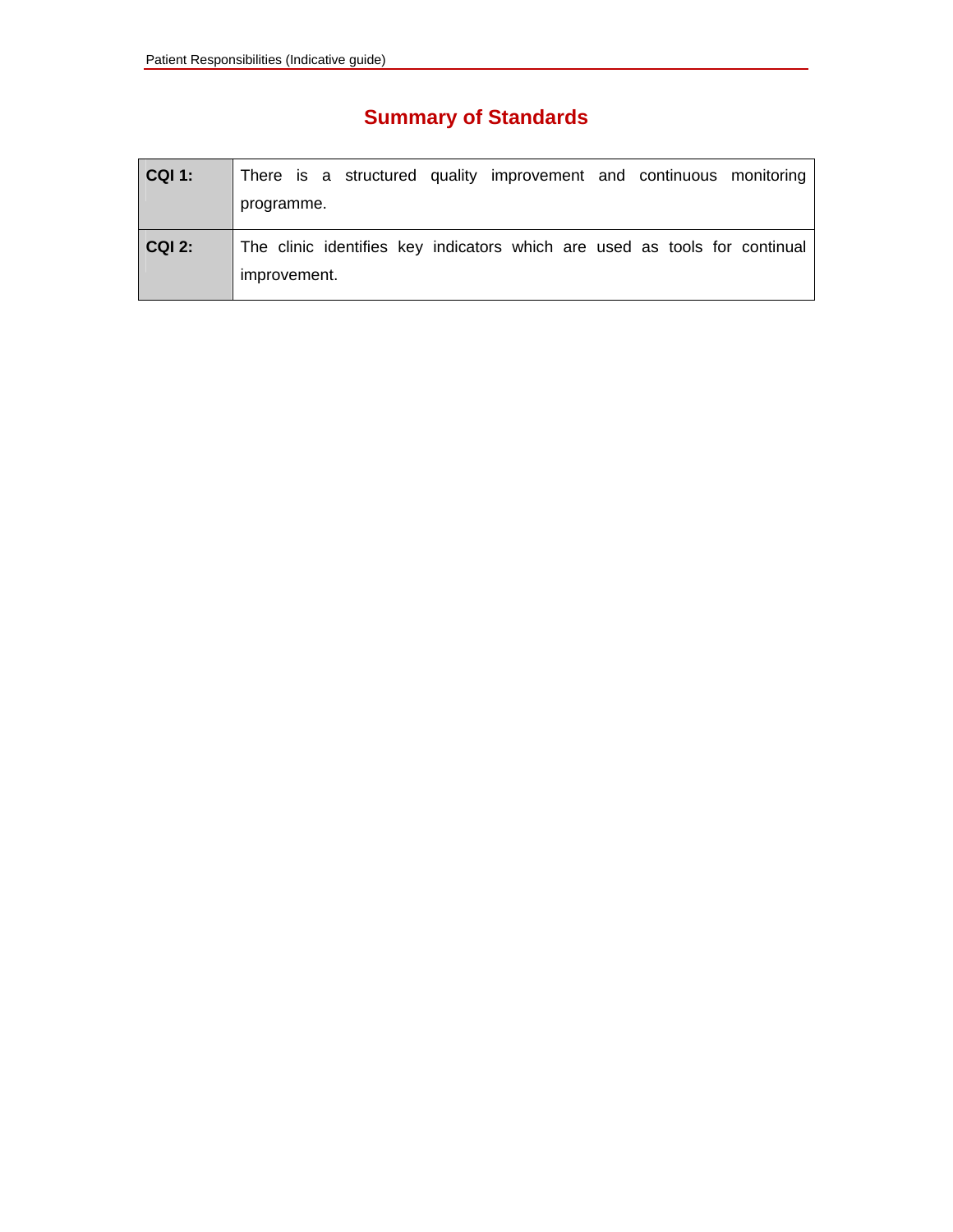### **Standards and Objective Elements**

#### **Standard**

**CQI.1. There is a structured quality improvement and continuous monitoring programme.** 

#### **Objective Elements**

a. The quality improvement programme is commensurate with the size and complexity of the organization and is documented.

*Interpretation:* This should be documented as a manual. The manual shall incorporate the mission, vision, quality policy, quality objectives, service standards, important indicators as identified etc. The manual could be stand alone and should have cross linkages with other manuals.

### b. The quality improvement programme is reviewed at predefined intervals and opportunities for improvement are identified.

#### *Interpretation:*

- As quality improvement is a dynamic process, it needs to be reviewed at regular pre-defined intervals (as defined by the Clinic in the quality improvement manual but at least once in a year) by conducting internal audits.
- The Clinic shall do the needful to identify the areas for improvement. and the corrective measures shall be documented.

#### **Standard**

| <b>CQI.2.</b> | The clinic identifies key indicators which are used as tools for continual |
|---------------|----------------------------------------------------------------------------|
|               | improvement.                                                               |

#### **Objective Elements**

a. The clinic develops appropriate key performance indicators suitable to monitor clinical structures, processes and outcomes.

#### *Interpretation:*

Monitoring may include:

• Appropriate patient assessment.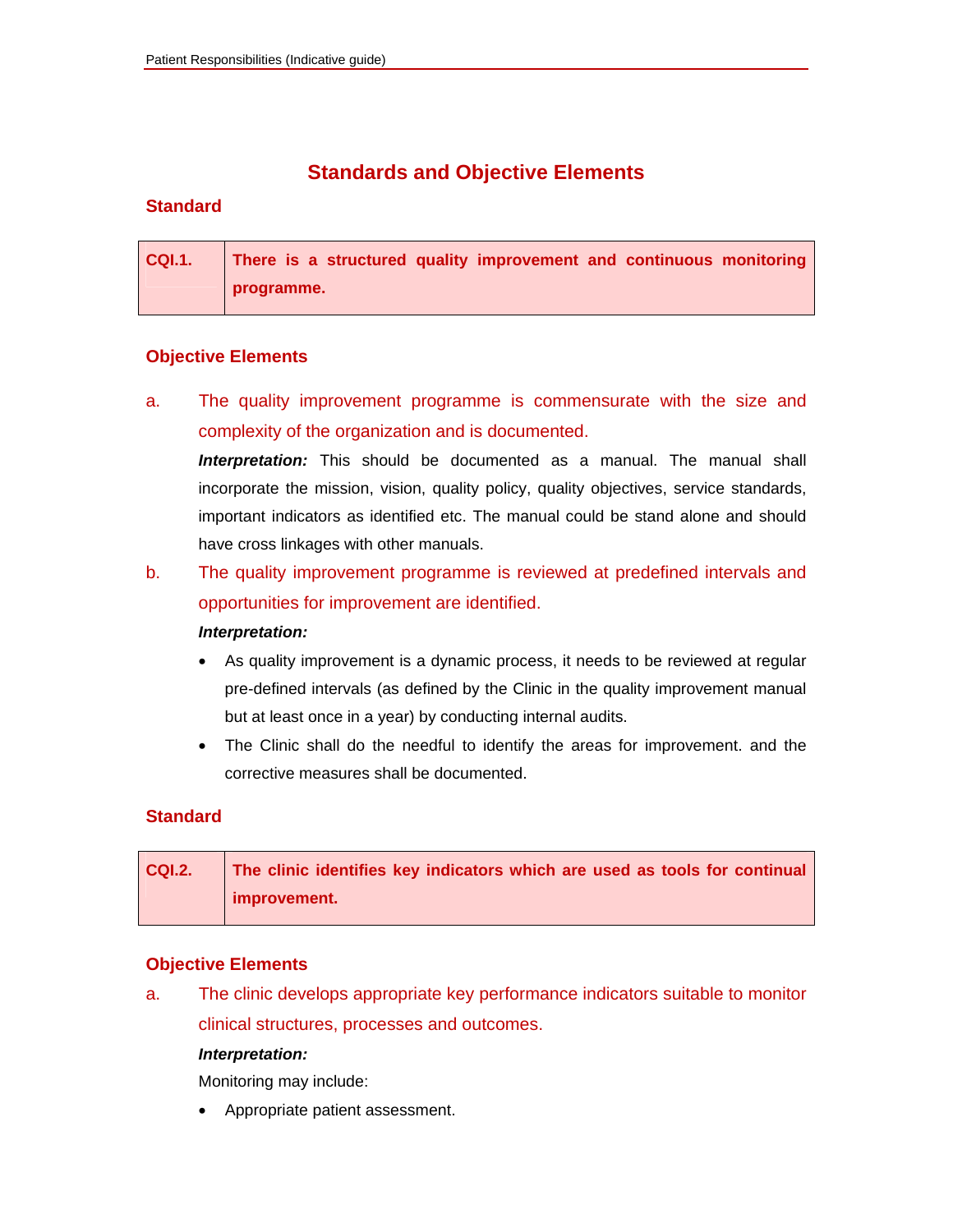- Safety and quality control programmes of the diagnostics services.
- Adverse drug events.
- Content of medical records.
- Infection control activities.
- Clinical research.

**Remark(s):** Refer to ICMR guidelines and GCP for reporting time of serious adverse events.

b. The clinic develops appropriate key performance indicators suitable to monitor managerial structures, processes and outcomes.

#### *Interpretation:*

Monitoring may include

- Procurement of medication essential to meet patient needs.
- Reporting of activities as required by laws and regulations.
- Risk management.
- Patient satisfaction
- Staff satisfaction.
- Data collection to support further study for improvements.

 *Remark(s):* For law & regulations example, tax, EPF, notifiable diseases, PNDT act, AERB guidelines etc.

c. Corrective and preventive actions are taken and monitored for effectiveness with respect to activities being managed or monitored.

**Interpretation:** This data is analysed for improvement opportunities and the same are carried out.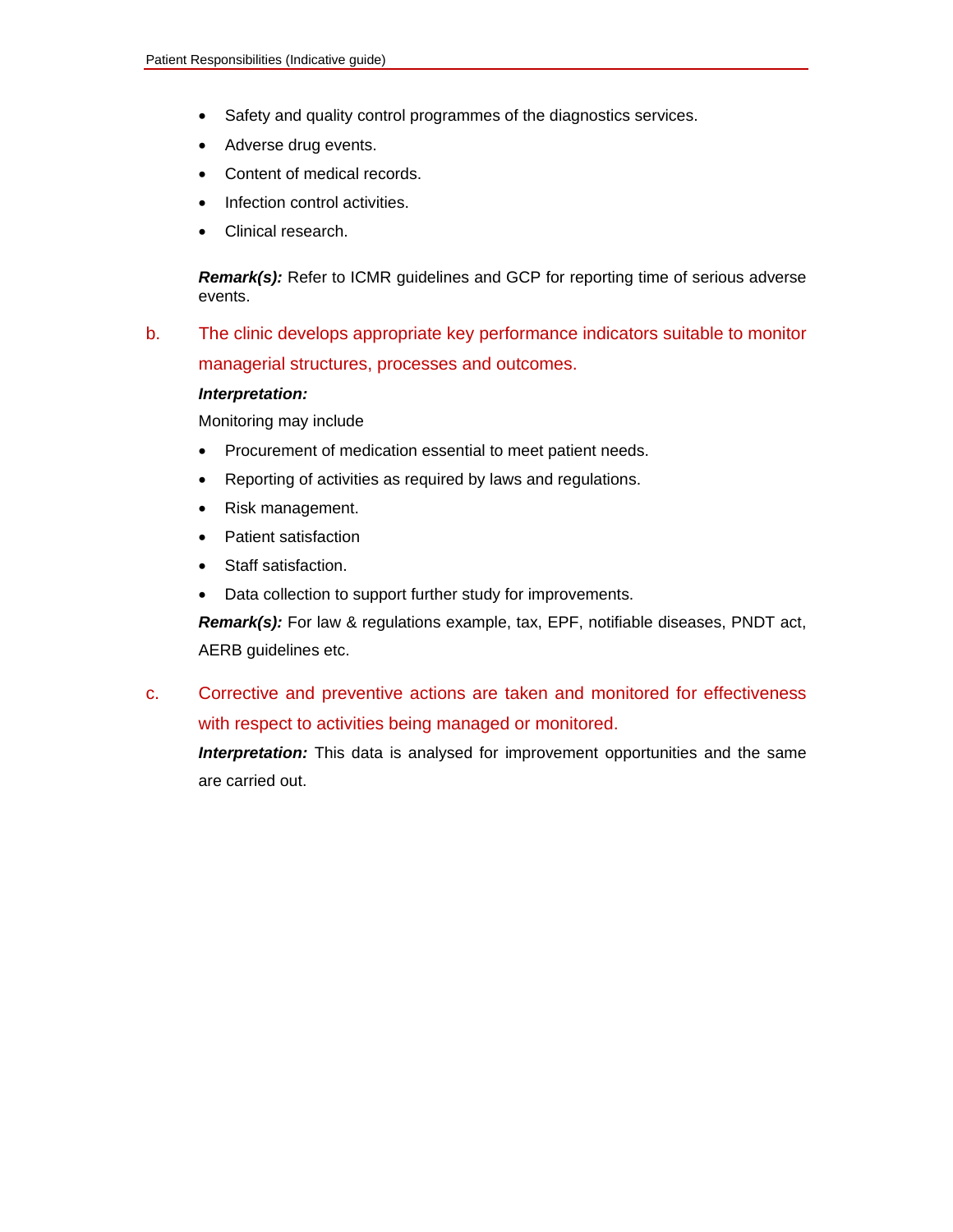# **Chapter 7**

# **Responsibilities of Management (ROM)**

#### **Intent of the chapter:**

The standards encourage the governance of the clinic in a professional and ethical manner. The responsibilities of the management are defined. The clinic complies with all applicable regulations. The clinic is led by a suitably qualified and experienced individual.

Clinic ensures that patient-safety and risk-management issues are an integral part of patient care.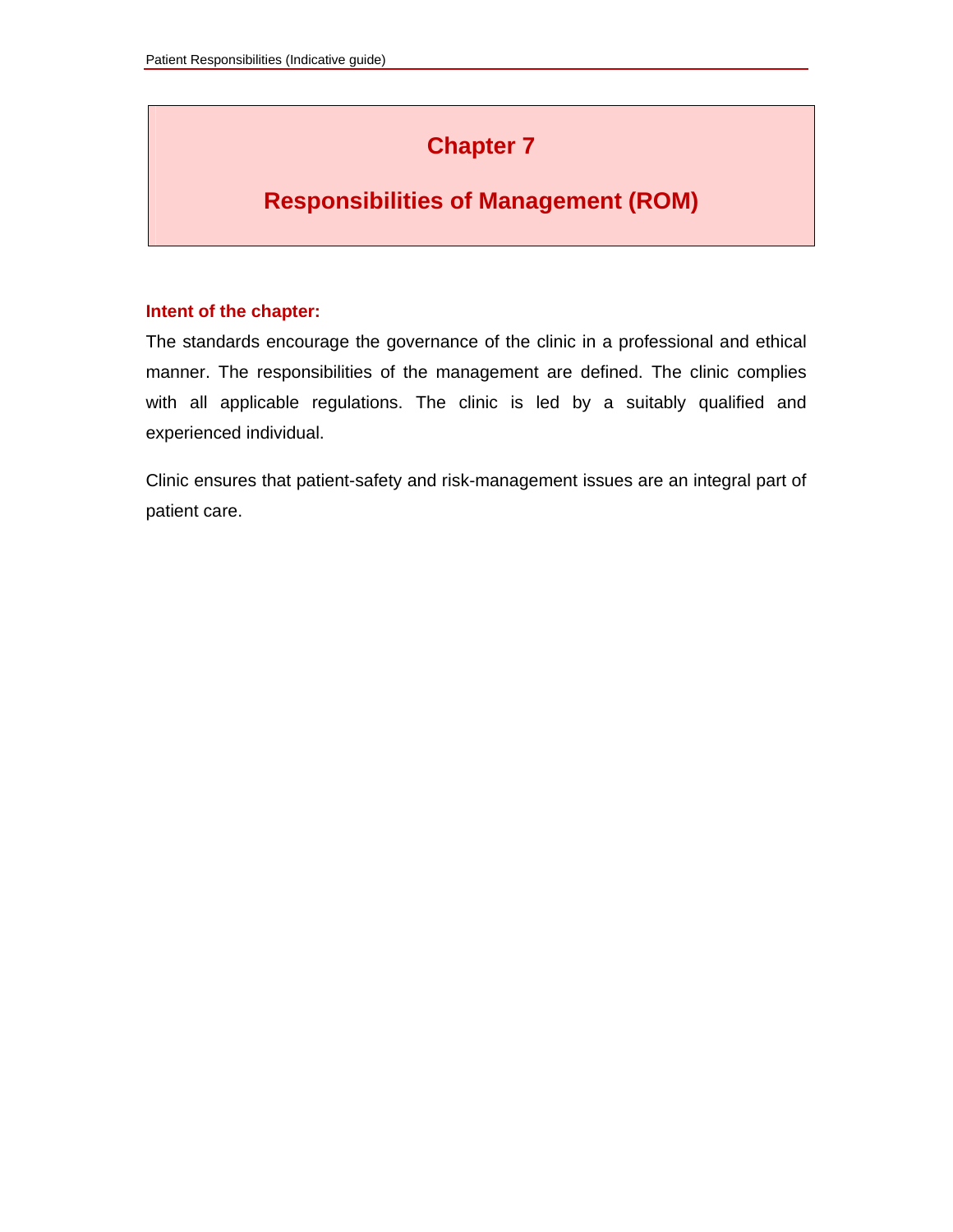# **Summary of Standards**

| <b>ROM 1:</b> | The clinic shall identify a responsible person, who has the defined responsibility<br>and authority to ensure that the quality programme is maintained and run in an<br>ethical manner. |
|---------------|-----------------------------------------------------------------------------------------------------------------------------------------------------------------------------------------|
| <b>ROM 2:</b> | The Clinic is managed by the leaders in an ethical manner.                                                                                                                              |
| <b>ROM 3:</b> | The Clinic initiates and maintains a patient record for every patient.                                                                                                                  |
| ROM 4:        | Those responsible for management have addressed all applicable aspects of<br>human resource management.                                                                                 |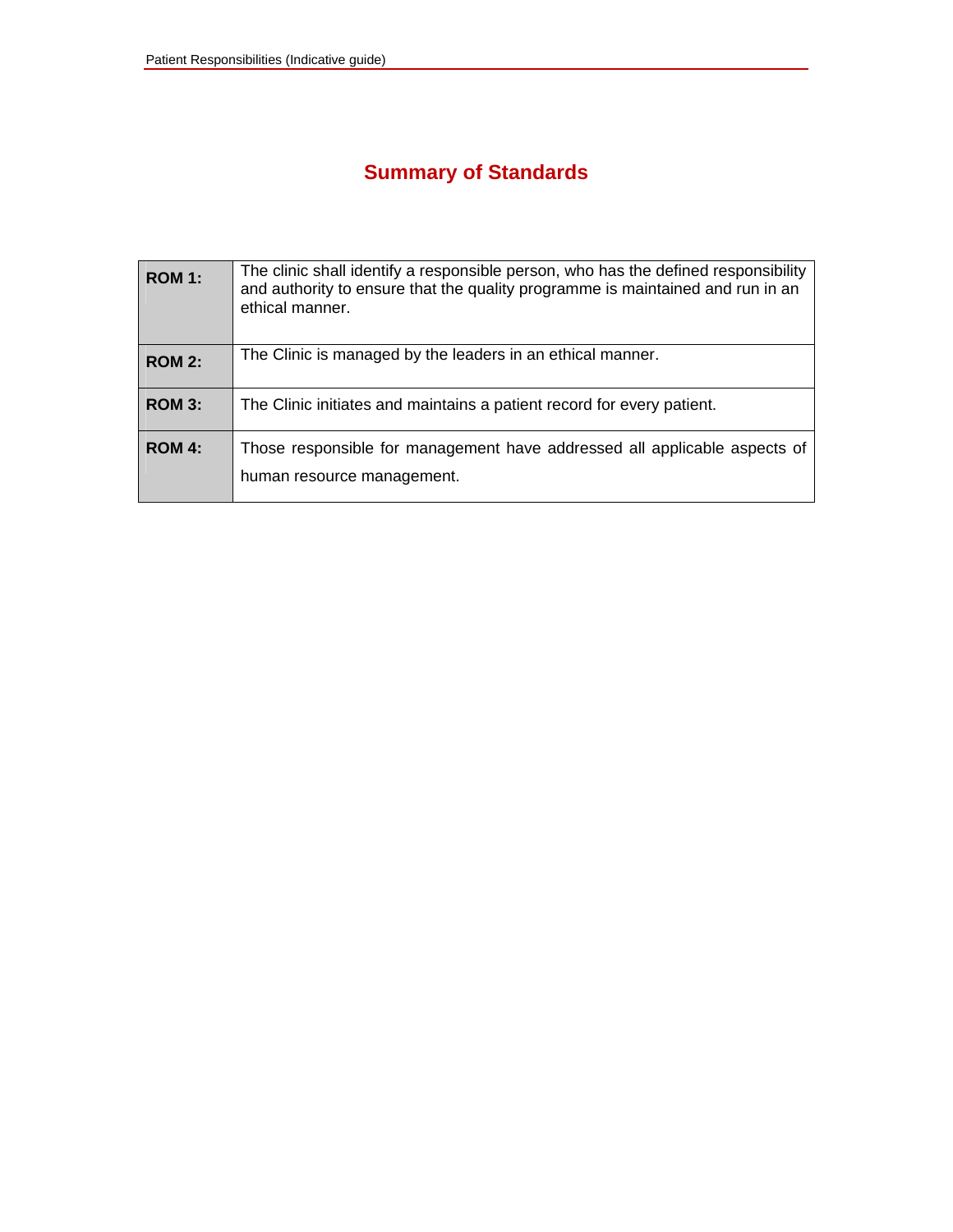### **Standards and Objective Elements**

#### **Standard**

| ROM.1. The clinic shall identify a responsible person, who has the defined |
|----------------------------------------------------------------------------|
| responsibility and authority to ensure that the quality programme is       |
| maintained and run in an ethical manner.                                   |

#### **Objective Elements**

- a. The organogram shall be established. *Interpretation:* The Clinic shall have a well-defined Clinic structure/chart.
- b. The clinic identifies documents and records evidence of compliance to applicable legislations and regulations.

 *Remark(s):* Refer This shall include central legislations (e.g. Drugs and Cosmetics act, bio medical waste act, Air (Prevention and Control of Pollution) Act, 1981, License under Bio-medical Management and Handling Rules, 1998,respective state legislations (Maharashtra Maintenance of Clinical Records act, Clinical establishment of West Bengal)and local regulations (e.g. building byelaws).

c. Appropriate authorities shall be informed about the notifiable diseases.

#### **Standards**

**ROM.2. The Clinic is managed by the leaders in an ethical manner.** 

#### **Objective Elements**

a. The Clinic functions in an ethical manner.

 *Interpretation:* "Code of medical ethics" to be followed.

b. The Clinic discloses its ownership.

 *Interpretation:* The ownership of the Clinic e.g. trust, private, public has to be disclosed.

**Remark(s):** The disclosure could be in the registration certificate/quality manual etc.

c. The Clinic honestly portrays its affiliations and accreditation.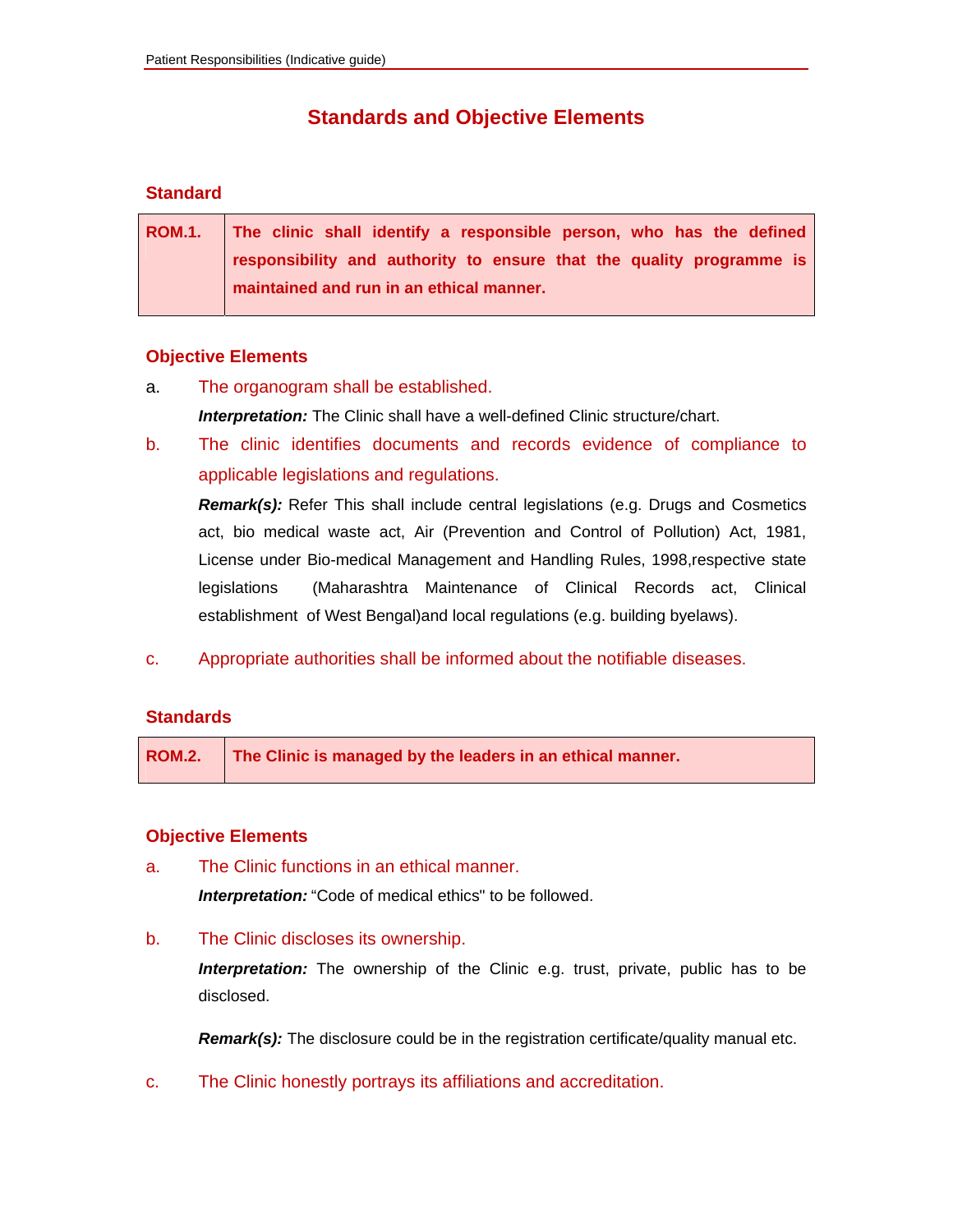*Interpretation:* Here portrays implies that the Clinic conveys its affiliations, accreditations for specific services or whole center wherever applicable.

d. The Clinic accurately bills for its services based upon a standard billing tariff.  *Interpretation:* Self-explanatory.

#### **Standards**

|  | ROM.3. The Clinic initiates and maintains a patient record for every patient. |
|--|-------------------------------------------------------------------------------|
|--|-------------------------------------------------------------------------------|

#### **Objective Elements**

- a. Every patient record has a unique identifier and the record contains sufficient information to meet patient care needs and regulatory requirements.
- b. The retention period and storage requirements are defined and implemented.
- c. Standardized forms and formats are used.

| <b>ROM.4.</b> | Those responsible for management have addressed all applicable aspects |
|---------------|------------------------------------------------------------------------|
|               | of human resource management.                                          |

#### **Objective Elements**

a. The Clinic maintains an adequate number and mix of staff to meet the care, treatment and service needs of the patient.

 *Interpretation:* The staff should be commensurate with the workload.

b. The required job specifications and job description are well defined for each category of staff.

*Interpretation:* The content of each job should be well defined and the qualifications, skills and experience required for performing the job should be clearly laid down.

 The job description should be commensurate with the qualification. **Remark(s):** Refer to glossary for definition of "job description and job specification".

c. The Clinic verifies the antecedents of the potential employee with regards to credentials, criminal/negligence background, training, education and skills.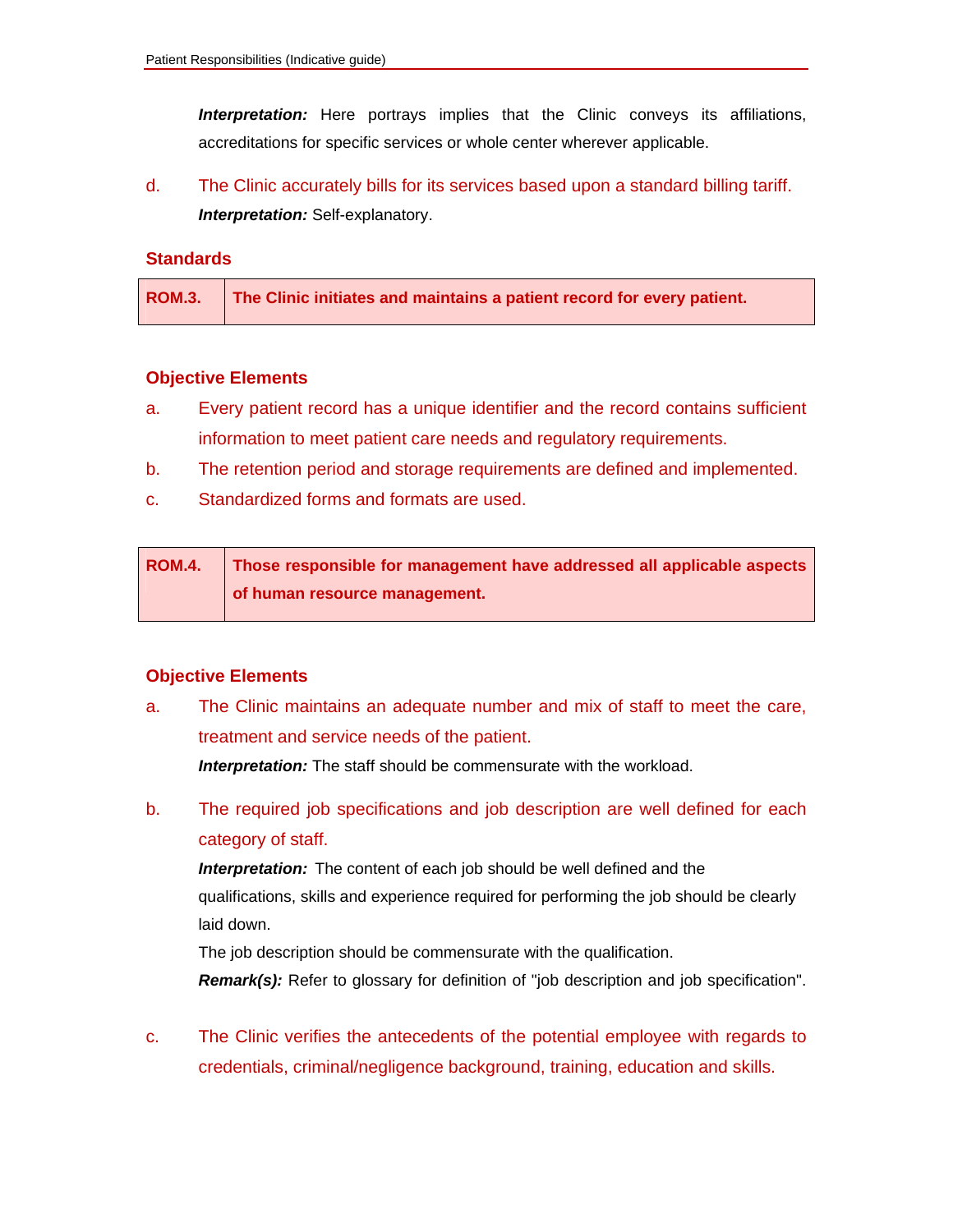*Interpretation:* Due registration with respective Councils/Boards, police verification as applicable.

- d. Each staff member, employee and voluntary worker is appropriately oriented to the mission of the Clinic, policies and procedures as well as relevant department / unit / service/ programme's policies and procedures.  *Interpretation:* This includes patient rights, employee rights and all departmental policies, safety, grievance redressal etc.
- e. The Clinic staff participates in continuing professional education programs.
- f. Performance evaluation systems are in place, as applicable.  *Interpretation:* Appraisal, training needs identification, support for training, CMEs etc is provided.
- g. Staff Health Problems are addressed.

*Interpretation:* This includes occupational health issues, medical checkups as applicable and preventive immunization.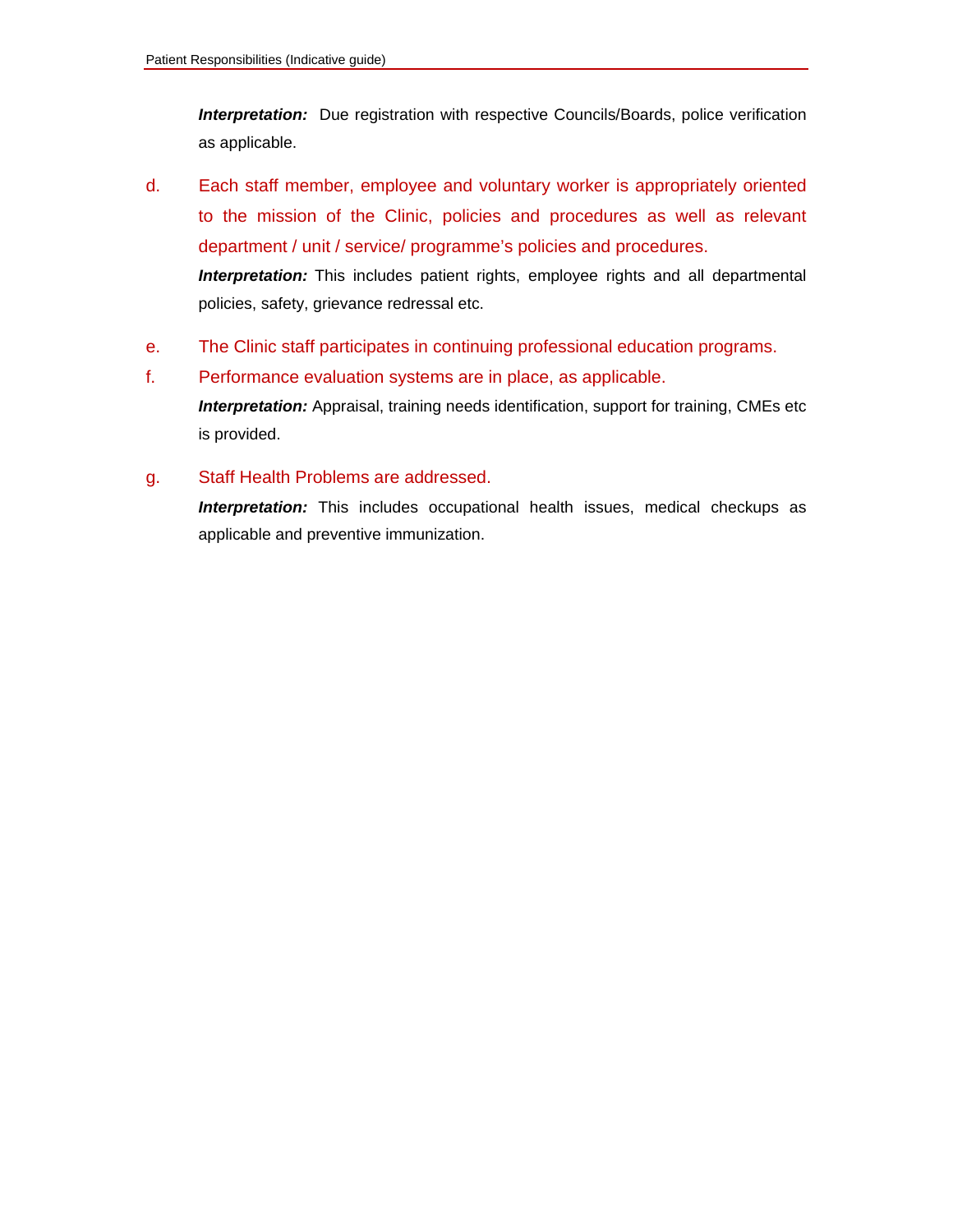# **Chapter 8**

# **Facility Management and Safety (FMS)**

#### **Intent of the chapter:**

The standards guide the provision of a safe and secure environment for patients and their families. The clinic shall take steps to ensure this.

The clinic provides safe water and electricity. The clinic provides medical gases and vacuum systems, if required.

The clinic has a programme for clinical and support service equipment management.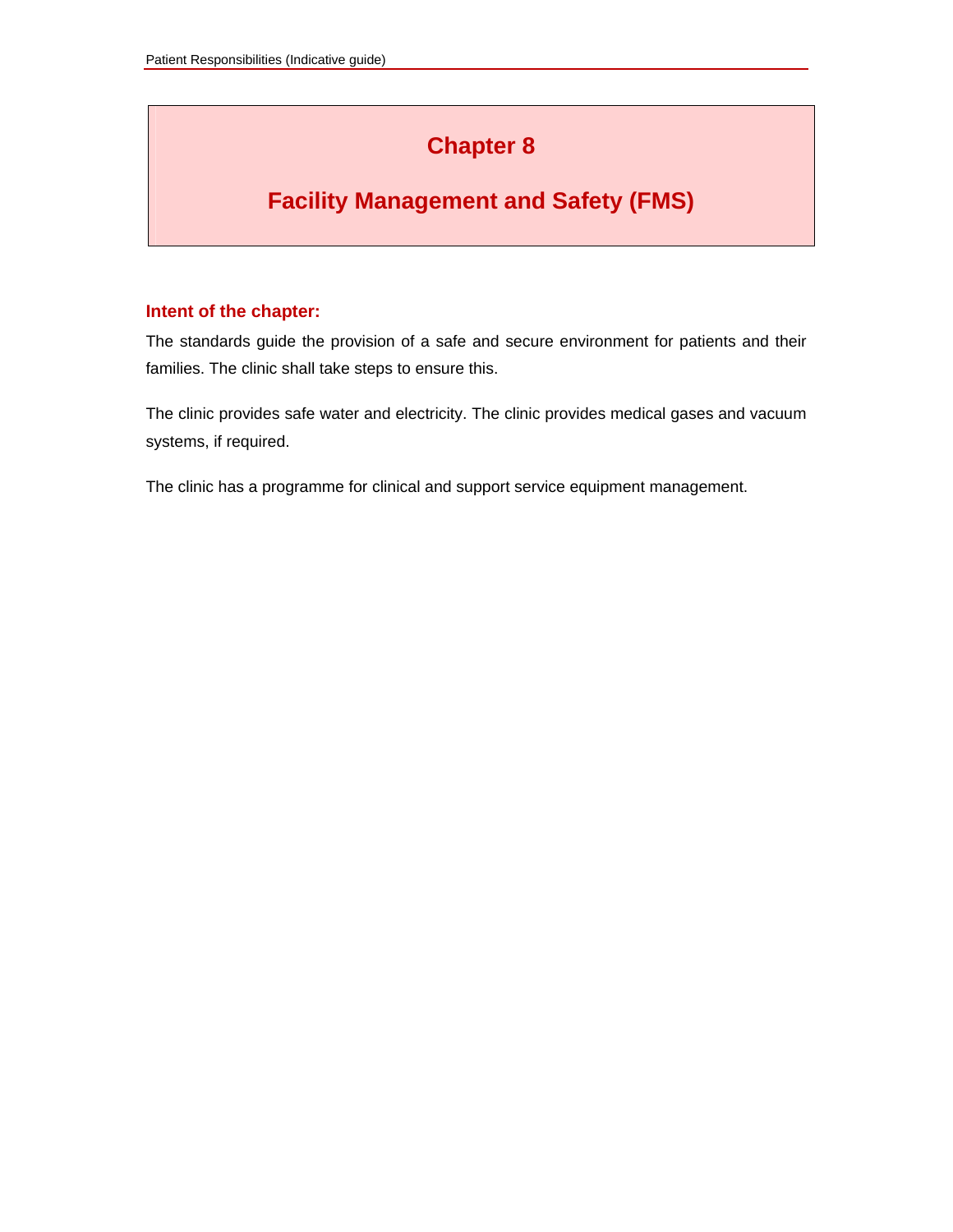# **Summary of Standards**

| <b>FMS 1:</b> | The Clinic's environment and facilities operate to ensure safety of patients, |
|---------------|-------------------------------------------------------------------------------|
|               | their families and staff.                                                     |
| <b>FMS 2:</b> | The Clinic has a programme for equipment management, safe water,              |
|               | electricity, medical gases and vacuum system as applicable.                   |
| <b>FMS 3:</b> | The Clinic has plans for emergencies (fire and non-fire) and hazardous        |
|               | materials within the facilities.                                              |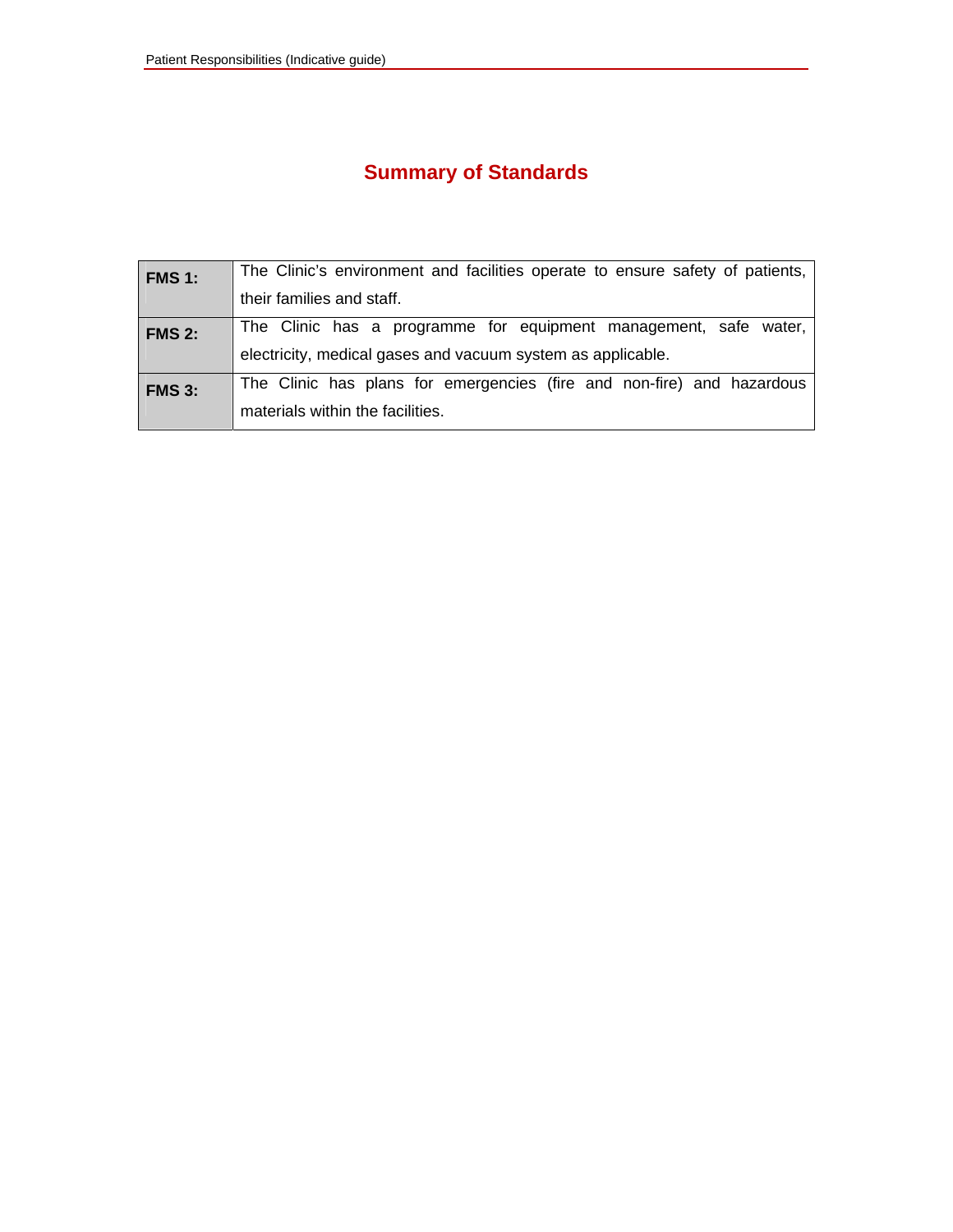### **Standards and Objective Elements**

#### **Standard**

**FMS.1. The Clinic's environment and facilities operate to ensure safety of patients, their families and staff.** 

#### **Objective Elements**

a. Up-to-date drawings are maintained which detail the site layout, floor plans and fire escape routes.

*Interpretation:* Self explanatory

*Remark(s):* Appropriate to the size of the clinic.

b. There is internal and external sign posting in the Clinic in a language understood by patient, families and community.

*Interpretation:* Self-explanatory.

*Remark(s):* These signages shall guide patients and visitors. It is preferable that signages are bi-lingual. Statutory requirements shall be met.

#### **Standard**

| FMS.2. The Clinic has a programme for equipment management, safe water, |
|-------------------------------------------------------------------------|
| electricity, medical gases and vacuum system as applicable.             |

#### **Objective Elements**

.

a. The Clinic plans for equipment in accordance with its services and strategic plan.

 *Interpretation:* Self-explanatory. This shall also take into consideration future requirements.

b. Potable water and electricity are available.

 *Interpretation:* The Clinic shall make arrangements for supply of adequate potable water and electricity.

 *Remark(s):* For water quality refers to IS 10500.

c. Alternate sources are provided for in case of failure.

 *Interpretation:* Alternate standby power supply to be available.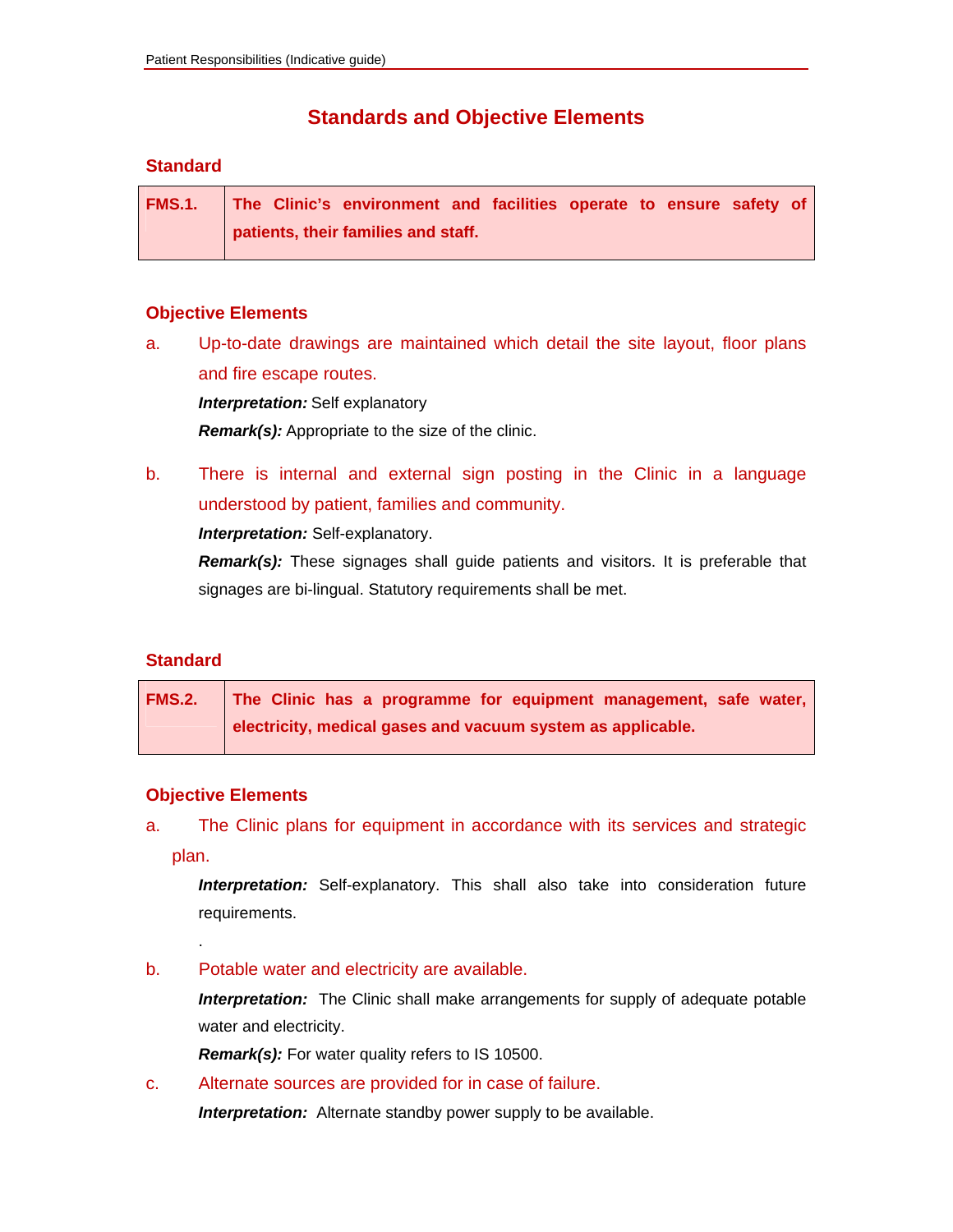*Remark(s):* It could be from solar energy, UPS, Inverter, DG set or any other suitable source.

d. The organisation regularly tests the alternate sources.

 *Interpretation:* Self-explanatory.

e. Safety precautions are followed with respect to medical gases and where applicable piped medical gas, compressed air & vacuum installation/equipment.

 *Interpretation:* Self-explanatory.

 *Remark(s):* Where ever applicable.

#### **Standard**

| FMS.3. The Clinic has plans for emergencies (fire and non-fire) and hazardous |
|-------------------------------------------------------------------------------|
| materials within the facilities.                                              |

#### **Objective Elements**

a. The Clinic has plans and provisions for early detection, abatement and containment of fire and non-fire emergences.

#### *Interpretation:*

- The Clinic has conducted an exercise of hazard identification and risk analysis (HIRA) and accordingly taken all necessary steps to eliminate or reduce such hazards and associated risks.
	- a. Fire plan covering fire arising out of burning of inflammable items, explosion, electric short circuiting or acts of negligence or due to incompetence of the staff on duty.
	- b. Acquired adequate fire fighting equipment for this which records are kept up-to-date.
	- c. Adequate training of staff.
	- d. Exit plans well displayed.
	- e. Emergency illumination system which comes into effect in case of a fire
- .Non-fire emergency situations include :
	- o Spillage of hazardous (acids, mercury, etc.), infected materials (used gloves, syringes, tubing, sharps, etc.) medical wastes (blood, pus, amniotic fluid, vomits, etc.)
	- o Fall or slips (from height or on floor) or collision of personnel in passageway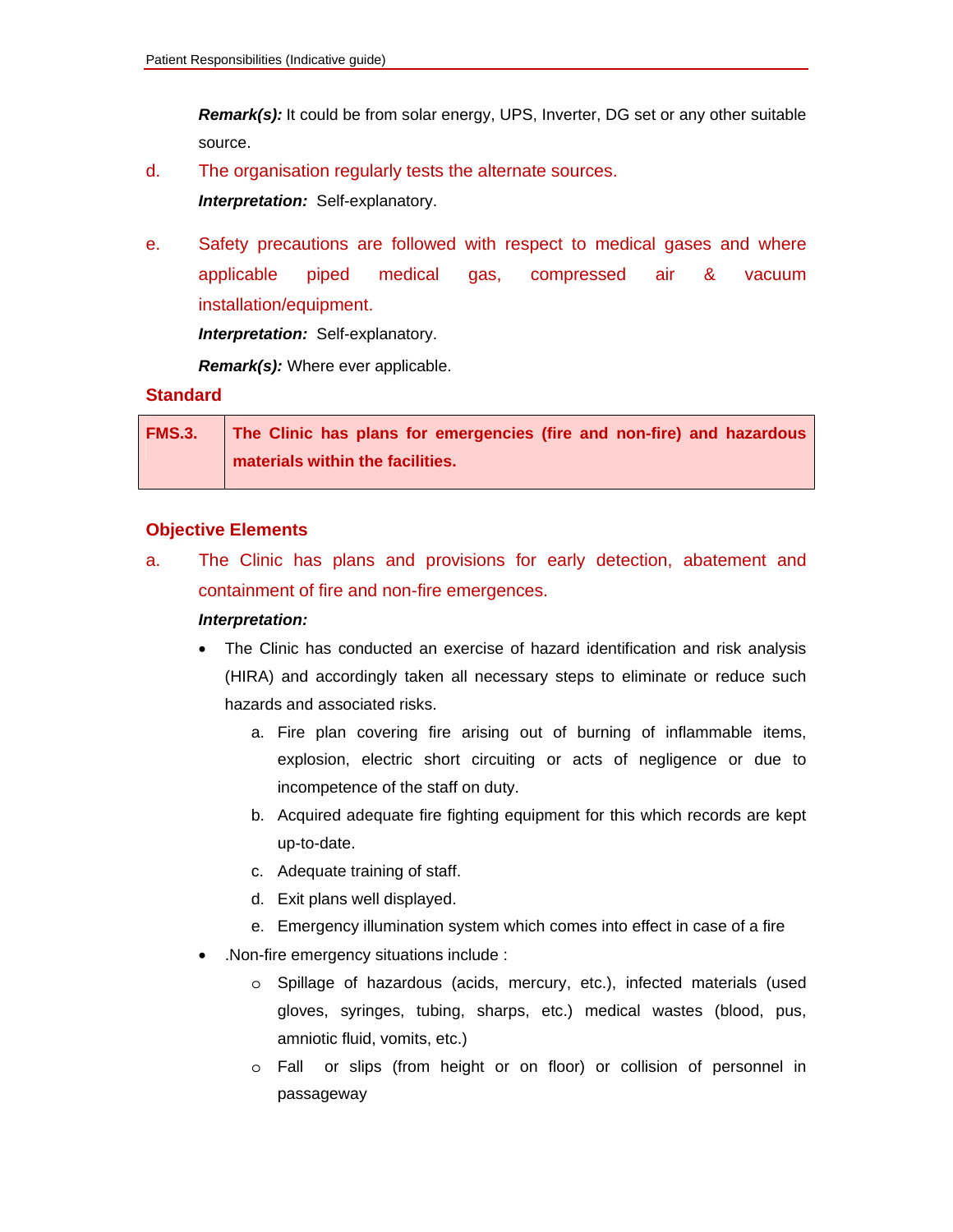- o Fall of patient from bed
- o Sudden failure of supply of electricity, gas, vacuum, etc.
- o Bursting of boilers and / or autoclaves
- The Clinic has established liaison with civil and police authorities and fire brigade as required by law for enlisting their help and support in case of an emergency.

 *Remark(s):* The National Building Code is a good reference guide.

b. Staff is trained for their role in case of such emergencies.

*Interpretation:* In case of fire designated person are assigned particular work. Mock drills are also held.

### c. The Clinic has addressed identification, spill management, training of staff for storage and disposal of Hazardous materials

 *Interpretation:* The Clinic has identified and listed the hazardous materials and has a documented procedure for their sorting, storage, handling, transpirations, disposal mechanism, and method for managing spillages and adequate training of the personnel for these jobs.

*Remark(s):* The hazardous materials could be identified as per part II of Manufacture, Storage and Import of Hazardous Chemical (Amendment) Rules, 2000. In addition Biological materials like blood, body fluids and microbiological cultures, mercury, nuclear isotopes, medical gases, LPG gas, steam, ETO etc are some of the other common hazardous materials.

#### d. The Clinic defines and implements its policies to eliminate smoking.

 *Interpretation:* Smoking in public places including Clinics and hospitals has been banned in this country.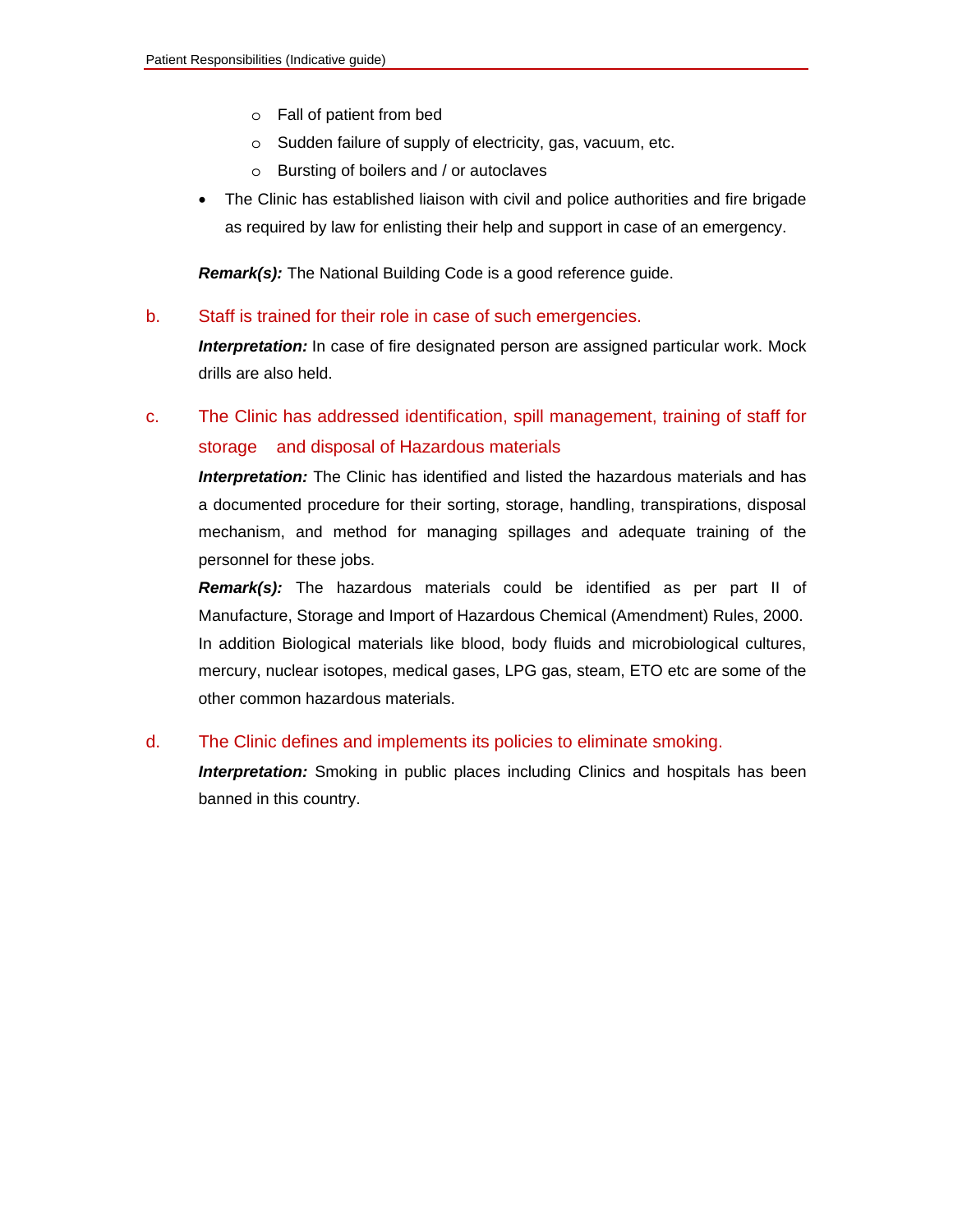### **Essential Documentation**

Like all quality management systems documentation is an essential component of NABH clinic accreditation. NABH standards require documentation. It is suggested that the clinic prepare an apex manual (quality manual) incorporating the various standards and objective elements and providing appropriate linkages.

It is essential that document control be followed during documentation.

A suggested content is given below.

- Introduction of the clinic
- Management including ownership, vision, mission, ethical management, etc.
- Quality policy and objectives including service standards
- Scope of services provided by the clinic and the details of services
- Organogram
- Statutory and regulatory requirements
- Chapter-wise documentation
- Infection Control Manual.
- Quality Improvement Manual which also incorporates the quality assurance activities of lab and para surgical services.
- Safety manual which also incorporates lab safety and radiation safety.
- Annexure (if any)

\* The above may be separate manuals or a part of the apex manual.

Some sample headings for a documented procedure are given below:

- Scope/Aim/Objective
- **Definition**
- Applicable areas
- **Responsibility**
- Contents/explanations/detailing or various processes
- Monitoring and analysis/indicators
- **References**

**Document control shall be adhered to for all documentation.**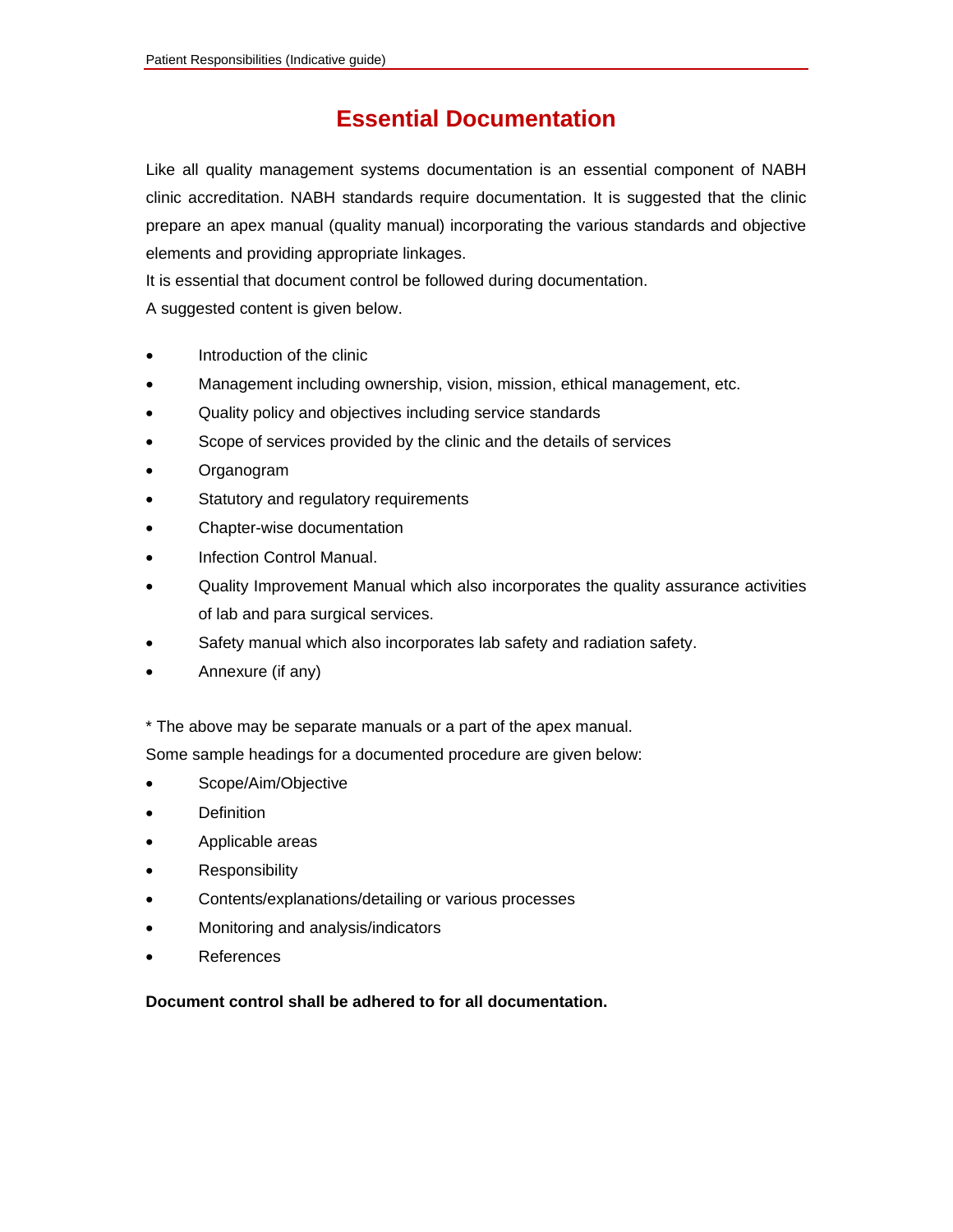### **Glossary**

The commonly-used terminologies in the NABH standards are briefly described and explained herein to remove any ambiguity regarding their comprehension. The definitions narrated have been taken from various authentic sources as stated, wherever possible. Notwithstanding the accuracy of the explanations given, in the event of any discrepancy with a legal requirement enshrined in the law of the land, the provisions of the latter shall apply.

| <b>Accreditation</b>     | 1. A process of external review of the quality of the health care being     |
|--------------------------|-----------------------------------------------------------------------------|
|                          | provided by a clinic. This is generally carried out by a non-               |
|                          | governmental organization                                                   |
|                          | 2. It also represents the outcome of the review and the decision that       |
|                          | an eligible organization meets an applicable set of standards.              |
|                          |                                                                             |
| <b>Accreditation</b>     | The evaluation process for assessing the compliance of<br>an                |
| assessment               | organization with the applicable standards for determining<br>its           |
|                          | accreditation status.                                                       |
|                          | NABH assessment includes the following:-                                    |
|                          | Documentation review.<br>$\circ$                                            |
|                          | Facility visit<br>$\circ$                                                   |
|                          | Interview of staff, patients and visitors<br>$\circ$                        |
|                          | On-site observations by assessors<br>$\circ$                                |
| <b>Bylaws</b>            | A rule governing the internal management of an organization. It can         |
|                          | supplement or complement the government<br>law<br>but cannot                |
|                          | municipal bylaws<br>for<br>countermand<br>it.<br>e.g.<br>construction<br>of |
|                          | hospitals/nursing homes, for disposal of hazardous and/or infectious        |
|                          | waste                                                                       |
|                          |                                                                             |
| <b>Clinical audit</b>    | Analysis of clinical aspects of patient care for improving the quality of   |
|                          | health care services.                                                       |
|                          |                                                                             |
| <b>Clinical practice</b> | Guidelines that assist practitioners to provide appropriate clinical care   |
|                          |                                                                             |
| guidelines               | for specific clinical conditions. The guidelines include relevant history   |
|                          | taking, physical signs to look for, lab investigations to be carried out    |

and treatment to be prescribed.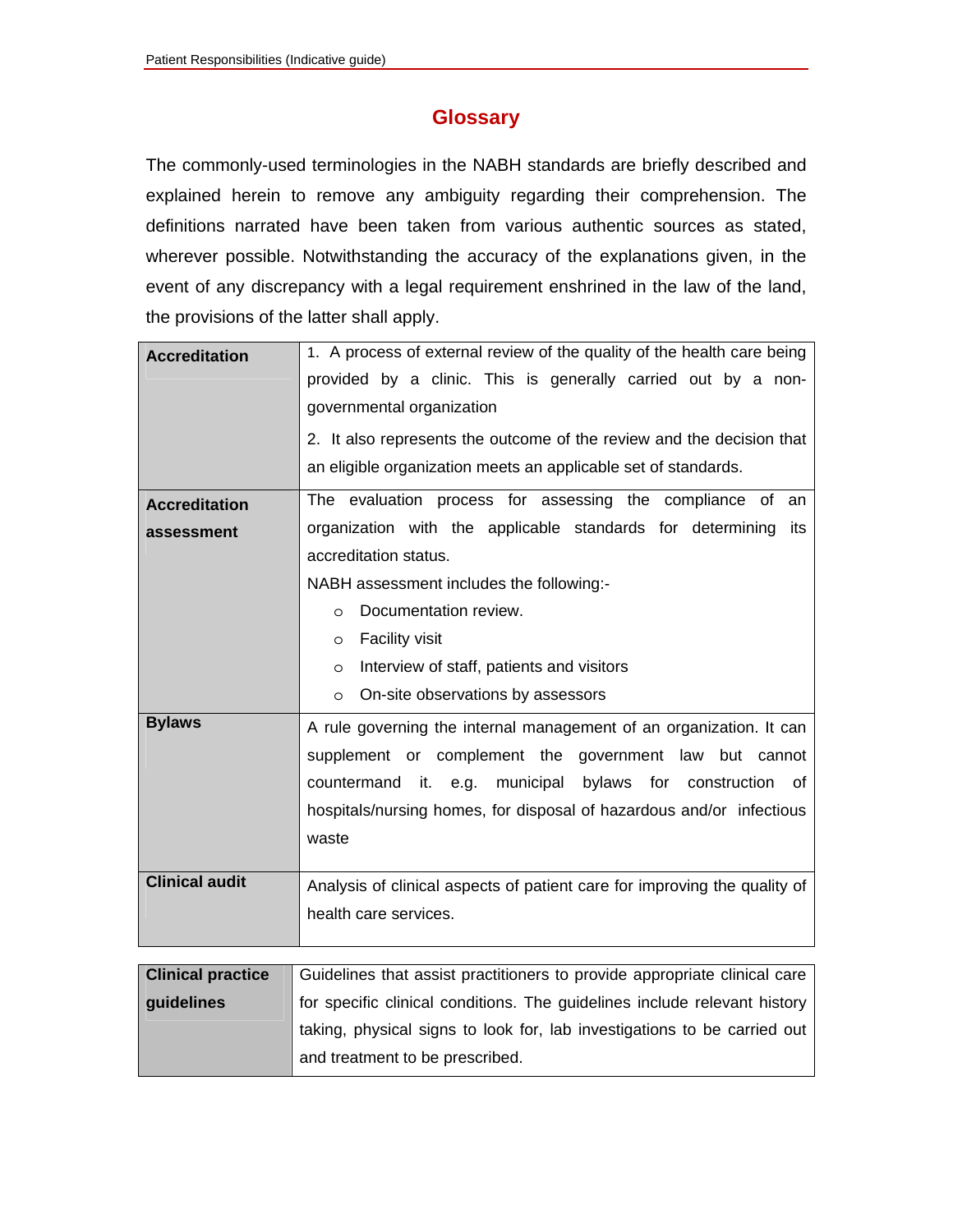| <b>Competence</b>      | Demonstrated ability to apply knowledge and skills.                       |
|------------------------|---------------------------------------------------------------------------|
|                        | (para 3.9.2 of ISO 9000: 2000)                                            |
|                        | Knowledge is the understanding of facts and procedures. Skill is the      |
|                        | ability to perform specific action.                                       |
| <b>Confidentiality</b> | Restricted access to information to individuals who have a need, a        |
|                        | reason and permission for such access. It also includes an individual's   |
|                        | right to personal privacy as well as privacy of information related to    |
|                        | his/her health care records.                                              |
| <b>Consent</b>         | 1. Willingness of a party to undergo examination/procedure/ treatment     |
|                        | by a health care provider. It may be implied (e.g. patient registering in |
|                        | OPD), expressed which may be written or verbal. Informed consent is       |
|                        | a type of consent in which the health care provider has a duty to inform  |
|                        | his/her patient about the procedure, its potential risk and benefits,     |
|                        | alternative procedure with their risk and benefits so as to enable the    |
|                        | patient to take an informed decision of his/her health care.              |
|                        | 2. In law, it means active acquiescence or silent compliance by a         |
|                        | person legally capable of consenting. In India legal age of consent is    |
|                        | 18 years. It may be evidenced by words or acts or by silence when         |
|                        | silence implies concurrence. Actual or implied consent is necessarily     |
|                        | an element in every contract and every agreement.                         |
| <b>Credentialing</b>   | The process of obtaining, verifying and assessing the qualification of a  |
|                        | health care provider.                                                     |
| <b>Data</b>            | Raw facts, clinical observations, or measurements collected during an     |
|                        | assessment activity.                                                      |
| <b>Employees</b>       | All members of the clinic who are employed full time and are paid         |
|                        | suitable remuneration for their services as per the laid down policy.     |
| <b>Ethics</b>          | Medical ethics is the discipline of evaluating the merits, risks, and     |
|                        | social<br>activities<br>the<br>field<br>concerns<br>οf<br>in<br>οf        |
|                        | medicine.(en.wikipedia.org/wiki/Medical_ethics)                           |
| <b>Evidence</b>        | 1.It is the conscientious, explicit and judicious use of current best     |
| based medicine         | evidence in making decisions about the care of individual patient         |
|                        | 2. It also implies making medical decisions and applying the same to      |
|                        | patients based on the best external evidence combined with the            |
|                        | physician's clinical expertise and the patient's desires.                 |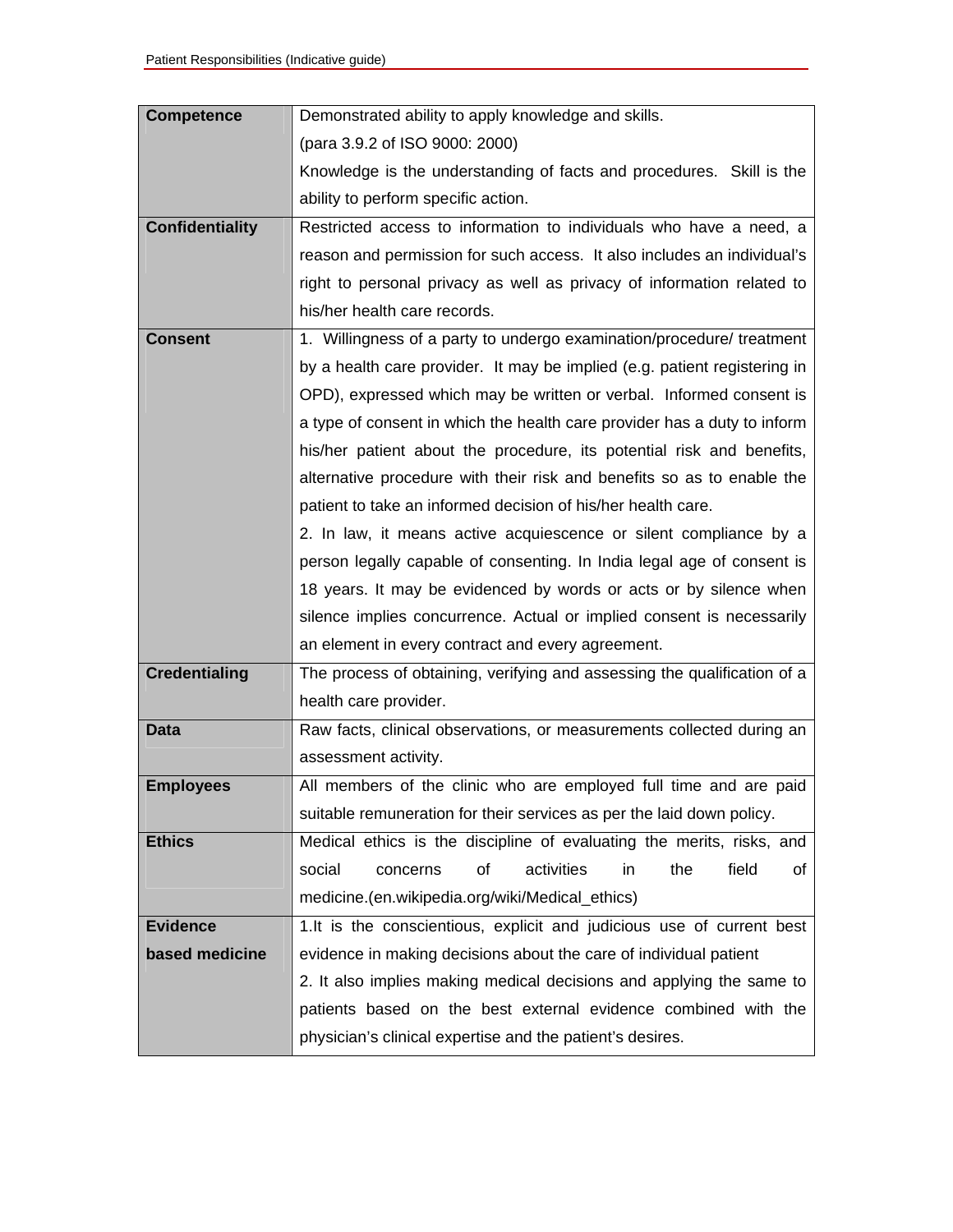| <b>Family</b>            | The person(s) with a significant role in the patient's life. It mainly    |
|--------------------------|---------------------------------------------------------------------------|
|                          | includes spouse, children, and parents. It may also include a person(s)   |
|                          | not legally related to the patient but can make health care decisions for |
|                          | a patient if the patient loses decision making ability.                   |
| <b>Formulary</b>         | An approved list of prescription drugs that the clinic may provide to     |
|                          | their patients.                                                           |
|                          | The list is updated preferably each year. Changes may be made             |
|                          | depending on availability or market.                                      |
| <b>Grievance</b>         | Sequence of activities carried out to address the grievances of           |
| handling                 | patients, relatives and staff.                                            |
| procedures               |                                                                           |
| <b>Hazardous</b>         | Substances dangerous to human and other living organisms.<br>They         |
| materials                | include radioactive or chemical materials.                                |
| <b>Hazardous waste</b>   | Waste materials dangerous to living organisms. Such materials require     |
|                          | special precautions for disposal . They include biologic waste that can   |
|                          | transmit disease (for example, blood, tissues) radioactive materials,     |
|                          | and toxic chemicals. Other examples are infectious waste such as          |
|                          | used oils/therapy materials, used bandages, fluid soaked items etc.       |
| In service               | Organised education/training usually provided in the workplace for        |
| education/               | enhancing the skills of staff members or for teaching them new skills     |
| training                 | relevant to their jobs/tasks.                                             |
| <b>Indicator</b>         | A statistical measure of the performance of functions, systems or         |
|                          | processes overtime. For example, hospital acquired infection rate, staff  |
|                          | absence rate, etc.                                                        |
| <b>Information</b>       | Processed data which lends meaning to the raw data.                       |
| <b>Intent</b>            | A brief explanation of the rational, meaning and significance of the      |
|                          | standards laid down in a particular chapter.                              |
| <b>Inventory control</b> | The method of supervising the intake, use and disposal of various         |
|                          | goods in hands. It relates to supervision of the supply, storage and      |
|                          | accessibility of items in order to ensure adequate supply without stock   |
|                          | outs/excessive storage. It is also the process of balancing ordering      |
|                          | costs against carrying costs of the inventory so as to minimise total     |
|                          | costs.                                                                    |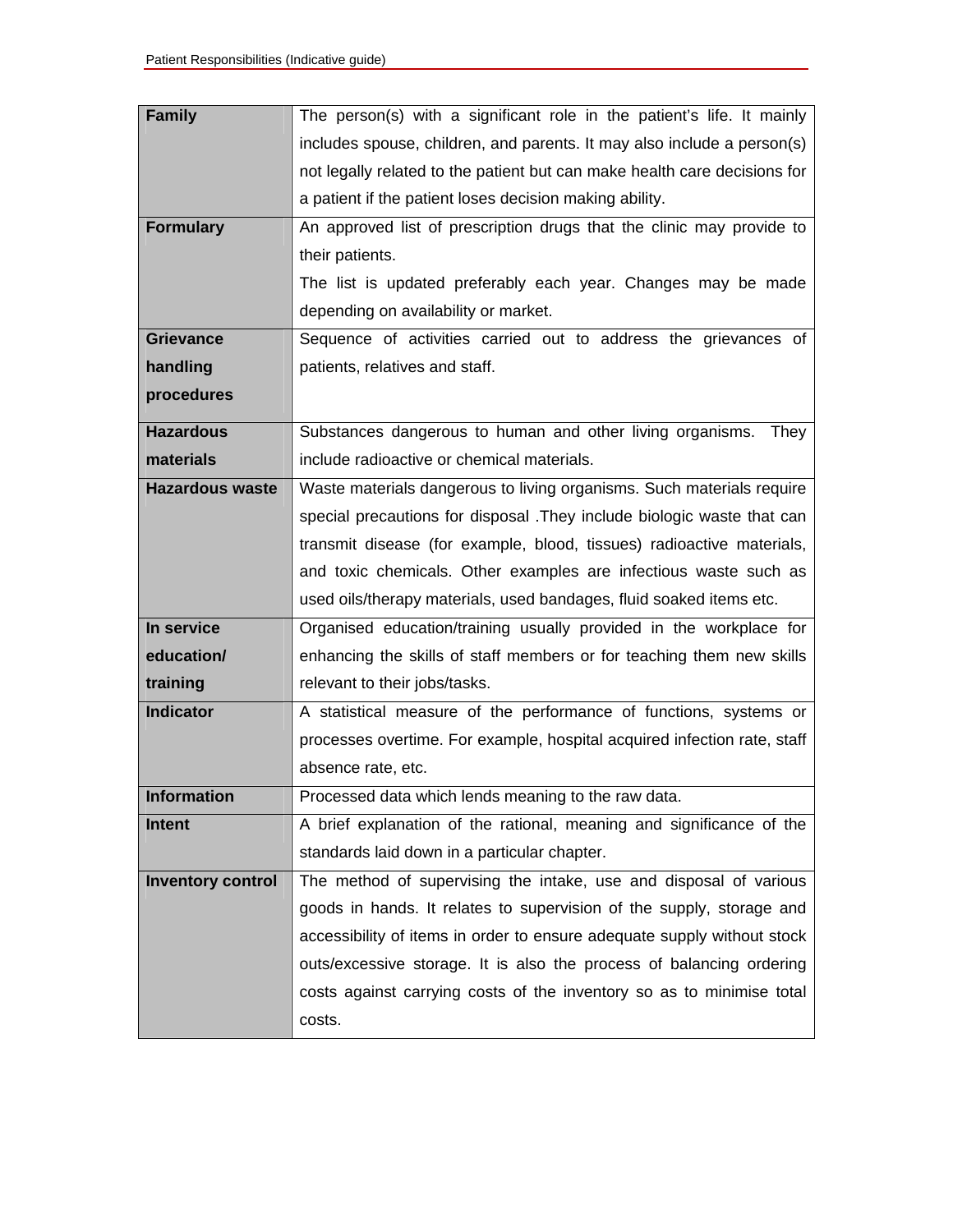| <b>Job description</b>    | 1. It entails an explanation pertaining to duties, responsibilities and        |
|---------------------------|--------------------------------------------------------------------------------|
|                           | conditions required to perform a job.                                          |
|                           | 2. A summary of the most important features of a job, including the            |
|                           | general nature of the work performed (duties and responsibilities) and         |
|                           | level (i.e., skill, effort, responsibility and working conditions) of the work |
|                           | performed. It typically includes job specifications that include employee      |
|                           | characteristics required for competent performance of the job. A job           |
|                           | description should describe and focus on the job itself and not on any         |
|                           | specific individual who might fill the job.                                    |
| <b>Job specification</b>  | 1. The qualifications/physical requirements, experience and skills             |
|                           | required to perform a particular job/task.                                     |
|                           | 2. A statement of the minimum acceptable qualifications that an                |
|                           | incumbent must possess to perform a given job successfully.                    |
| Laws                      | Legal document setting forth the rules of governing a particular kind of       |
|                           | activity.                                                                      |
| Local                     | The administration to an individual by a qualified and trained physician       |
| <b>Anaesthesia</b>        | for the application of Ksharasutra.                                            |
| <b>Medical audit</b>      | A peer review carried out by analysis of medical records with a view to        |
|                           | improve the quality of the patient care                                        |
| <b>Medical</b>            | Any fixed or portable non drug item or apparatus used for diagnosis,           |
| equipment                 | treatment, monitoring and direct care of patient.                              |
| <b>Mission</b>            | A written expression that sets forth the purpose of the organization. It       |
|                           | usually precedes the formation of goals and objectives.                        |
| <b>Monitoring</b>         | The performance and analysis of routine measurements aimed at                  |
|                           | identifying and detecting changes in the health status or the                  |
|                           | environment. It requires careful planning and use of standardised              |
|                           | procedures and methods of data collection.                                     |
| <b>Multi-disciplinary</b> | A generic term which includes representatives from various disciplines,        |
|                           | professions or service areas.                                                  |

<u> 1989 - Johann Stoff, deutscher Stoffen und der Stoffen und der Stoffen und der Stoffen und der Stoffen und d</u>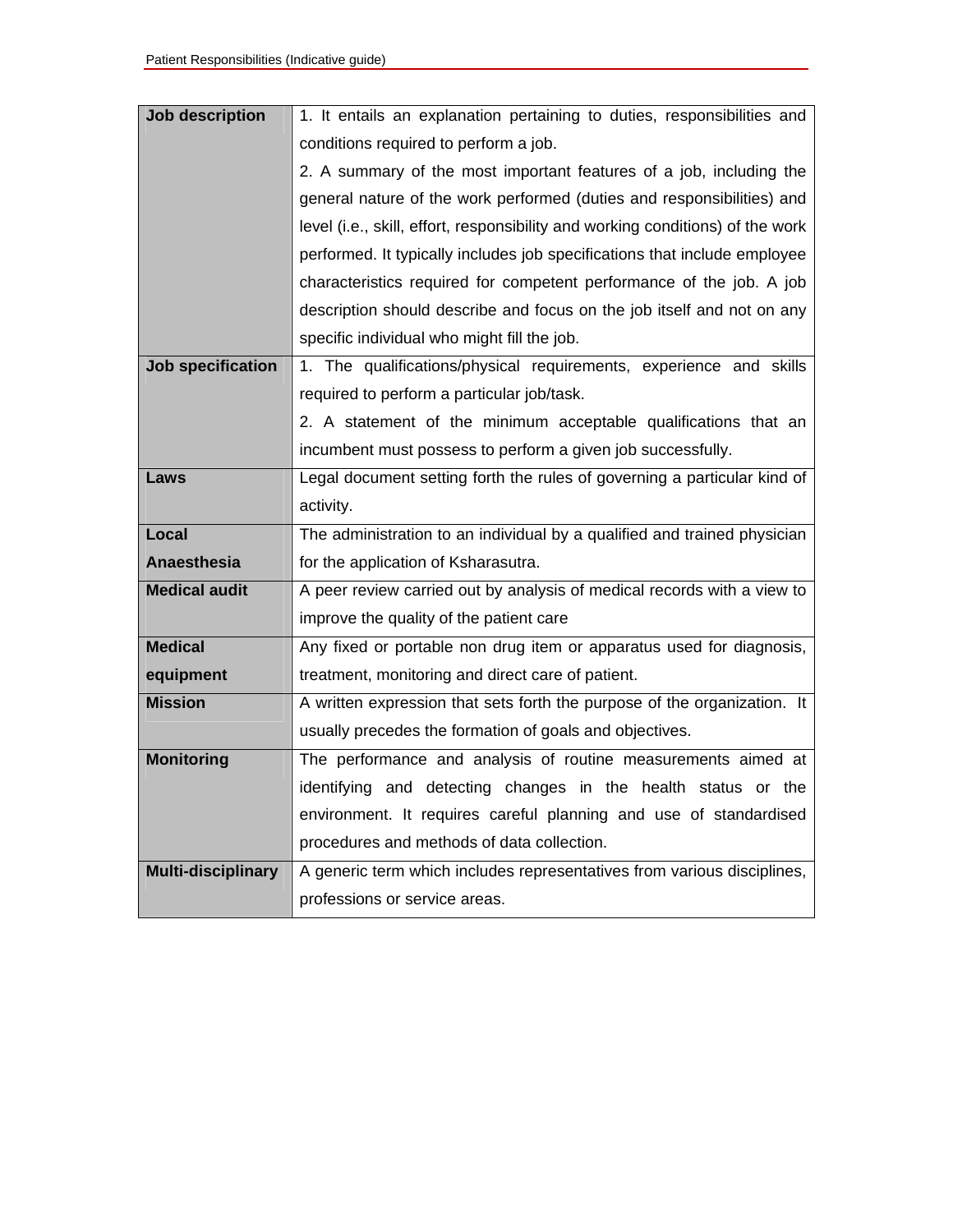| <b>Notifiable disease</b> | Certain specified diseases which are required by law to be notified to   |
|---------------------------|--------------------------------------------------------------------------|
|                           | the public health authorities. Under the international health regulation |
|                           | the following diseases are notifiable to WHO:-                           |
|                           | Cholera<br>O                                                             |
|                           | Plague<br>O                                                              |
|                           | Yellow fever<br>$\circ$                                                  |
|                           | In India the following diseases are also notifiable and may vary from    |
|                           | state to state:                                                          |
|                           | Polio<br>O                                                               |
|                           | Influenza<br>O                                                           |
|                           | Malaria<br>O                                                             |
|                           | Rabies<br>O                                                              |
|                           | <b>HIV/AIDS</b><br>O                                                     |
|                           | Louse-borne typhus<br>O                                                  |
|                           | Tuberculosis<br>O                                                        |
|                           | Leprosy<br>O                                                             |
|                           | Leptospirosis<br>O                                                       |
|                           | Viral hepatitis<br>O                                                     |
|                           | Dengue fever<br>O                                                        |
|                           | The various diseases notifiable under the factories act are lead         |
|                           | poisoning, bysinnosis, anthrax, asbestosis and silicosis.                |
| <b>Objective element</b>  | It is that component of standard which can be measured objectively on    |
|                           | a rating scale. The acceptable compliance with the measureable           |
|                           | elements will determine the overall compliance with the standard.        |
| <b>Occupational</b>       | The hazards to which an individual is exposed during the course of       |
| health hazard             | performance of his job. These include physical, chemical, biological,    |
|                           | mechanical and psychosocial hazards.                                     |
| Organogram                | A graphic representation of reporting relationship in an organization.   |
| <b>Patient care</b>       | The location where a patient is provided health care as per his needs.   |
| setting                   |                                                                          |
| Patient record/           | A document which contains the chronological sequence of events that      |
| medical record/           | a patient undergoes during his stay in the health care organization. It  |
| clinical record           | includes demographic data of the patient, assessment findings,           |
|                           | diagnosis, consultations, procedures undergone, progress notes and       |
|                           | discharge summary.                                                       |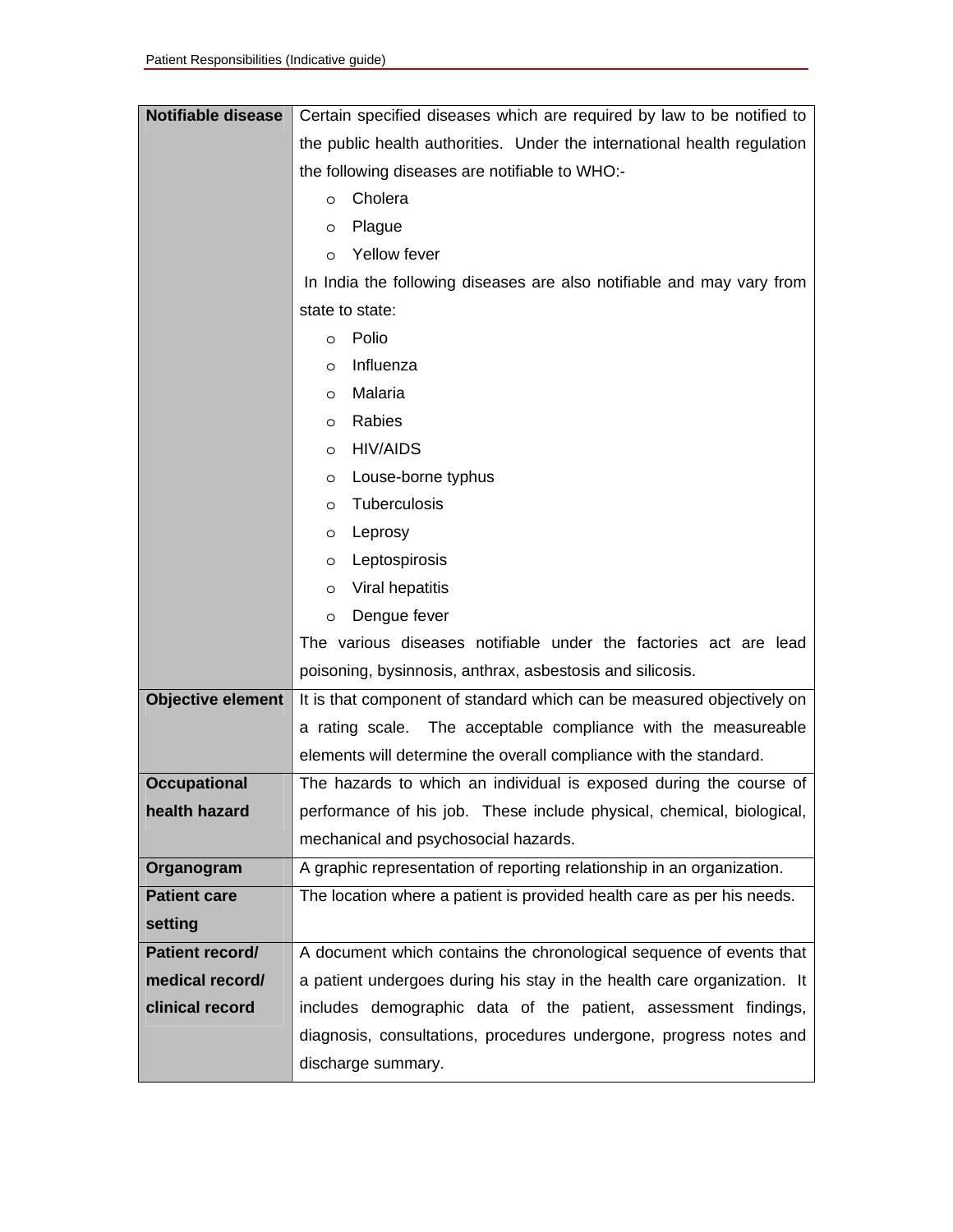| <b>Performance</b>  | It is the process of evaluating the performance of employees during a      |
|---------------------|----------------------------------------------------------------------------|
| appraisal           | defined period of time with the aim of ascertaining their suitability for  |
|                     | the job, potential for growth as well as determining training needs.       |
| <b>Plan of care</b> | A plan that identifies patient care needs, lists the strategy to meet      |
|                     | those needs, documents treatment goals and objectives, outlines the        |
|                     | criteria for ending interventions, and documents the individual's          |
|                     | progress in meeting specified goals and objectives. The format of the      |
|                     | plan may be guided by specific policies and procedures, protocols,         |
|                     | practice guidelines or a combination of these. It includes preventive,     |
|                     | promotive, curative and rehabilitative aspects of care.                    |
| <b>Policies</b>     | They are the guidelines for decision making, e.g. admission, discharge     |
|                     | policies, policy for therapeutic procedures etc.                           |
| <b>Privileging</b>  | It is the process for authorising all medical professionals to treat       |
|                     | patients and provide other clinical services commensurate with their       |
|                     | qualifications and skills.                                                 |
| <b>Procedure</b>    | 1. A specified way to carry out an activity or a process.                  |
|                     | (Para 3.4.5 of ISO 9000:2000)                                              |
|                     | 2. A series of activities for carrying out work which when observed by     |
|                     | all help to ensure the maximum use of resources and efforts to achieve     |
|                     | the desired output.                                                        |
| <b>Process</b>      | A set of interrelated or interacting activities which transforms inputs    |
|                     | into outputs                                                               |
|                     | (Para 3.4.1 of ISO 9000:2000)                                              |
| Program             | A sequence of activities designed to implement policies and                |
|                     | accomplish objectives                                                      |
| <b>Protocol</b>     | A plan or a set of steps to be followed in a study, an investigation or an |
|                     | intervention.                                                              |
| Quality             | 1. Degree to which a set of inherent characteristics fulfil requirements ( |
|                     | para 3.1.1 of ISO 9000:2000)                                               |
|                     | Characteristics imply a distinguishing feature (Para 3.5.1 of ISO 9000 :   |
|                     | 2000)                                                                      |
|                     | Requirements are a need or expectation that is stated, generally           |
|                     | implied or obligatory (para 3.1.2 of ISO 9000:2000)                        |
|                     | 2. Degree of adherence to pre-established criteria or standards.           |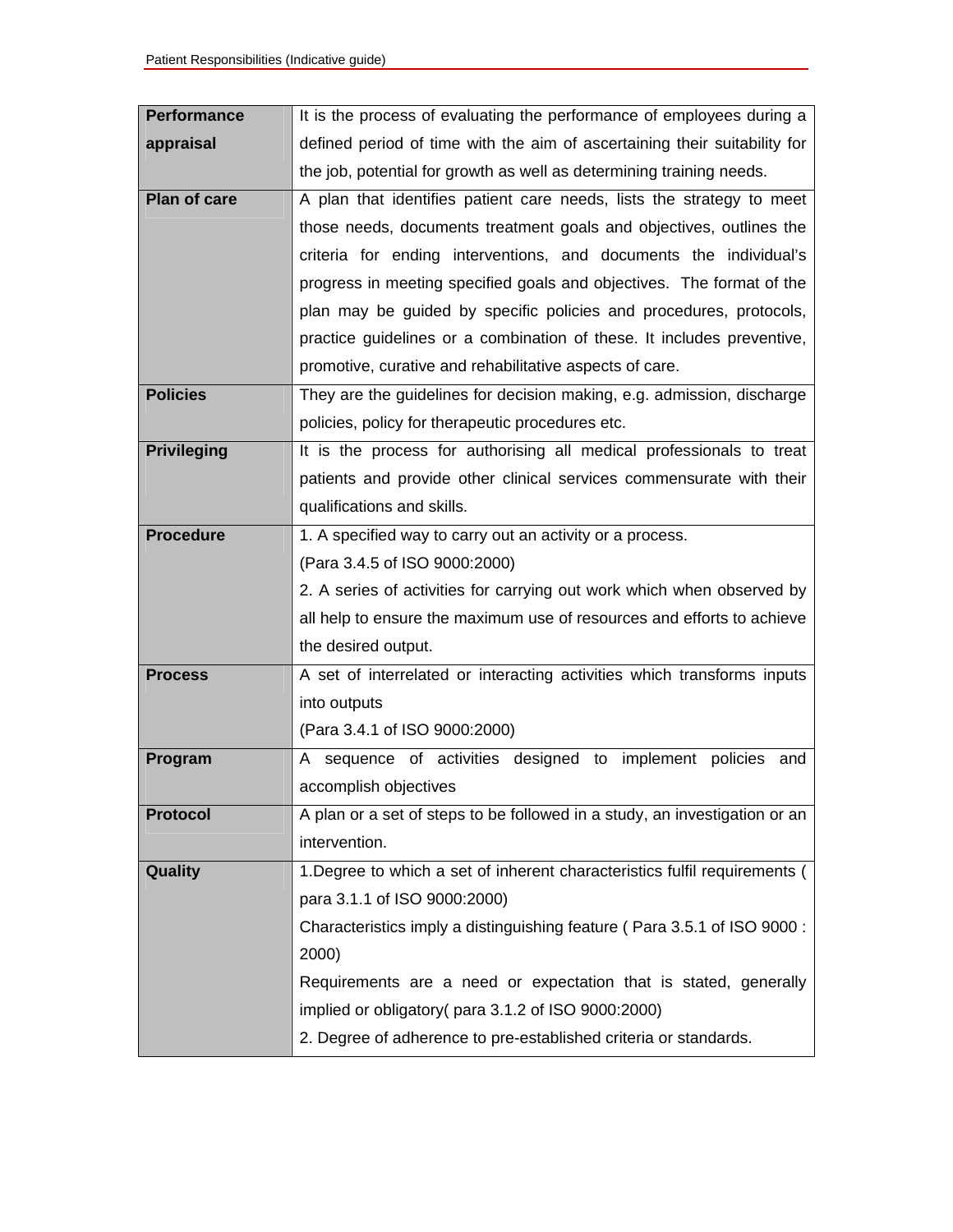| Quality                  | Part of quality management focussed on providing confidence that           |
|--------------------------|----------------------------------------------------------------------------|
| assurance                | quality requirements will be fulfilled.                                    |
|                          | (Para 3.2.11 of ISO 9000:2000)                                             |
| <b>Re-assessment</b>     | It implies continuous and on-going assessment of the patient which are     |
|                          | recorded in the medical records as progress notes.                         |
| <b>Resources</b>         | It Implies all inputs in terms of men, material, money, machines,          |
|                          | minutes (time), methods, meters (space), skills, knowledge and             |
|                          | information that are needed for efficient and effective functioning of an  |
|                          | organization.                                                              |
| <b>Risk management</b>   | Clinical and administrative activities to identify evaluate and reduce the |
|                          | risk of injury.                                                            |
| <b>Safety</b>            | The degree to which the risk of an intervention/procedure, in the care     |
|                          | environment are reduced for a patient, visitors and health care            |
|                          | providers                                                                  |
| <b>Scope of services</b> | Range of clinical and supportive activities that are provided by a health  |
|                          | care organization.                                                         |
| <b>Security</b>          | Protection from loss, destruction, tampering, and unauthorized access      |
|                          | or use.                                                                    |
| <b>Sentinel events</b>   | A relatively infrequent, unexpected incident, related to system or         |
|                          |                                                                            |
|                          | process deficiencies, which leads to death or major and enduring loss      |
|                          | of function for a patient.                                                 |
|                          | Major and enduring loss of function refers to sensory, motor,              |
|                          | physiological, or psychological impairment not present at the time         |
|                          | services were sought or begun.                                             |
| <b>Staff</b>             | All personnel working in the clinic either as full paid employees or as    |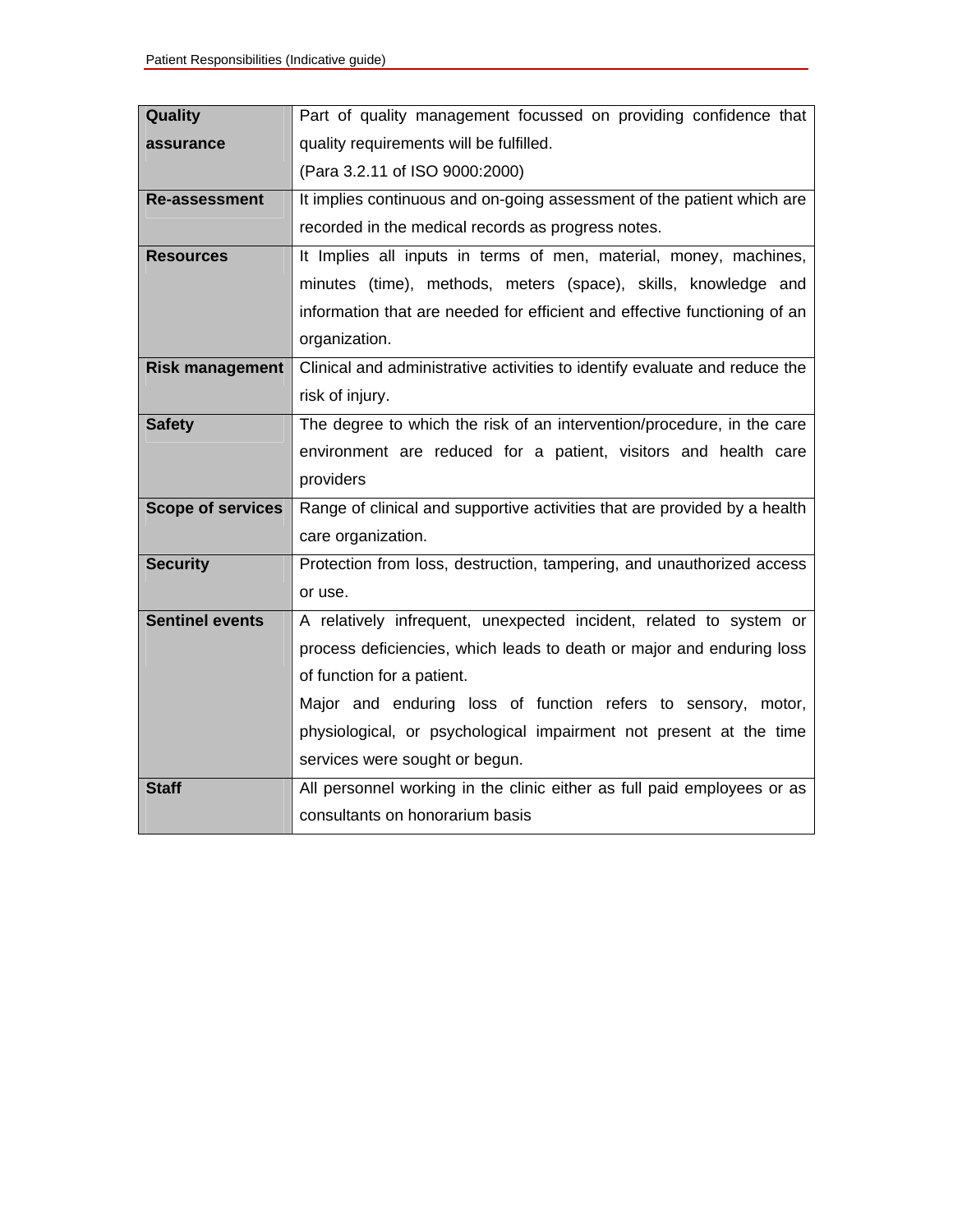| <b>Standard</b>         | 1. A method of infection control in which all human blood and other        |
|-------------------------|----------------------------------------------------------------------------|
| precautions             | bodily fluids are considered infectious for HIV, HBV and other blood       |
|                         | borne pathogens, regardless of patient history. It encompasses a           |
|                         | variety of practices to prevent occupational exposure, such as the use     |
|                         | of personal protective equipment (PPE), disposal of sharps and safe        |
|                         | housekeeping                                                               |
|                         | 2. A set of guidelines protecting first aiders or healthcare professionals |
|                         | from pathogens. The main message is "Don't touch or use anything           |
|                         | that has the victim's body fluid on it without a barrier." It also assumes |
|                         | that all body fluid of a patient is infectious, and must be treated        |
|                         | accordingly                                                                |
|                         | Standard Precautions apply to Blood, all body fluids, secretions, and      |
|                         | excretions (except sweat) regardless of whether or not they contain        |
|                         | visible blood, non-intact skin and mucous membranes                        |
| <b>Standards</b>        | A statement of expectation that defines the structures and process that    |
|                         | must be substantially in place in an organization to enhance the qualify   |
|                         | of care.                                                                   |
| <b>Sterilization</b>    | It is the process of killing or removing microorganisms including their    |
|                         | spores by thermal, chemical or irradiation means.                          |
| <b>Surveillance</b>     | The continuous scrutiny of factors that determines the occurrence and      |
|                         | distribution of diseases and other conditions of ill health. It implies    |
|                         | watching over with great attention, authority and often with suspicion.    |
|                         | It requires professional analysis and sophisticated interpretation of      |
|                         | data leading to recommendations for control activities.                    |
| <b>Unstable patient</b> | A patient whose vital parameters need external assistance for their        |
|                         | maintenance.                                                               |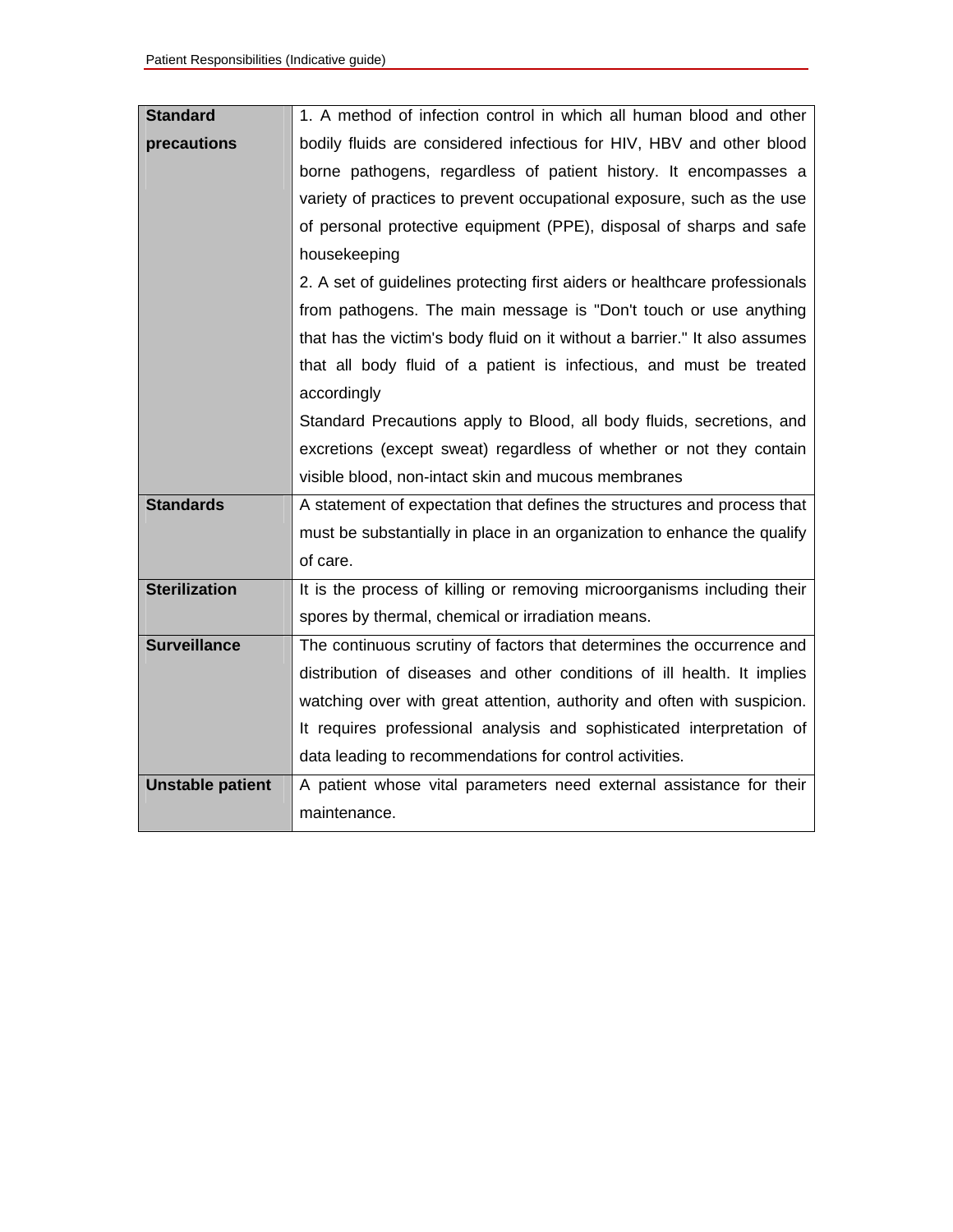| Validation | 1. Confirmation through the provision of objective evidence that the     |
|------------|--------------------------------------------------------------------------|
|            | requirements for a specific intended use or application have been        |
|            | fulfilled                                                                |
|            | (Para 3.8.5 of ISO 9000: 2000)                                           |
|            | Objective Evidence - Data supporting the existence or variety of         |
|            | something (Para 3.8.1 of ISO 9000: 2000)                                 |
|            | 2. The checking of data for correction or for compliance with applicable |
|            | standards, rules or conventions. These are the tests to determine        |
|            | whether an implemented system fulfils its requirements. It also refers   |
|            | to what extent does a test accurately measures what it purports to       |
|            | measure.                                                                 |
| Vulnerable | Those patients who are prone to injury and disease by virtue of their    |
| patient    | age, sex, physical, mental and immunological status, e.g. infants,       |
|            | elderly, physically and mentally challenged.                             |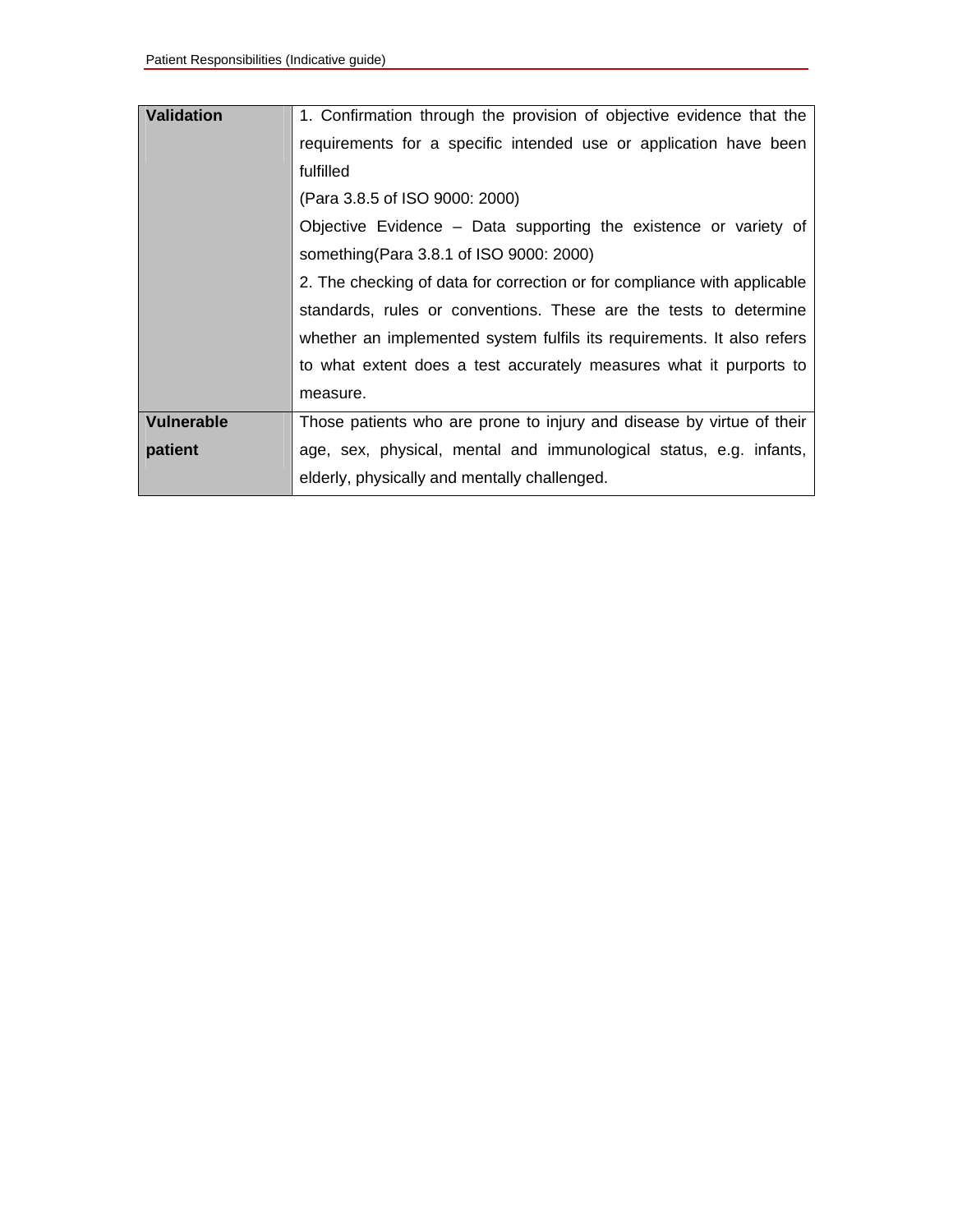# **List of Licenses and Statutory Obligations**

All of them might not be applicable to all the Clinics. The Clinic Operator/owner has the responsibility to identify and update applicable state level Licenses/statutory obligations and maintain them.

- 1. Rules of Safety CodeBuilding Permit (From the Municipality).
- 2. No objection certificate from the Chief Fire officer.
- 3. License/regulations under Bio- medical Management and handling Rules, 1998.
- 4. No objection certificate under Pollution Control Act.
- 5. Excise permit to store Spirit.
- 6. Income tax PAN.
- 7. Permit to operate lifts under the Lifts and escalators Act.
- 8. Narcotics and Psychotropic substances Act and License.
- 9. Sales Tax Registration certificate.
- 10. Retail drug license (Pharmacy).
- 11. Wireless operation certificate from Indian post and telegraphs. (if applicable)
- 12. Air (prevention and control of pollution) Act, 1981 and License
- 13. Arms Act, 1950. (if guards have weapons)
- 14. Cable television networks Act 1995.
- 15. IMCC Act-1970. (Indian Medicine Central Council Act)
- 16. Central sales tax Act, 1956.
- 17. Consumer protection Act, 1986.
- 18. Contract Act, 1982.
- 19. Copyright Act, 1982.
- 20. Customs Act, 1962.
- 21. Drugs & cosmetics Act, 1940.
- 22. Drugs & Magical Remedies Act, 1954.
- 23. Electricity Act, 1998.
- 24. Electricity rules, 1956.
- 25. Employees provident fund Act, 1952.
- 26. ESI Act, 1948.
- 27. Employment exchange Act, 1969.
- 28. Environment protection Act, 1986.
- 29. Equal remuneration Act, 1976.